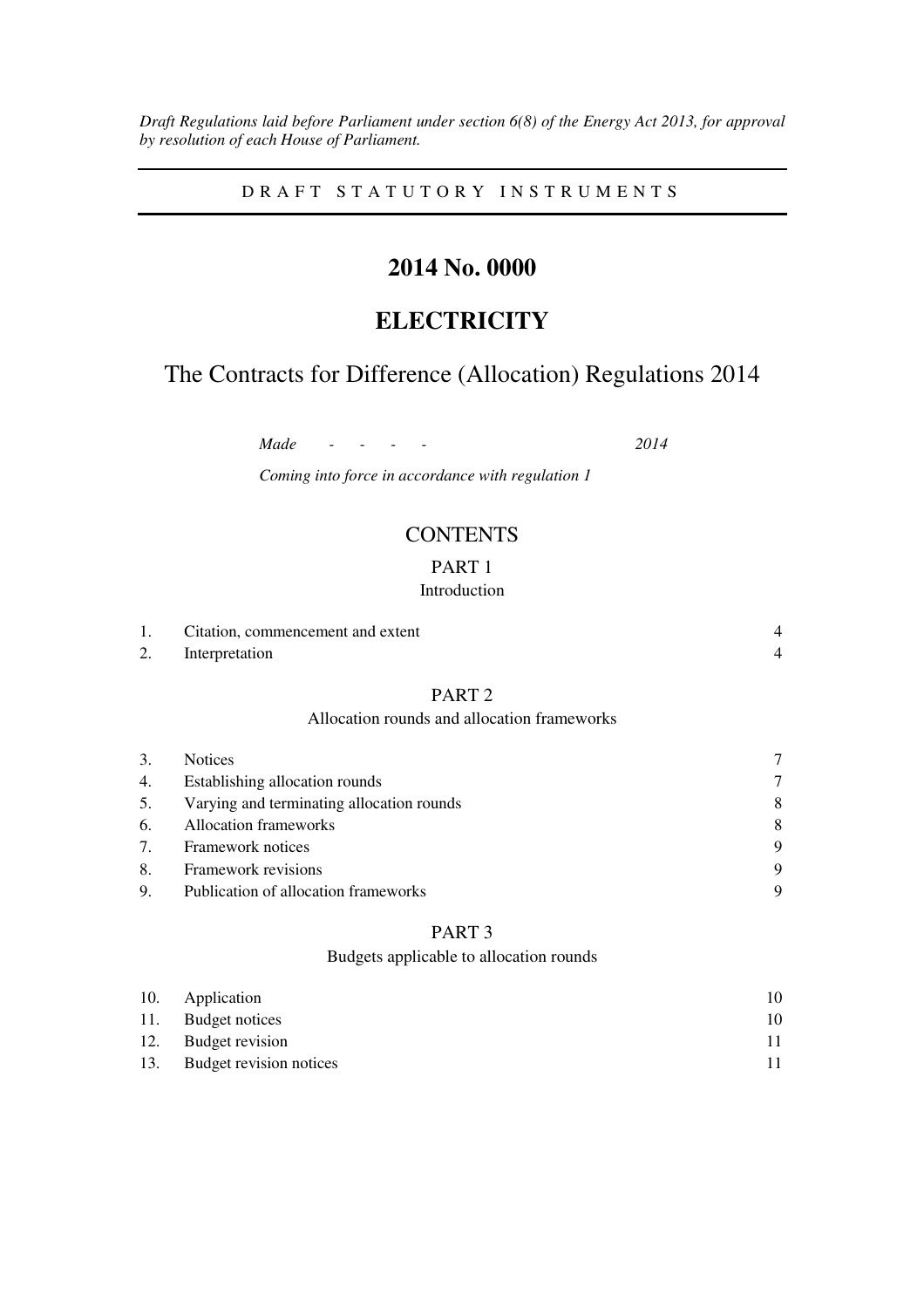## PART 4

## Applications for CFDs CHAPTER 1

### Excluded applications

14. Excluded applications 11

## CHAPTER 2

|  | Applications and determinations |
|--|---------------------------------|
|--|---------------------------------|

| 15. | Commencement of allocation rounds           |    |
|-----|---------------------------------------------|----|
| 16. | Applications                                | 13 |
| 17. | Determinations: qualifying applicants       | 13 |
| 18. | Information to be provided by the Authority | 13 |
| 19. | Notices of determinations                   | 14 |
| 20. | Reviews of non-qualification determinations | 14 |
| 21. | Additional applications                     | 15 |
| 22. | Requirements of applications                |    |

#### CHAPTER 3

#### General qualification requirements

| 23. | Requirement for applicable planning consents |     |
|-----|----------------------------------------------|-----|
|     | 24. Applicable planning consents             | 16. |
|     | 25. Connection agreements                    | 16. |

## CHAPTER 4

|  | Additional qualification requirements |
|--|---------------------------------------|
|  |                                       |
|  |                                       |

| 26. | Statements in relation to supply chains |     |
|-----|-----------------------------------------|-----|
|     | 27. Offshore CFD units                  | 18. |
| 28. | Supplemental requirements               | 18. |

## PART 5

## Allocation processes

CHAPTER 1

### Valuation of applications

| 29. Valuation of applications |  |
|-------------------------------|--|
|                               |  |

#### CHAPTER 2

|  | Requirements applicable to allocation frameworks |  |
|--|--------------------------------------------------|--|
|--|--------------------------------------------------|--|

| 30. | Requirements applicable to allocation frameworks |  |
|-----|--------------------------------------------------|--|
|-----|--------------------------------------------------|--|

## CHAPTER 3

| 20           |
|--------------|
| 20           |
| 21           |
| 22           |
| $22^{\circ}$ |
|              |

## CHAPTER 4

Auditing, re-runs and termination

| 36. Auditing                                            |  |
|---------------------------------------------------------|--|
| 37. Provision of audit report to the Secretary of State |  |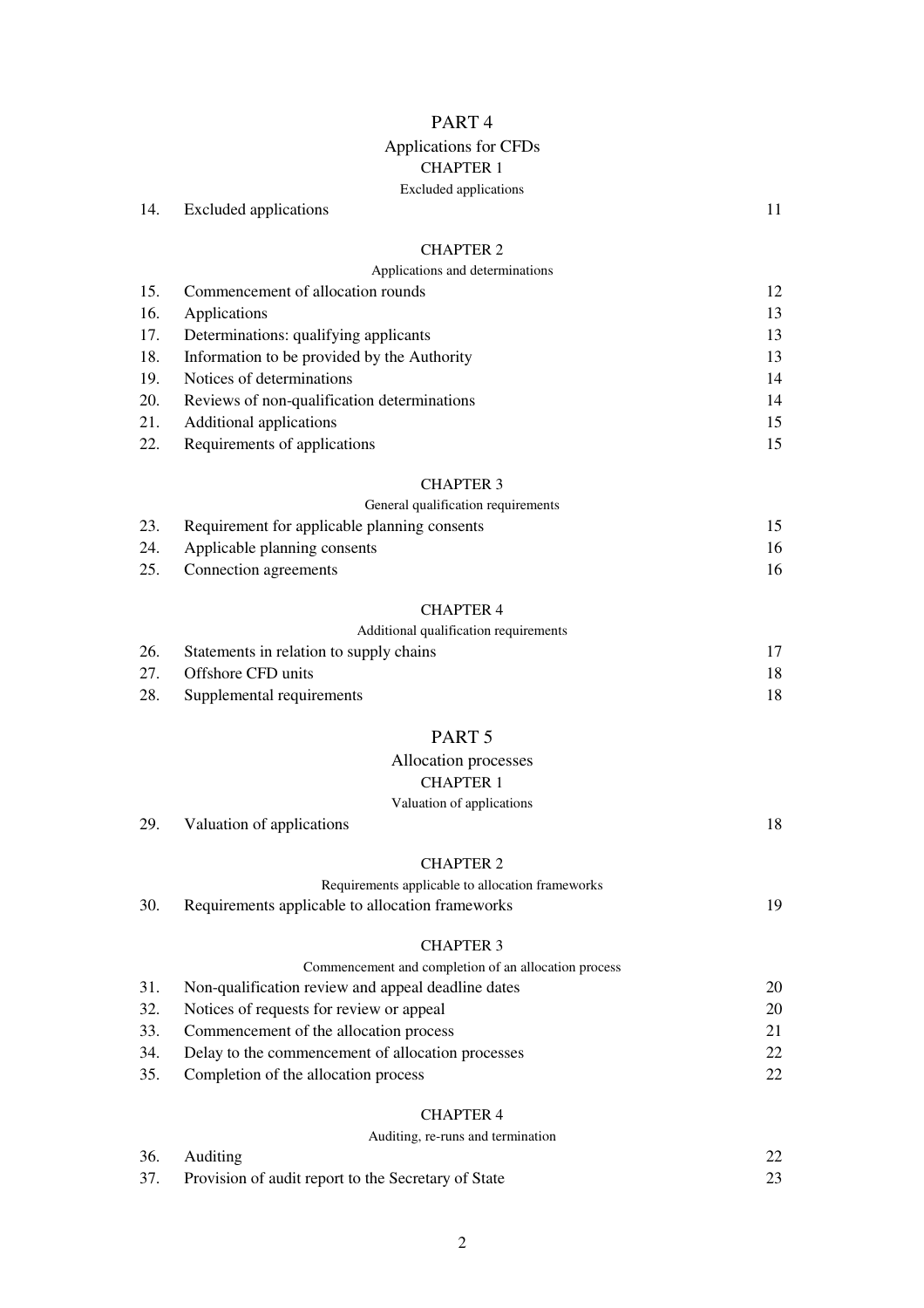| 38. | Proceeding, re-running an allocation process or terminating an allocation round | 23 |
|-----|---------------------------------------------------------------------------------|----|
| 39. | Re-running an allocation process                                                | 23 |
|     | <b>CHAPTER 5</b>                                                                |    |
|     | Delay and re-running the allocation process                                     |    |
| 40. | Delay after completion of allocation processes                                  | 24 |
|     | PART <sub>6</sub>                                                               |    |
|     | CFD notifications                                                               |    |
| 41. | Application of Part 6                                                           | 24 |
| 42. | Timing and content of CFD notifications and notices                             | 24 |
|     | PART <sub>7</sub>                                                               |    |

## Disputes and appeals

| 43. | Disputes concerning non-qualification determinations: qualification appeals | 25 |
|-----|-----------------------------------------------------------------------------|----|
| 44. | Requirements for qualification appeals                                      | 25 |
| 45. | Notification and representations                                            | 26 |
| 46. | Determinations of the Authority                                             | 26 |
| 47. | Appeal to the High Court or Court of Session                                | 26 |
| 48. | Register of appeals                                                         |    |

## PART 8

## Pending applications

| 49. | Application of this Part                            |    |
|-----|-----------------------------------------------------|----|
| 50. | Strike price bids                                   | 27 |
| 51. | Successful applications determined by the Authority | 27 |
| 52. | Appeals to the High Court or the Court of Session   | 28 |
| 53. | Notices that no CFD notification is given           | 29 |

## PART 9

## Allocation reports, compliance and documents

| 54. Allocation reports  | 29. |
|-------------------------|-----|
| 55. Enforcement         | 30- |
| 56. Giving of documents | 30  |

## PART 10

## Directions to offer to contract

| 57. | Directions under section 10 of the Act    | 30 |
|-----|-------------------------------------------|----|
| 58. | Obligation to notify the specified person | 30 |
|     | 59. Directions ceasing to have effect     | 30 |
|     | 60. Publication of contracts              | 30 |
|     | 61. Interpretation of Part 10             | 31 |
|     |                                           |    |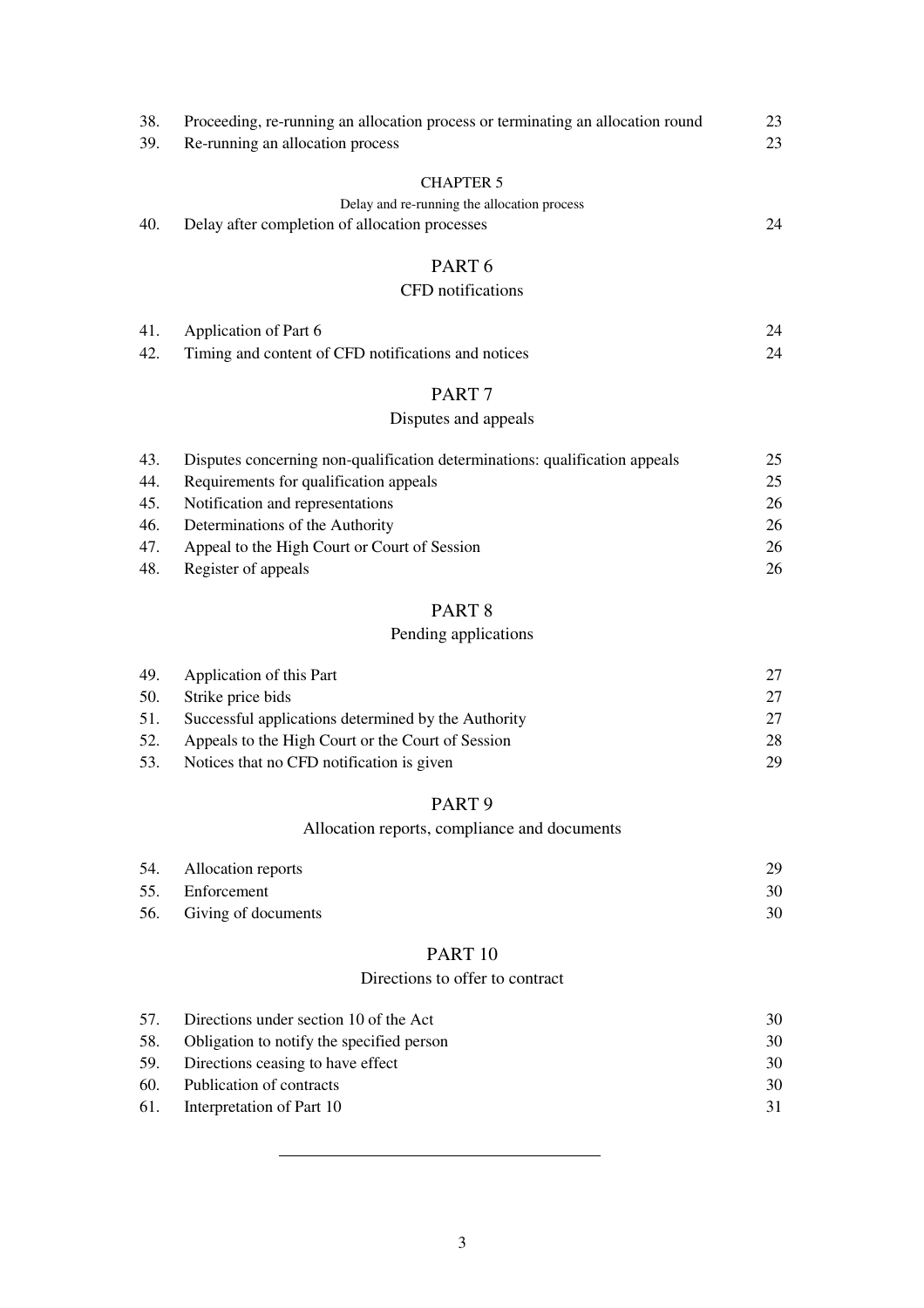|                          | $SCHEDULE 1$ — Information in support of applications |    |
|--------------------------|-------------------------------------------------------|----|
| $SCHEDULE 2$ — Documents |                                                       | 32 |

The Secretary of State has before making these Regulations—

- (a) consulted the persons listed in section 24(1)(a) to (g) of the Energy Act 2013(**a**) and such other persons as the Secretary of State considered it appropriate to consult; and
- (b) had regard to the matters in section 5(2) of that Act.

In accordance with section 6(8) of that Act, a draft of this instrument was laid before Parliament and approved by a resolution of each House of Parliament.

Accordingly, the Secretary of State, in exercise of the powers conferred by sections 6(1), 10, 12(1) to (3), 13(2),(3) and (8) and 19 of the Energy Act 2013, makes the following Regulations:

## PART 1

#### Introduction

#### **Citation, commencement and extent**

**1.**—(1) These Regulations may be cited as the Contracts for Difference (Allocation) Regulations 2014 and come into force on the day after the day on which they are made.

(2) Except for Part 10, these Regulations do not extend to Northern Ireland.

#### **Interpretation**

**2.**—(1) In these Regulations—

"accreditation" means accreditation under any of the renewables obligation orders;

"the Act" means the Energy Act 2013;

"additional qualification requirements" means the requirements set out in Chapter 4 of Part 4 applicable to particular applications;

"administrative strike price" means the strike price—

(a) used by the delivery body to value an application under regulation 29(**b**); and

(b) which is the maximum strike price which applies to a successful application;

"allocation process" means the process included in an allocation framework by which the delivery body determines which qualifying applications are successful applications and the strike price applicable to successful applications;

"allocation round notice" has the meaning given by regulation 4;

"appeals deadline date" has the meaning given by regulation  $43(2)(c)$  and which date is listed in the allocation framework for an allocation round further to regulation  $31(1)(b)$ ;

"applicable planning consents" has the meaning given by regulation 24(1);

"applicant" has the meaning given by regulation 16(2);

"application" means (except in paragraph 4(b) of Schedule 1) a request by an applicant to the delivery body to take part in an allocation process in respect of a CFD unit;

<sup>(</sup>**a**) 2013 c. 32.

<sup>(</sup>**b**) The method of calculation, which uses the administrative strike price, is set out in the allocation framework for the allocation round, see regulation 29(3)(a).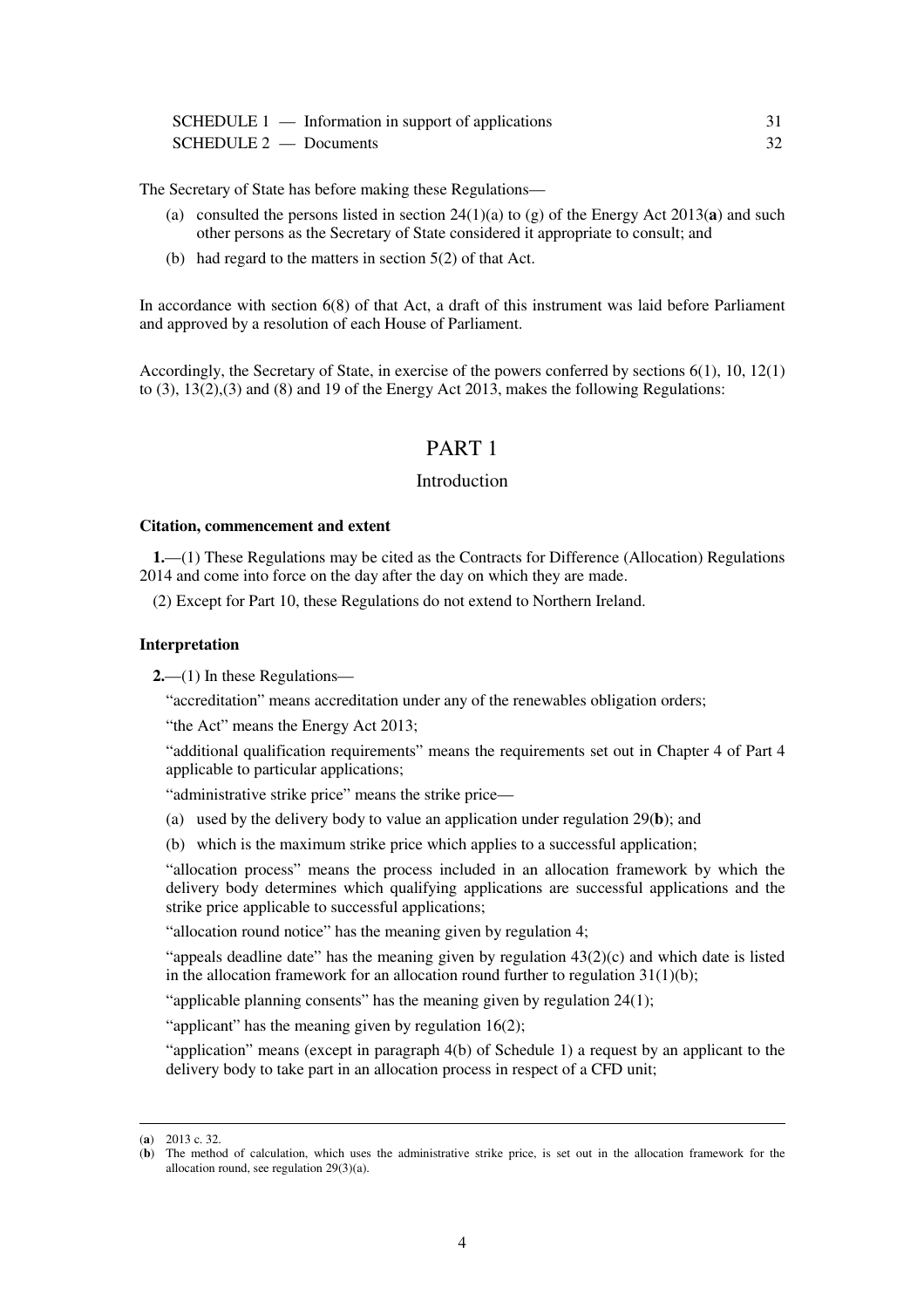"application closing date" in relation to an allocation round has the meaning given by regulation  $4(2)(b)(iii)$ ;

"applications valuations" has the meaning given by regulation 29(1) and (2);

"audit report" has the meaning given by regulation 36(2)(b);

"budget notice" means a notice required by regulation 11;

"budget revision notice" means a notice referred to in regulation  $12(2)(b)$ ;

"CFD unit" means the whole or part of an eligible generating station;

"connection agreement" has the meaning given by regulation 25(6);

"delivery body" means—

- (a) the national system operator; or
- (b) if the national system operator's functions under Chapter 2 of Part 2 of the Act have been transferred to an alternative delivery body, that body;

"delivery year" means any of—

- (a) the period from the date on which these Regulations come into force and ending on 31st March 2015; and
- (b) the 12 month periods commencing on 1st April 2015 and each anniversary of that date and ending with the 12 month period ending on 31st March 2020;

"distribution system" has the meaning given by section 4(4) of the Electricity Act 1989(**a**);

"excluded application" has the meaning given by regulation 14(1);

"final strike price" means the strike price which applies to a successful application after the allocation process applicable to that application has been completed;

"framework notice" has the meaning given by regulation  $7(1)$ ;

"framework revision notice" has the meaning given by regulation 8(4);

"general qualification requirements" means the requirements set out in Chapter 3 of Part 4;

"halt direction" has the meaning given by regulation  $38(1)(a)(ii)$ ;

"maxima" has the meaning given by regulation  $11(2)(b)$ ;

"minima" has the meaning given by regulation  $11(2)(a)$ ;

"non-fossil fuel orders" means—

- (a) the Electricity (Non-Fossil Fuel Sources)(England and Wales) Order 1994(**b**);
- (b) the Electricity (Non-Fossil Fuel Sources)(Scotland) Order 1994(**c**);
- (c) the Electricity (Non-Fossil Fuel Sources)(England and Wales) Order 1997(**d**);
- (d) the Electricity (Non-Fossil Fuel Sources)(Scotland) Order 1997(**e**);
- (e) the Electricity (Non-Fossil Fuel Sources)(England and Wales) Order 1998(**f**);

(f) the Electricity (Non-Fossil Fuel Sources)(Scotland) Order 1999(**g**);

"non-qualification determination" has the meaning given by regulation 19(2)(b);

"non-qualification review" has the meaning given by regulation 20(1);

"non-qualification review request date" has the meaning given by regulation  $20(2)(a)$ ; "offshore waters" means waters—

<sup>(</sup>**a**) 1989 c. 29. The definition of "transmission system" was inserted by section 135(1) and (4) of the Energy Act 2004 (c. 20).

<sup>(</sup>**b**) S.I. 1994/3259.

<sup>(</sup>**c**) S.I. 1994/3275 (S. 190). (**d**) S.I. 1997/248.

<sup>(</sup>**e**) S.I. 1997/799 (S. 76).

<sup>(</sup>**f**) S.I. 1998/2353.

<sup>(</sup>**g**) S.I. 1999/439 (S. 24).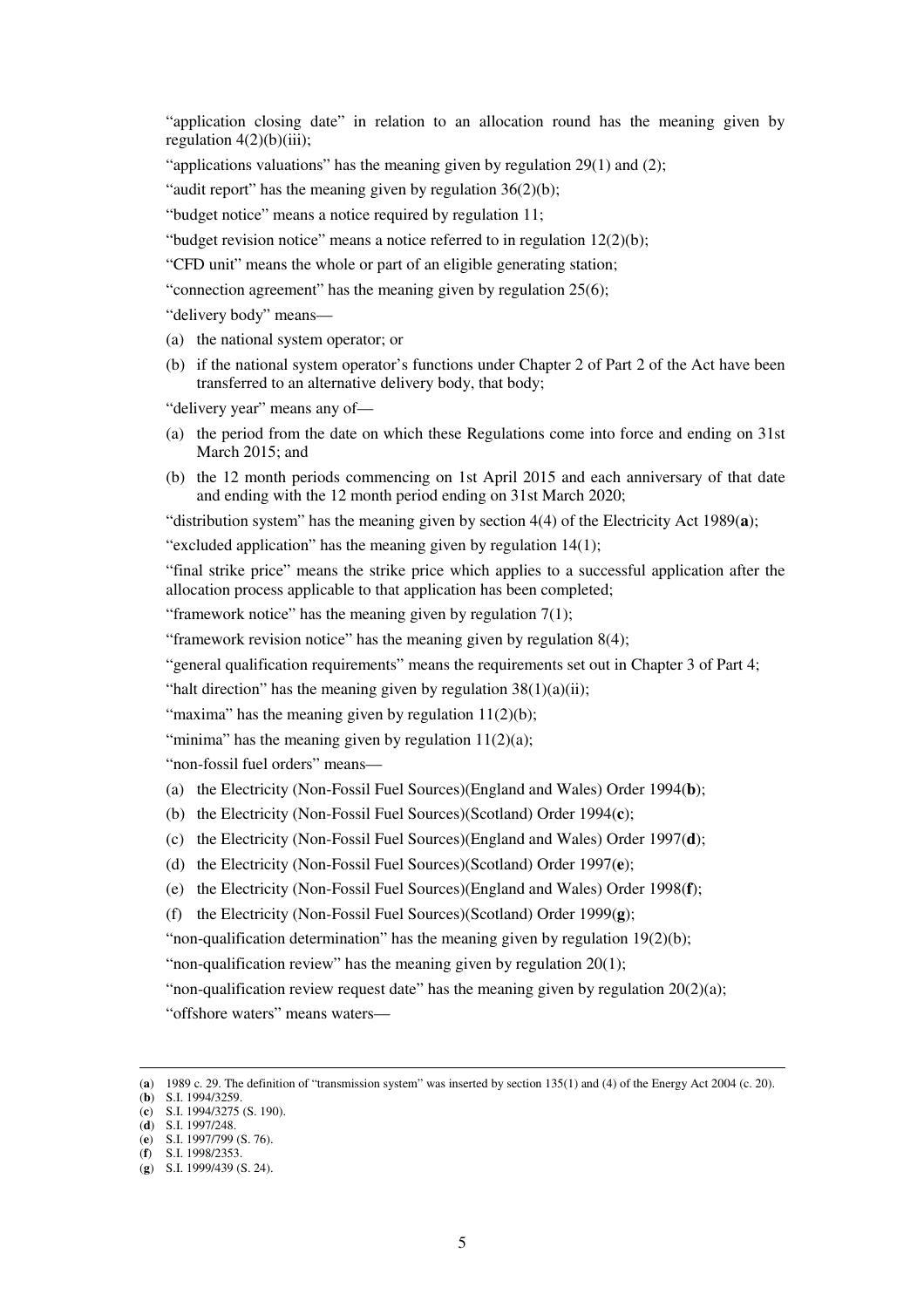- (a) in or adjacent to England, Wales or Scotland which are between the mean low water mark and the seaward limits of the territorial sea; or
- (b) within the area of the sea designated under section 41(3) of the Marine and Coastal Access Act 2009(**a**);

"offshore wind CFD unit" means a CFD unit which generates electricity by the use of wind and which is situated (or is to be situated) wholly in offshore waters;

"overall budget" means an amount set out in a budget notice, which is the total—

- (a) sum of money potentially payable by the CFD counterparty under CFDs to eligible generators in a delivery year;
- (b) capacity of electricity which may be generated by generating stations subject to a CFD in a delivery year; or
- (c) a combination of (a) and (b);

"pending applicant" and "pending application" have the meanings given to those terms by regulation 49(2);

"pending bid" has the meaning given by regulation  $50(2)(b)$ ;

- "phased offshore wind CFD unit" means an offshore wind CFD unit—
- (a) which is to be established or altered by two or three phases of construction;
- (b) where each phase of construction is to provide new generating capacity; and
- (c) in the case of a CFD unit which is to be established, where each phase of construction is to provide a generating capacity of more than 5 megawatts;

"post-appeals indicative start date" has the meaning given by regulation 31(2);

"pot" has the meaning given by regulation  $11(2)(c)$ ;

"proceed direction" has the meaning given by regulation  $38(1)(b)(i)$ ;

"proceed notice" has the meaning given by regulation  $37(1)(b)(i)$ ;

"qualification appeal" has the meaning given by regulation 43(1);

"qualifying applicant" has the meaning given by regulation 17(2) and includes a person determined by the appeals body as a qualifying applicant;

"qualifying application" has the meaning given by regulation 17(2);

"registration" means, other than in Schedule 1, registration on the central FIT register as an accredited FIT installation within the meaning of Part 3 of the Feed-in Tariffs Order 2012(**b**);

"relevant CFD unit" means the CFD unit which is the subject of an application;

"relevant works" has the meaning given by regulation 23(2) and (4);

"renewables obligation orders" means—

(a) the Renewables Obligation Order 2009(**c**); or

(b) the Renewables Obligation (Scotland) Order 2009(**d**);

"re-run notice" has the meaning given by regulation  $37(1)(b)(ii)$ ;

"review notice" has the meaning given by regulation 20(1);

"round variation notice" has the meaning given by regulation  $5(1)(a)$ ;

"strike price" means (except in Part 10) a price ("SP") for one megawatt hour of electricity generated by a CFD unit;

<sup>(</sup>**a**) 2009 c. 23. By article 2 of the Exclusive Economic Zone Order 2013 (S.I. 2013/3161), which came into force on 31st March 2014, an area of the sea outside territorial waters has been designated under this section.

<sup>(</sup>**b**) S.I. 2012/2782 as amended by S.I. 2013/1099.

<sup>(</sup>**c**) S.I. 2009/785 as amended by: S.I. 2010/829, 2010/1107, 2011/984, 2011/988, 2013/768.

<sup>(</sup>**d**) S.S.I. 2009/140 as amended by: S.S.I. 2009/276, 2010/147, 2011/225, 2013/116.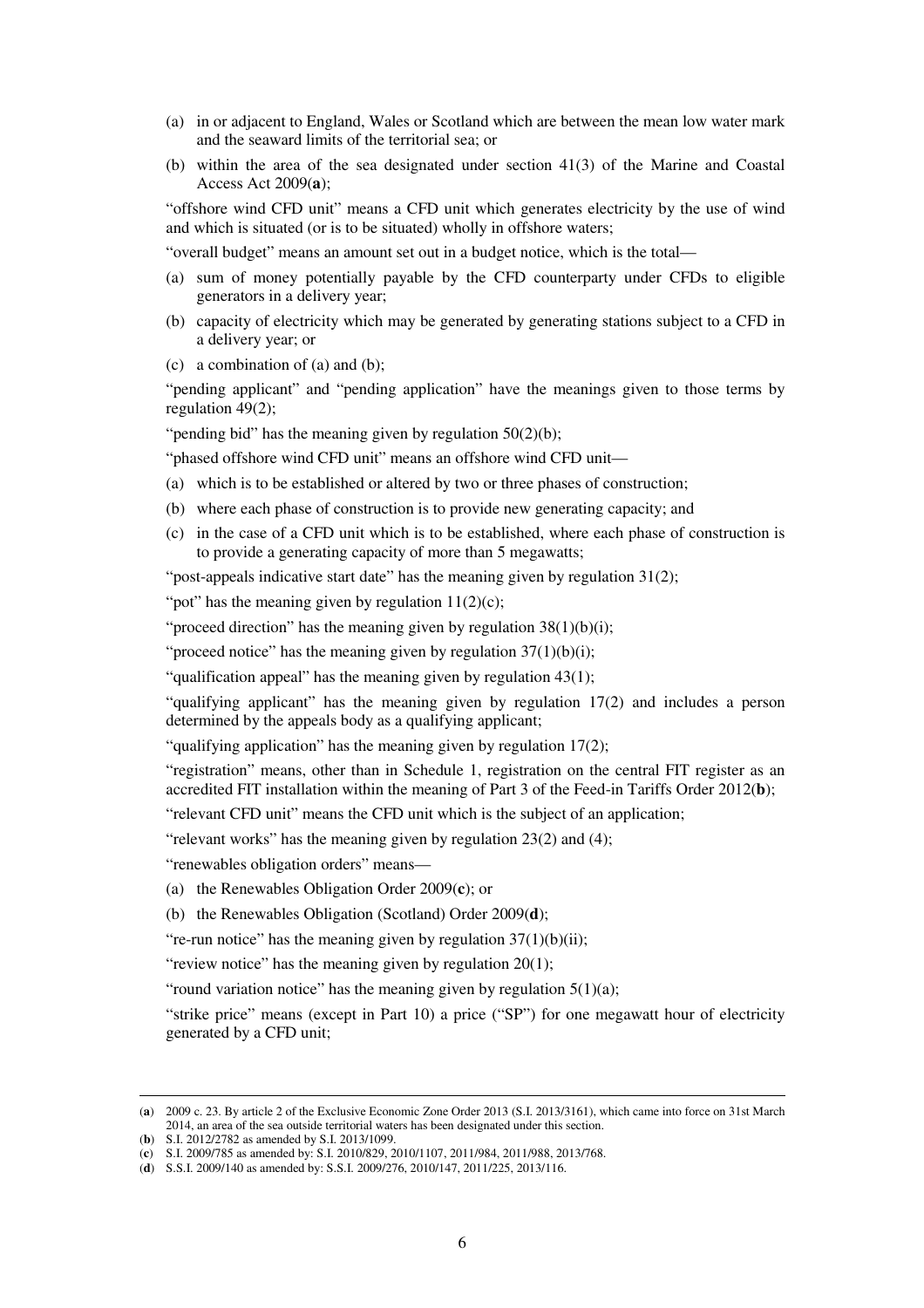"successful application" means an application in respect of which, further to an allocation process, a CFD notification may be made or, in the case of an application in respect of a phased offshore wind CFD unit, more than one CFD notification may be made;

"termination notice" has the meaning given by regulation  $5(1)(b)$ ;

"transmission system" has the meaning given by section 4(4) of the Electricity Act 1989;

"variation notice" has the meaning given by regulation 34(2);

"working day" means 9 am to 5 pm on Mondays to Fridays excluding—

- (a) bank holidays within the meaning of section 1 of the Banking and Financial Dealings Act 1971(**a**), including—
	- (i) except in respect of Part 10, those bank holidays in part only of Great Britain;
	- (ii) in respect of Part 10, those bank holidays in part only of the United Kingdom;
- (b) Good Friday; and
- (c) when it falls on a day that would otherwise be a working day, Christmas Day.

(2) The following have the same meanings as they have in the Contracts for Difference (Definition of Eligible Generator) Regulations 2014(**b**)—

"biomass conversion station";

"complete CCS system";

"eligible generating station";

"eligible generator";

"generating station";

```
"hydro generating station";
```
"landfill gas";

"photovoltaic array";

"relevant fossil fuel generating station";

"sewage gas".

## PART<sub>2</sub>

## Allocation rounds and allocation frameworks

#### **Notices**

**3.** A notice given by the Secretary of State under this Part must be made publicly available by the Secretary of State as soon as practicable after it is given.

#### **Establishing allocation rounds**

**4.**—(1) Subject to paragraphs (2) to (4), the Secretary of State may by notice establish an allocation round ("an allocation round notice").

(2) An allocation round notice must—

- (a) be given to the delivery body and the CFD counterparty; and
- (b) state—
	- (i) the commencement date of the allocation round, which must not be earlier than 10 working days after the date of the notice;

<sup>(</sup>**a**) 1971 c. 80.

<sup>(</sup>**b**) S.I. 2004/xxxx.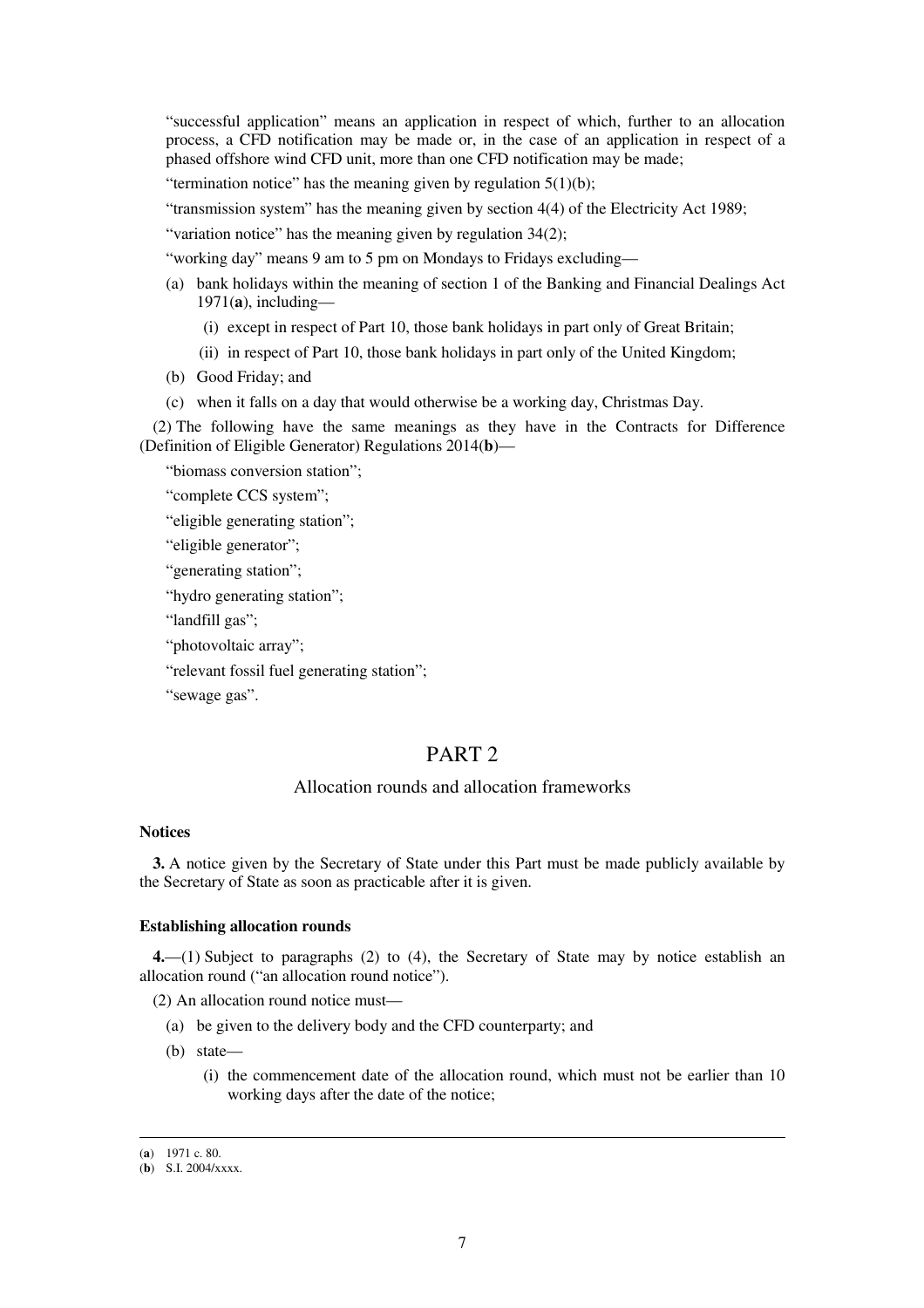- (ii) the end date of the allocation round, which must be no later than 6 months after the commencement date;
- (iii) subject to paragraph (3), the date by which an application for a CFD to be allocated further to that round must be made ("the application closing date"); and
- (iv) which delivery year or years apply to any CFDs to be allocated further to the allocation round.

(3) The application closing date must be no earlier than 10 working days after the commencement date of the allocation round.

(4) Where the CFDs to be allocated further to an allocation round are restricted to particular types of eligible generator or eligible generating station, the allocation round notice must state the restriction.

(5) An allocation round may be for some or all of the period of another allocation round.

### **Varying and terminating allocation rounds**

**5.**—(1) The Secretary of State may—

- (a) by notice ("a round variation notice") vary—
	- (i) the commencement date of an allocation round;
	- (ii) the application closing date; or
	- (iii) the end date of an allocation round; or
- (b) by notice ("a termination notice") terminate an allocation round so that no CFDs are to be allocated further to that round.

(2) A round variation notice or a termination notice must—

- (a) be given to the delivery body and the CFD counterparty;
- (b) subject to paragraphs (5) and (6), state the date on which it has effect; and
- (c) identify the allocation round to which the notice applies.
- (3) A round variation notice must give reasons for the variation effected by the notice.

(4) Where an allocation round is terminated after an allocation process in that round is completed, the termination notice must give reasons for the termination.

(5) A round variation notice to vary the end date of an allocation round or a termination notice is not valid unless the date on which it has effect is—

- (a) not earlier than the date of the notice; and
- (b) before the delivery body makes the first CFD notification further to the allocation round to which the notice applies.

(6) No variation of the commencement date of an allocation round or the application closing date may be made where the application closing date would be earlier than 10 working days after the commencement date of the allocation round.

(7) Where the delivery body receives a round variation notice or a termination notice, it must as soon as practicable after receipt send a copy of the notice to each applicant who has made an application (which has not been withdrawn) in the round to which the notice applies.

#### **Allocation frameworks**

**6.**—(1) The Secretary of State—

- (a) must ensure that one allocation framework applies to each allocation round; and
- (b) may apply an allocation framework to more than one allocation round, including where the relevant period of one allocation round is for some or all of the relevant period of another allocation round.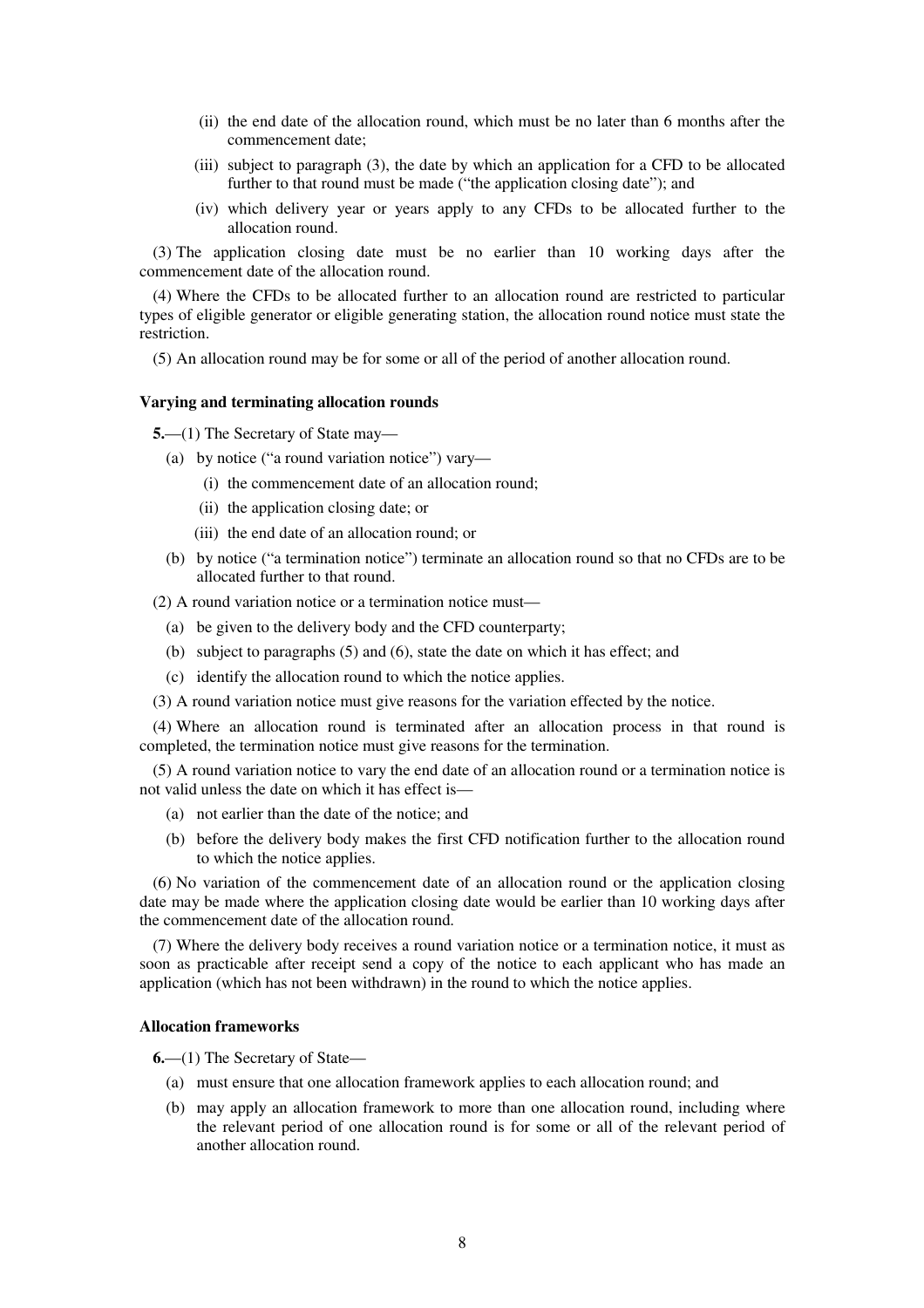(2) An allocation framework must, in respect of the allocation round or rounds to which it applies, set out—

- (a) the allocation process which applies to each type of application which may be made; and
- (b) each method of calculation which the delivery body must apply to determine—
	- (i) the applications valuations; and
	- (ii) the value of an application whilst carrying out the allocation process.

(3) To the extent that the allocation process imposes requirements on the delivery body, the Secretary of State must be satisfied that it is reasonable to expect the delivery body to comply with those requirements.

(4) Where the provisions of an allocation framework conflict with the provisions of these Regulations, the latter prevail.

(5) In this regulation, "relevant period" means the period beginning with the commencement date of an allocation round and ending with the end date of the allocation round provided by an allocation round notice or round variation notice.

### **Framework notices**

**7.**—(1) The Secretary of State must by notice ("a framework notice") identify the allocation framework which applies to an allocation round.

(2) A framework notice must—

- (a) be given to the delivery body and the CFD counterparty; and
- (b) be given no later than 10 working days before the commencement date of the allocation round, including where the notice is required by regulation 8(3)(b).

#### **Framework revisions**

**8.**—(1) Subject to paragraph (2), the Secretary of State may—

- (a) amend or add to the provisions of an allocation framework identified in a framework notice; or
- (b) subject to paragraph (3), remove the application of an allocation framework to an allocation round.

(2) No amendment, addition or removal under paragraph (1) may be made later than 10 working days before the commencement date of the allocation round.

(3) Where the application of an allocation framework to an allocation round is to be removed, the Secretary of State must—

- (a) unless the allocation round is terminated, ensure that another allocation framework applies to the allocation round; and
- (b) comply with regulation 7 in respect of that other allocation framework.

(4) The Secretary of State must give a notice ("a framework revision notice") to the delivery body and the CFD counterparty which states—

- (a) the date on which an amendment, addition or removal has effect, which must not be earlier than the date of the notice;
- (b) how an allocation framework has been amended or added to; and
- (c) where the allocation framework is to apply to more than one allocation round, the allocation round or rounds affected by the amendment, addition or removal.

#### **Publication of allocation frameworks**

**9.**—(1) The Secretary of State must make publicly available each allocation framework, including any version which includes an amendment or addition.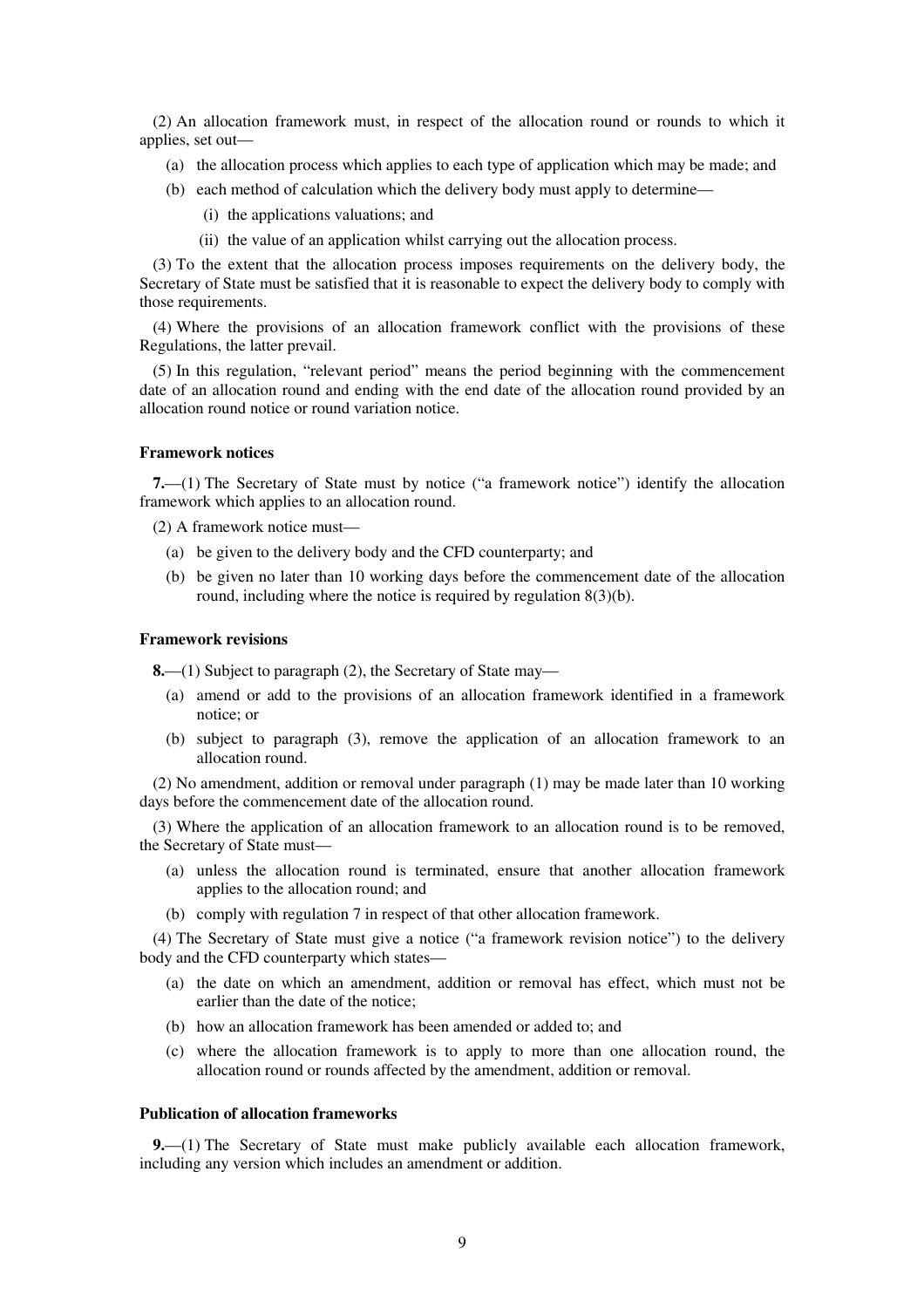- (2) The Secretary of State must comply with paragraph (1)—
	- (a) except where an addition or amendment is made to the provisions of an allocation framework, by no later than the date of the framework notice in which the framework is identified; or
	- (b) where an addition or amendment is made to the provisions of an allocation framework, by no later than the date of the framework revision notice in which the framework is identified.

## PART 3

### Budgets applicable to allocation rounds

#### **Application**

**10.**—(1) This Part applies to an allocation round which has been established further to an allocation round notice.

(2) A notice given by the Secretary of State under this Part must be made publicly available by the Secretary of State as soon as practicable after it is given.

#### **Budget notices**

**11.**—(1) The Secretary of State must by notice ("a budget notice") specify—

- (a) the overall budget which is available for each delivery year applicable to an allocation round; and
- (b) the administrative strike prices applicable to applications in an allocation round.
- (2) The Secretary of State may in a budget notice specify any of the following—
	- (a) budgets which are reserved for the descriptions of applications specified in the notice ("minima");
	- (b) maximum budgets which apply to the descriptions of applications specified in the notice ("maxima"):
	- (c) a division of the overall budget such that a different part ("pot") of the overall budget applies to the description of applications specified in the notice.
- (3) Where maxima or minima are specified, they may be expressed as—
	- (a) a sum of money;
	- (b) an amount of capacity of electricity generation; or
	- (c) a combination of (a) and (b).
- (4) Where—
	- (a) the overall budget is expressed as a sum of money; and
	- (b) that sum is stated by reference to a price which is not current at the date of the budget notice,

the budget notice must include a factor which, when applied to that sum, converts that sum into a price which is current at that date.

(5) A budget notice must—

- (a) be given to the delivery body;
- (b) identify the allocation round to which the budget notice applies; and
- (c) be given no later than 10 working days before the commencement date of the allocation round.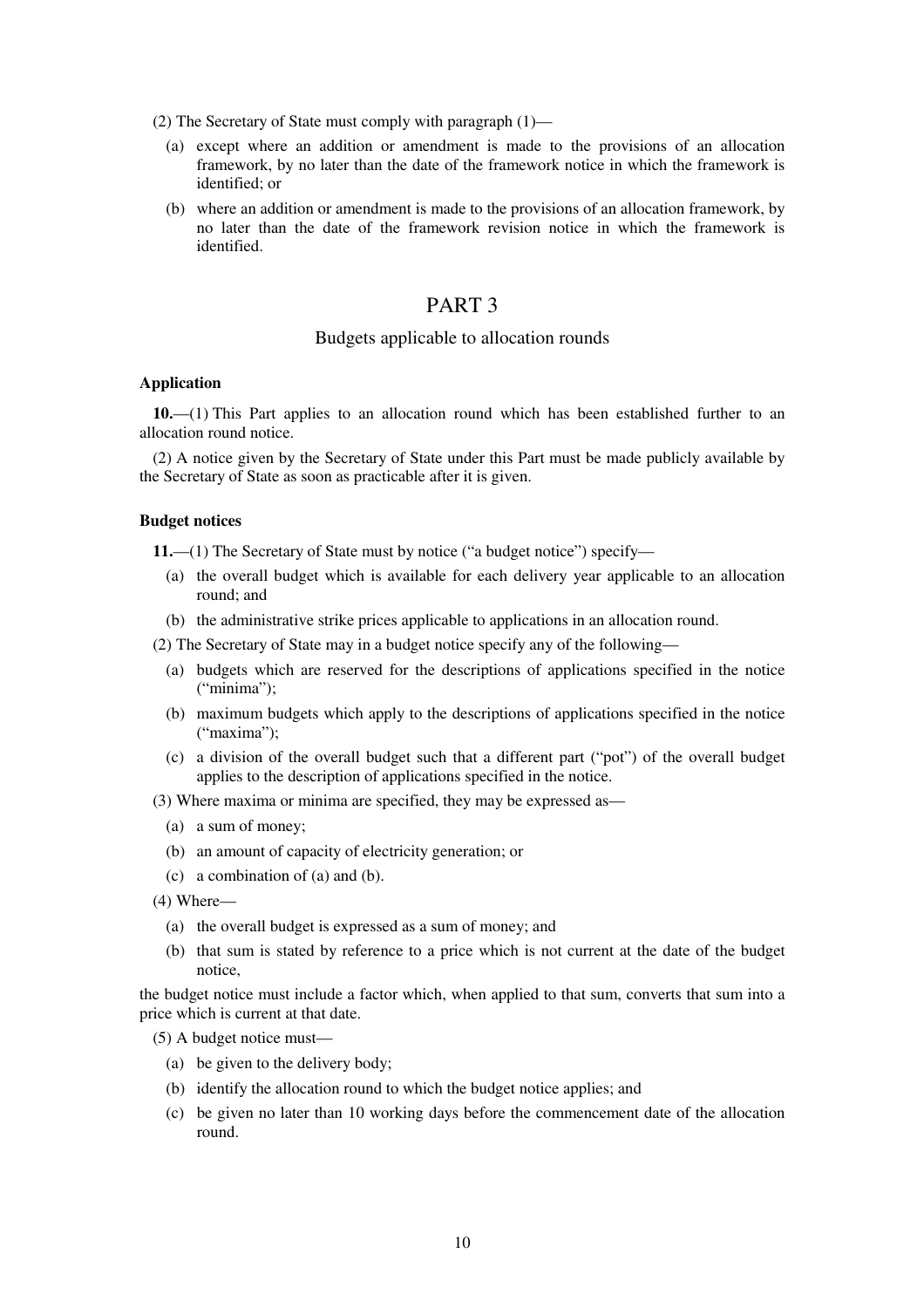#### **Budget revision**

**12.**—(1) This regulation applies where the Secretary of State has given a budget notice in respect of an allocation round.

(2) Subject to the application of paragraph (5), the Secretary of State—

- (a) may amend, add to or remove any of the matters listed in regulation 11(2) for the allocation round ("a budget revision"); but
- (b) must only effect a budget revision by a notice ("a budget revision notice") which complies with regulation 13.

(3) The Secretary of State may make any budget revision where that revision has effect more than 10 working days before the commencement date of the allocation round.

(4) Paragraph (5) applies where the Secretary of State intends to make a budget revision which is to have effect—

- (a) 10 or fewer working days before the commencement date of the allocation round; or
- (b) on or after the commencement date of the allocation round.

(5) Where this paragraph applies, the Secretary of State may increase the overall budget but must not—

- (a) decrease—
	- (i) the overall budget;
	- (ii) any maxima; or
	- (iii) any minima; or
- (b) increase any maxima or minima, unless the overall budget is increased by at least the same amount.

#### **Budget revision notices**

**13.** A budget revision notice must—

- (a) be given to the delivery body;
- (b) identify the allocation round to which the budget revision notice applies;
- (c) describe the budget revision; and
- (d) be given at least one working day before the date on which the revision set out in the notice is to have effect.

## PART 4

#### Applications for CFDs

#### CHAPTER 1

#### Excluded applications

#### **Excluded applications**

**14.**—(1) An eligible generator may not make an application under this Part where the application is excluded under any of the following paragraphs ("an excluded application").

(2) No application may be made in respect of a CFD unit where the unit is—

- (a) a generating station connected to a complete CCS system; or
- (b) a nuclear power station.

(3) No application may be made in respect of a CFD unit where the CFD unit is—

(a) to be established as a hydro generating station; and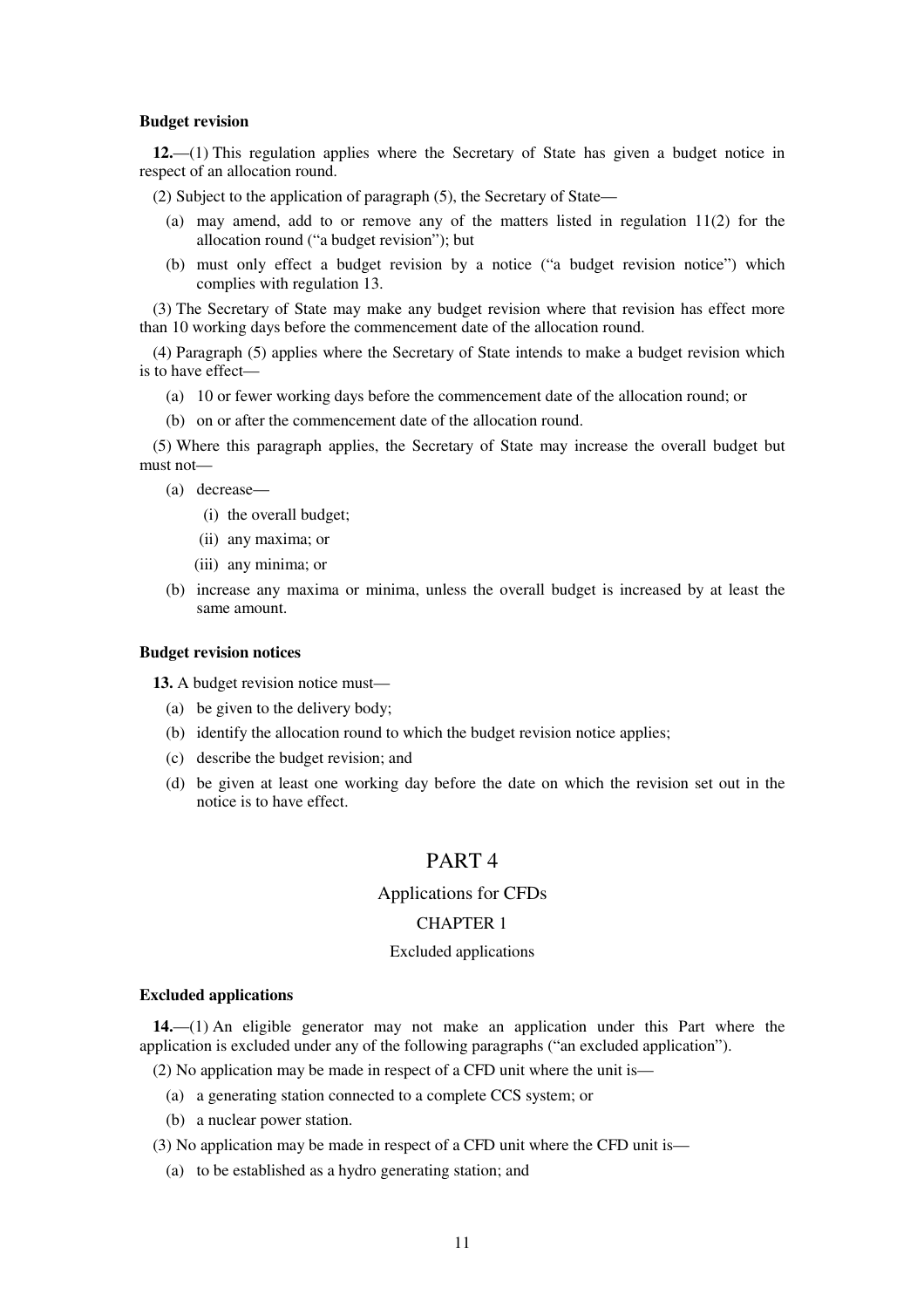(b) to have a generating capacity of 5 megawatts or less.

(4) No application may be made in respect of a CFD unit where—

- (a) the CFD unit uses or is to use as its source of energy—
	- (i) gas formed by the anaerobic digestion of material which is not landfill gas or sewage gas;
	- (ii) solar radiation when captured by a photovoltaic array; or
	- (iii) wind, other than in respect of an offshore wind CFD unit; and
- (b) in the case of a CFD unit described in sub-paragraph (a) which is to be established, it is to have a generating capacity of 5 megawatts or less.

(5) No application may be made in respect of a CFD unit to be altered where an accreditation or registration applies (or has applied) in respect of that unit.

(6) Subject to paragraph (7), no application may be made in respect of a CFD unit where the CFD unit—

- (a) is or is to be an offshore wind CFD unit; and
- (b) is to be established or altered in phases of construction.
- (7) Paragraph (6) does not apply to a phased offshore wind CFD unit.

(8) No application may be made in respect of a CFD unit where the CFD unit is or is to be situated wholly or partially—

- (a) in Northern Ireland; or
- (b) in waters in or adjacent to Northern Ireland which are between the mean low water mark and the seaward limits of the territorial sea.

(9) No application may be made in respect of a CFD unit to be altered where funding has been given in respect of that unit under any of the non-fossil fuel orders.

(10) Subject to paragraph (11), no application may be made in respect of a CFD unit where a CFD or a capacity agreement applies to the CFD unit.

(11) Paragraph (10) does not apply to a CFD unit described in that paragraph where the CFD unit—

- (a) is a relevant fossil fuel generating station or is part of such a station; and
- (b) is to be altered to be, or be part of, a biomass conversion station.

(12) No application may be made in respect of a CFD unit unless—

- (a) where the CFD unit is or is to be part only of a generating station, the electricity to be generated by the CFD unit is metered separately from the electricity generated by the other part of the generating station or any other generating station;
- (b) where sub-paragraph (a) does not apply, the electricity to be generated by the CFD unit is metered separately from the electricity generated by any other generating station.

(13) No application may be made in respect of a CFD unit to which an investment contract applies.

(14) The allocation framework may, in respect of an allocation round to which it applies, set out further descriptions of applications which may not be made in that round.

### CHAPTER 2

#### Applications and determinations

#### **Commencement of allocation rounds**

**15.** Chapters 2 to 4 apply where an allocation round has commenced further to an allocation round notice or a round variation notice.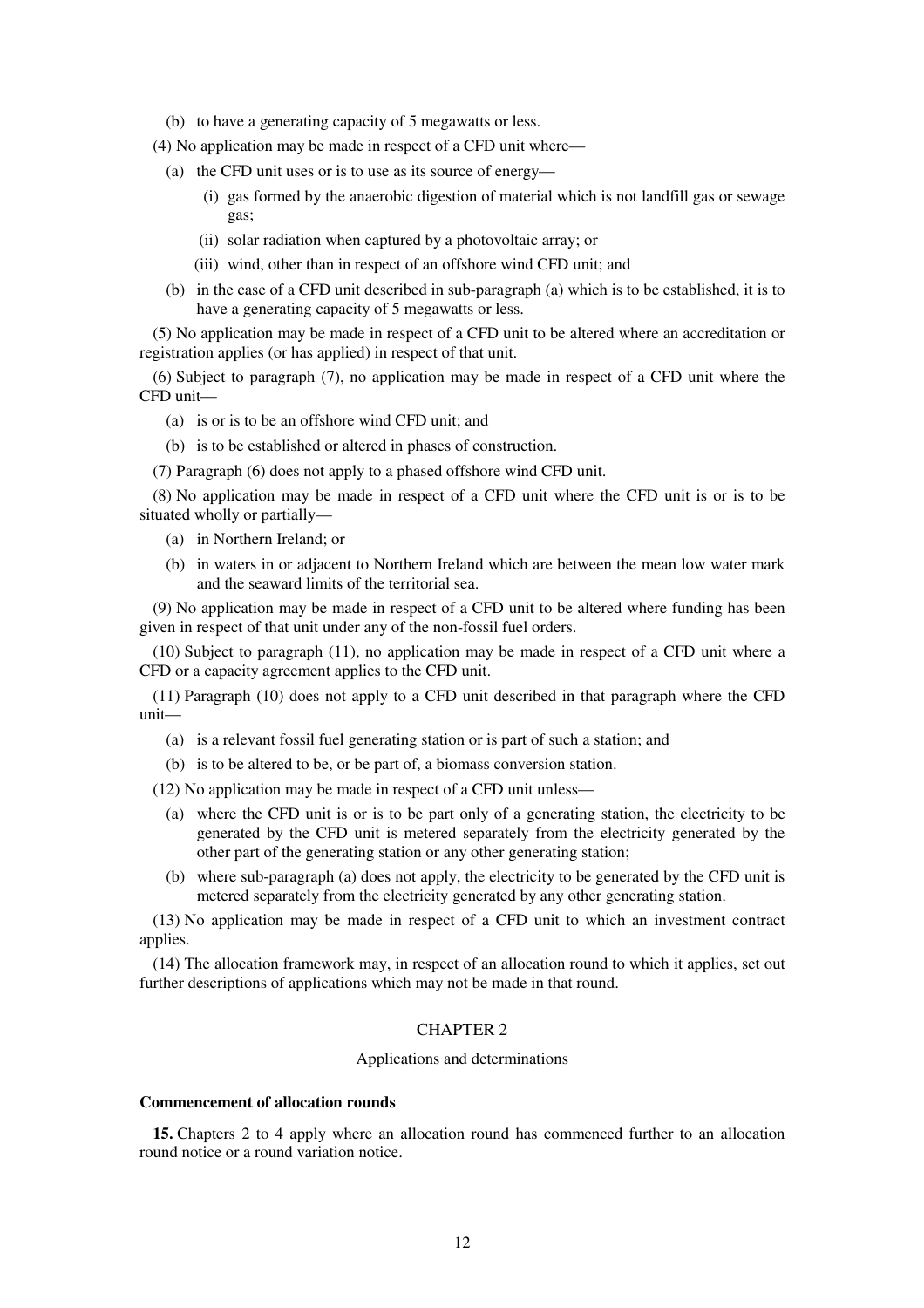#### **Applications**

**16.**—(1) A person may make an application where that person is an eligible generator in respect of the CFD unit described in the application.

(2) A person who makes an application permitted by paragraph (1) is "an applicant".

(3) Up to and including the application closing date, an application may be withdrawn by the applicant at any time.

(4) The allocation framework may provide for circumstances where, after the application closing date, an application may be withdrawn or be treated as withdrawn.

(5) Subject to any provision described in paragraph (4), an application may not be withdrawn after the application closing date.

#### **Determinations: qualifying applicants**

**17.**—(1) The delivery body must determine whether or not an application qualifies to take part in the allocation process applicable to the application.

(2) Where an application does so qualify, that application is "a qualifying application" and the applicant in respect of that application is "a qualifying applicant".

(3) An application is not a qualifying application unless the application—

- (a) is one to which an allocation process applies in the allocation round;
- (b) is not an excluded application;
- (c) meets the general qualification requirements set out or referred to in Chapter 3; and
- (d) where applicable, meets the additional qualification requirements set out or referred to in Chapter 4.

(4) An applicant must provide with the application—

- (a) the information necessary to enable the delivery body—
	- (i) to make the determination under paragraph (1); and
	- (ii) to give a CFD notification were the application to be a successful application,

including the information listed or referred to in Schedule 1;

- (b) where more than one set of standard terms(**a**) applies in an allocation round, a statement by the applicant which identifies the set which would apply in respect of the application were a CFD to be allocated; and
- (c) where the applicant has reached a modification agreement(**b**), a statement by the applicant which identifies the agreement.

#### **Information to be provided by the Authority**

**18.**—(1) In order to determine an application, the delivery body may require the Authority to inform it whether or not an accreditation or an application for accreditation applies to a relevant CFD unit.

(2) Where the Authority receives a request under paragraph (1), it must reply as soon as practicable in respect of information held by the Authority at the date on which the request is received(**c**).

<sup>(</sup>**a**) See section 11(1) of the Energy Act 2014.

<sup>(</sup>**b**) See section 15(2) of the Energy Act 2014.

<sup>(</sup>**c**) The prohibitions on disclosure stated in section 19(4)(a) and (b) of the Act do not apply in respect of a disclosure required by virtue of section 19.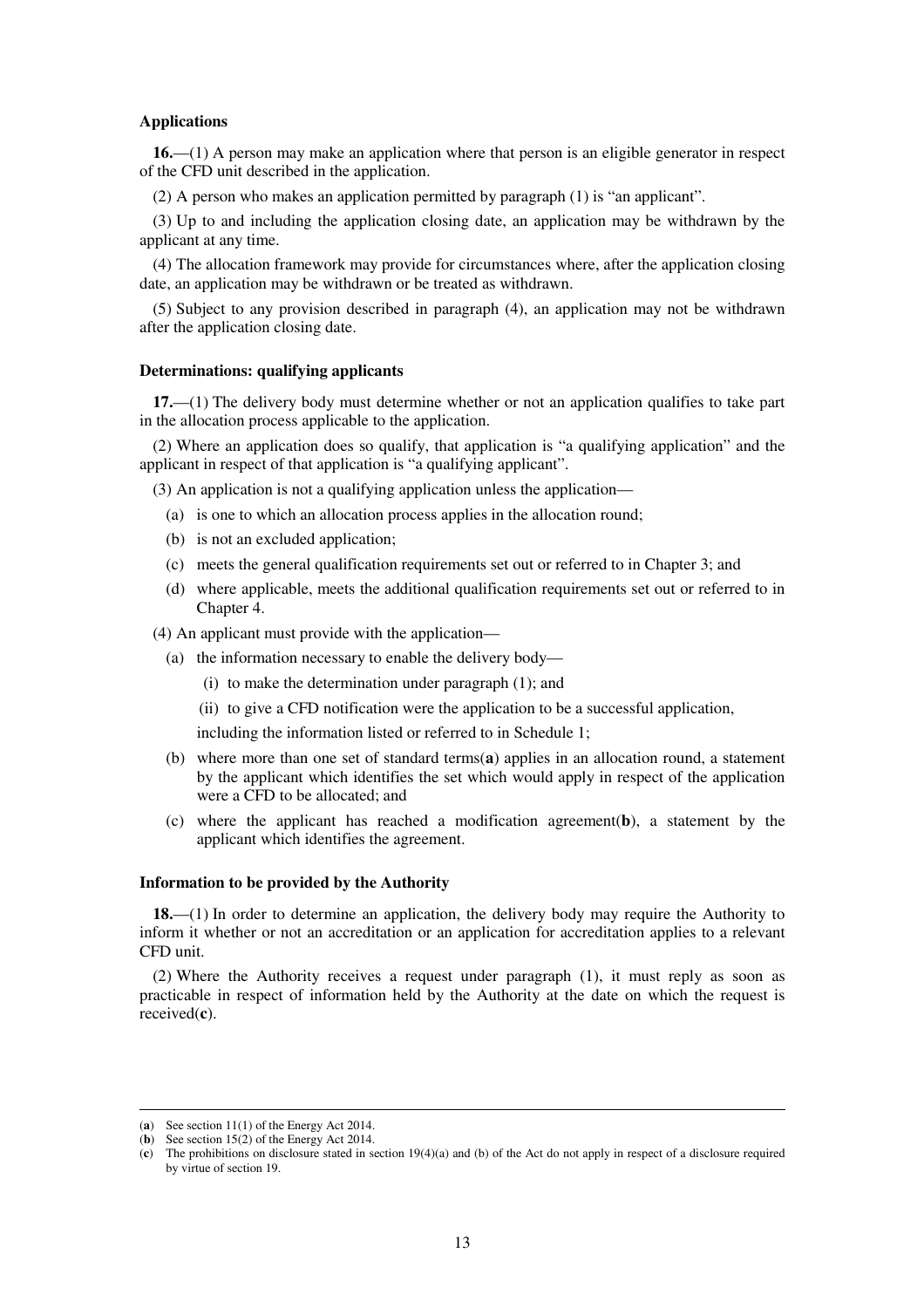#### **Notices of determinations**

**19.**—(1) Subject to paragraph (4), the delivery body must give a notice to each applicant which states whether or not an application made by the applicant is a qualifying application.

- (2) A notice under paragraph (1) must—
	- (a) subject to paragraph (3), be given no later than 10 working days after the application closing date; and
	- (b) where the delivery body determines that the application is not a qualifying application ("a non-qualification determination"), give reasons for that determination.

(3) The allocation framework which applies to the allocation round may provide for a different period than that stated in paragraph (2)(a) and, where such a period is provided, the obligation in paragraph (2)(b) applies in respect of that period.

(4) A notice is not required under paragraph (1) where, before the notice would otherwise be given,—

- (a) a termination notice has effect in respect of the allocation round; or
- (b) the application is withdrawn.

#### **Reviews of non-qualification determinations**

**20.**—(1) An applicant may give a notice ("a review notice") to the delivery body to request a review of a non-qualification determination ("a non-qualification review").

(2) A review notice must—

- (a) subject to paragraph (6), be given by a date ("the non-qualification review request date") which is no later than 5 working days after the date of the notice containing the nonqualification determination;
- (b) contain the matters specified in paragraph (3) and be made in the form and manner as may be required by the delivery body; and
- (c) not contain any documentary evidence which was not provided to the delivery body in support of the application which is the subject of the non-qualification determination.
- (3) The matters referred to in paragraph  $(2)(b)$  are—
	- (a) a concise statement which—
		- (i) identifies the relevant part of the non-qualification determination in dispute; and
		- (ii) sets out the facts on which the applicant relies;
	- (b) a summary of the grounds for disputing the non-qualification determination;
	- (c) a succinct presentation of the arguments supporting each of the grounds for dispute; and
	- (d) a schedule listing the documents submitted with the review notice.

(4) Where the delivery body receives a review notice in accordance with paragraph (2), it must give a notice ("a non-qualification review notice") to the applicant which—

- (a) states whether or not the delivery body has determined to uphold the non-qualification determination; and
- (b) gives reasons for the determination.

(5) Subject to paragraph (6), a non-qualification review notice must be given by no later than 10 working days after the date on which the review notice is received.

(6) The allocation framework which applies to the allocation round may provide for a different period than that stated in paragraph  $(2)(a)$  or  $(5)$ , and where such a different period is provided for, the obligation in paragraph  $(2)(a)$  or  $(5)$  applies in respect of that different period.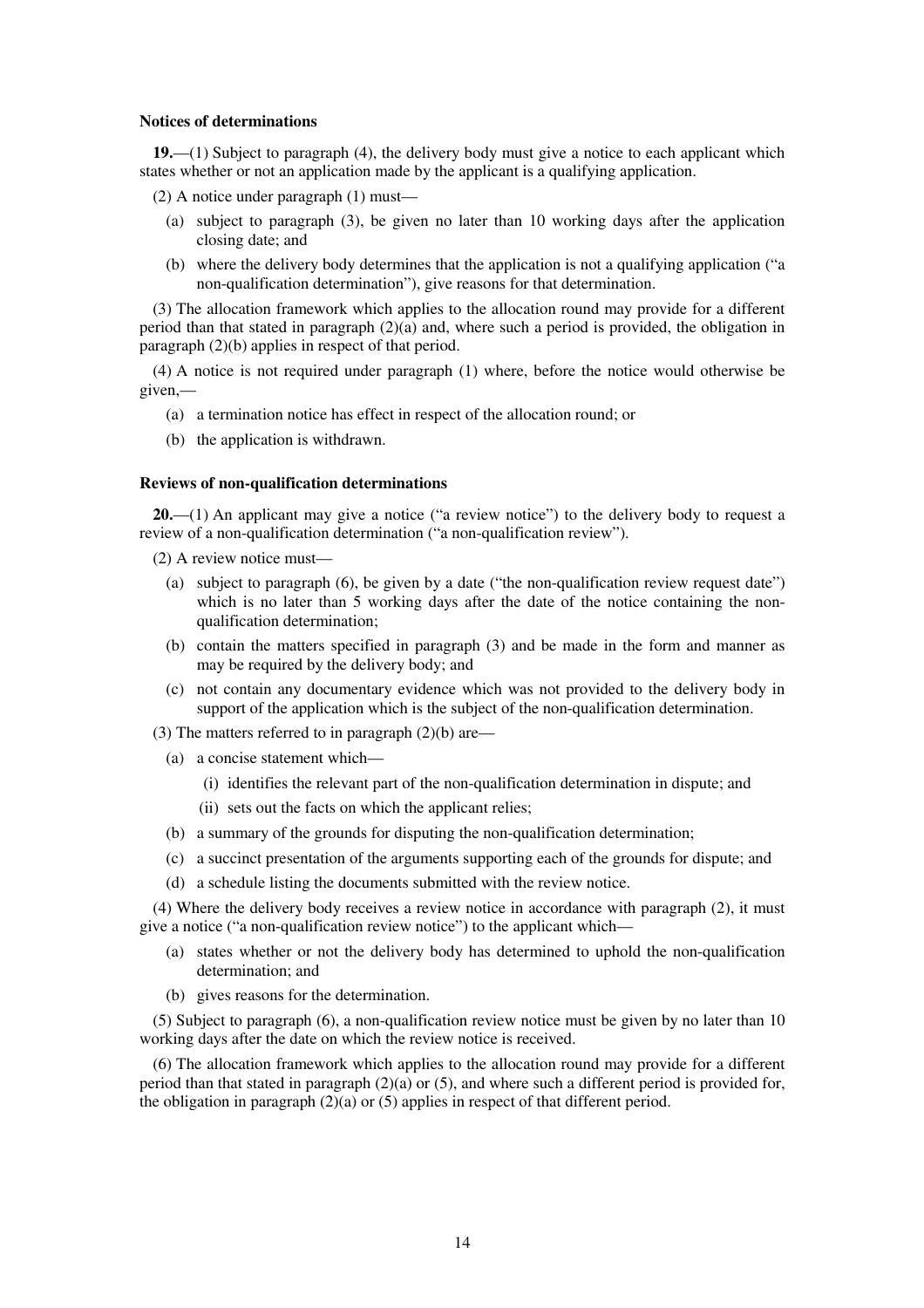#### **Additional applications**

**21.**—(1) Except where paragraph (4) applies, no more than one application in respect of the same CFD unit may be made in the same allocation round, unless the prior application is withdrawn.

(2) Paragraph (3) applies where in respect of an application ("A")—

- (a) a non-qualification determination has been given;
- (b) a review has upheld the non-qualification determination; and
- (c) the applicant has made an appeal or the period within which an appeal may be brought against the determination has not expired.

(3) Where this paragraph applies, a further application may be made in the same allocation round in respect of the relevant CFD unit to which A applies only where—

- (a) the Authority upholds the non-qualification determination or no appeal is made; and
- (b) the further application is made no later than the application closing date.

#### **Requirements of applications**

**22.**—(1) An applicant who makes an application must do so—

- (a) in the form and manner required by the delivery body; and
- (b) no later than the application closing date.

(2) Where an application has been made in accordance with paragraph (1), the delivery body must give a notice to the applicant which states the date of receipt of the application.

#### CHAPTER 3

#### General qualification requirements

#### **Requirement for applicable planning consents**

**23.**—(1) Paragraphs (2) to (5) are subject to paragraph (7).

(2) Subject to paragraph (3), the applicant must provide copies of the applicable planning consents which apply to any works ("relevant works") which enable—

- (a) the relevant CFD unit to be established or altered;
- (b) electricity generated from the relevant CFD unit to be supplied, as applicable, to—
	- (i) the national transmission system for Great Britain;
	- (ii) the distribution system; or
	- (iii) a private network.

(3) Paragraph (2) does not require the provision of any of the applicable planning consents in respect of any relevant works to which a connection agreement applies, where those works are undertaken by a person other than the applicant.

(4) "Relevant works" includes any of the following works—

- (a) the alteration, construction or removal of any plant, building or other structure;
- (b) the alteration, installation or removal of any cable, line, pipeline or other service media;
- (c) any works associated with the matters described in sub-paragraph (a) or (b).

(5) Paragraph (2) applies in respect of relevant works undertaken or to be undertaken by the applicant or any other person on the applicant's behalf.

(6) Where the applicant considers that in respect of the relevant works—

- (a) any of the applicable planning consents do not apply; or
- (b) a general permission or consent or an exemption applies,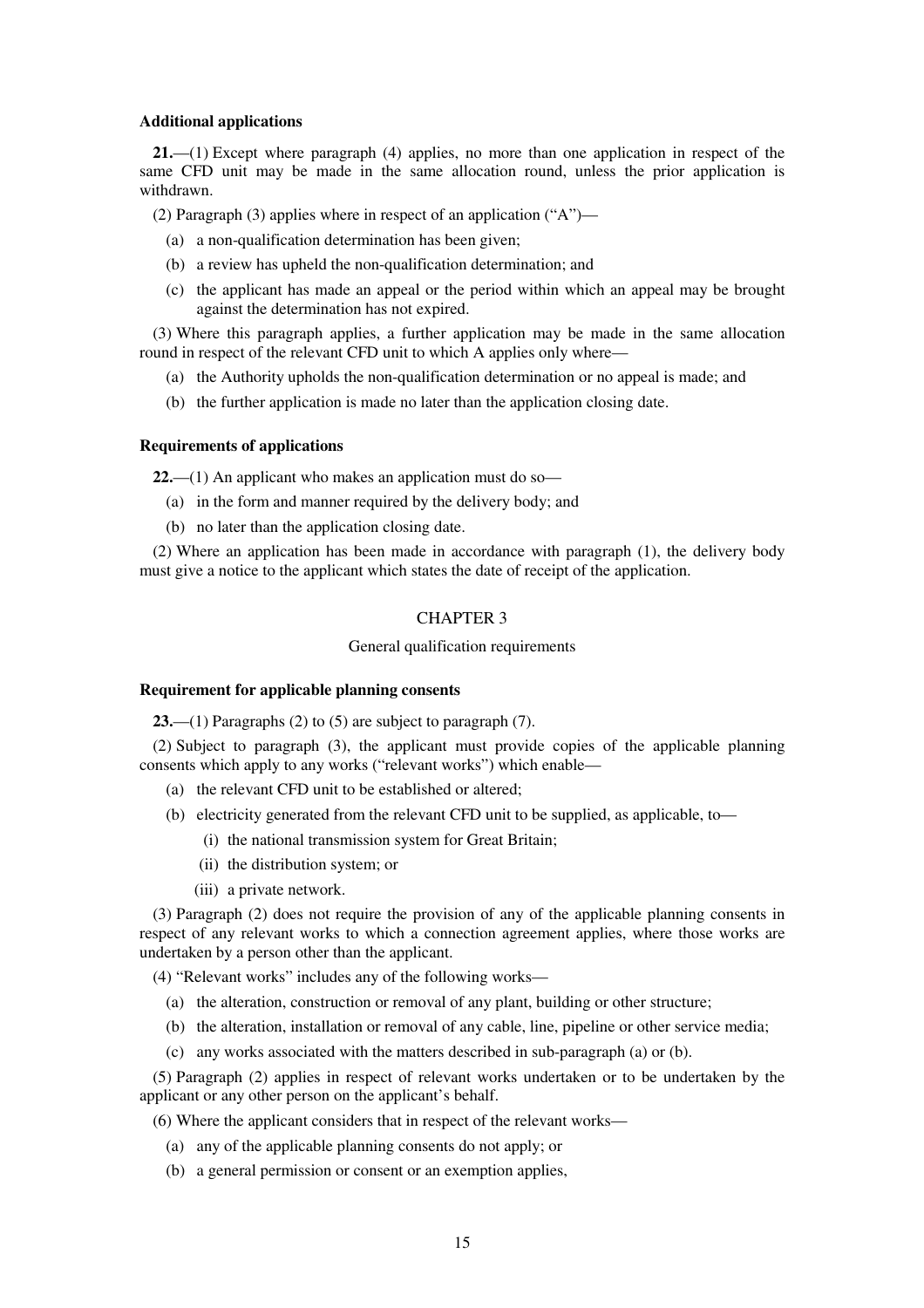the applicant must provide details of those matters to the delivery body.

(7) The allocation framework which applies to an allocation round may, in respect of the allocation round to which the framework applies, amend, add to or remove the requirements in any of paragraphs (2) to (5) and the general qualification requirements are so modified where such an amendment, addition or removal is made.

#### **Applicable planning consents**

**24.**—(1) "Applicable planning consents" are—

- (a) a development order or, in respect of relevant works in waters in or adjacent to Wales up to the seaward limits of the territorial sea, a TWA order;
- (b) a planning permission;
- (c) a section 36 consent;
- (d) where any relevant works involve a licensable marine activity, a marine licence.
- (2) In this regulation—

"development order" means a development consent order under section 114 of the Planning Act 2008(**a**);

"licensable marine activity" has the meaning given—

- (a) except where paragraph (b) applies, in section 66 of the Marine and Coastal Access Act 2009(**b**); or
- (b) in respect of relevant works in the Scottish marine area, in section 21 of the Marine (Scotland) Act 2010(**c**);

"marine licence" has the meaning given—

- (a) except where paragraph (b) applies, in Part 4 of the Marine and Coastal Access Act 2009; or
- (b) in respect of relevant works in the Scottish marine area, in Part 4 of the Marine (Scotland) Act 2010;

"planning permission" means in respect of relevant works in—

- (a) England or Wales, planning permission under Part 3 of the Town and Country Planning Act 1990(**d**);
- (b) Scotland, planning permission under Part 3 of the Town and Country Planning (Scotland) Act 1997(**e**);

"Scottish marine area" has the meaning given by section 1 of the Marine (Scotland) Act 2010;

"section 36 consent" means a consent under section 36 of the Electricity Act 1989(**f**);

"TWA order" means an order under section 3 of the Transport and Works Act 1992(**g**).

#### **Connection agreements**

**25.**—(1) Paragraphs (2) to (4) are subject to paragraph (5).

<sup>(</sup>**a**) 2008 c. 29. Section 114 was amended by section 128(2) of, and paragraphs 1 and 55(1) and (2)(a) of Part 1 of Schedule 13 to, the Localism Act 2011 (c. 20).

<sup>(</sup>**b**) 2009 c. 23.

<sup>(</sup>**c**) 2010 asp 5.

<sup>(</sup>**d**) 1990 c. 8. (**e**) 1997 c. 8.

<sup>(</sup>**f**) 1989 c. 29. Section 36 has been amended by: section 93 of the Energy Act 2004 (c. 20), section 36 of, and Schedule 2 to, the Planning Act 2008 (c. 29), section 12 of the Marine and Coastal Access Act 2009 (c. 23) and, in relation to Scotland, by S.I. 2006/1054.

<sup>(</sup>**g**) 1992 c. 42. Section 3 has been amended by section 36 of, and Schedule 2 to, the Planning Act 2008.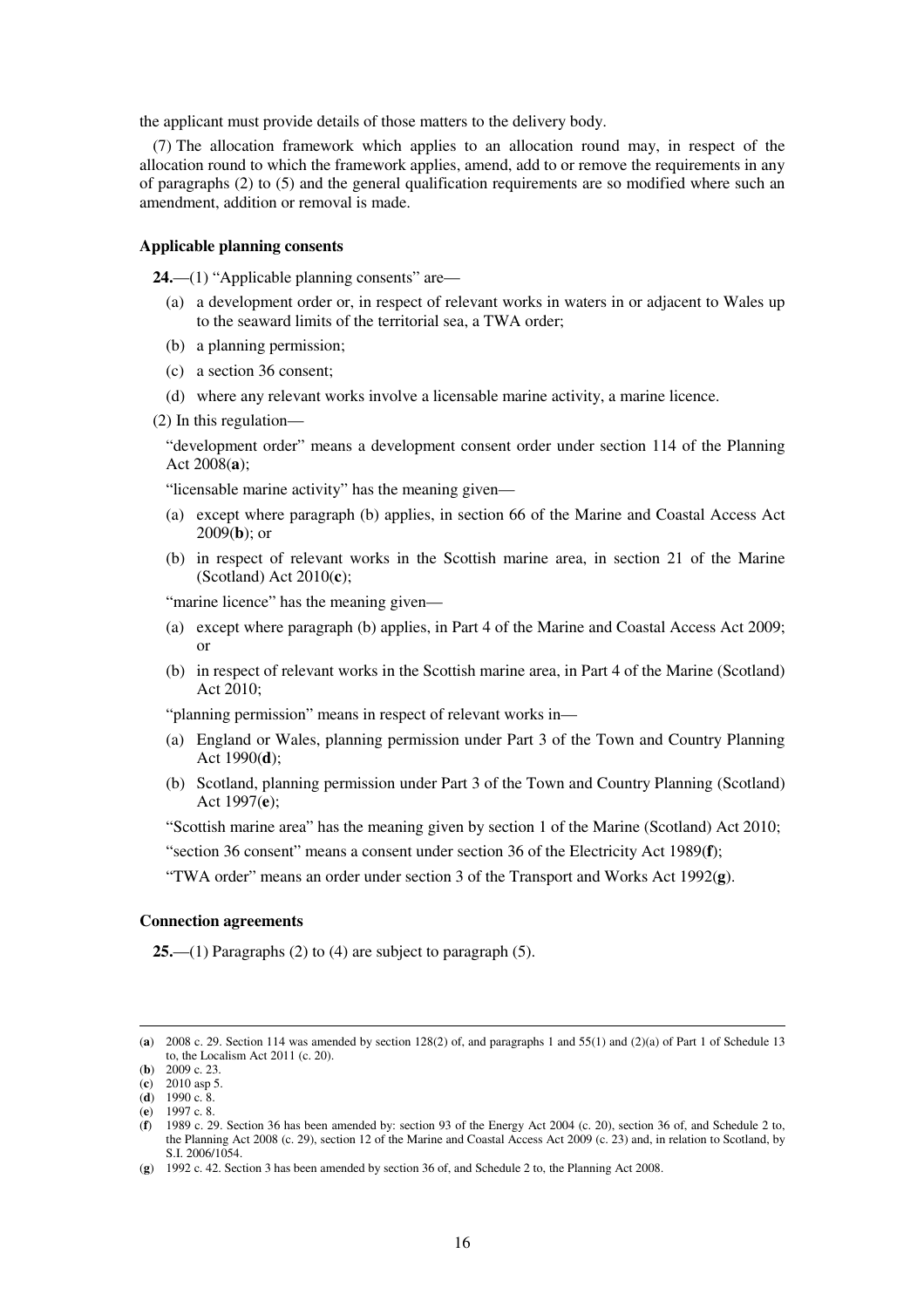(2) Where a direct connection or a partial connection applies or is to apply to the relevant CFD unit, the applicant must provide a copy of each of the connection agreements applicable to the relevant CFD unit which allows such connection.

(3) Where a direct connection or a partial connection does not apply or is not to apply to the relevant CFD unit, the applicant must provide a statement that—

- (a) no such connection is, or is to be, applicable; and
- (b) no agreement to allow such a connection has been obtained or is to be sought during the period in which a CFD may apply to the relevant CFD unit.

(4) Where a partial connection applies or is to apply to a relevant CFD unit, the applicant must provide a statement setting out how data in respect of metering of electricity supply is to be provided to the CFD counterparty.

(5) The allocation framework which applies to an allocation round may amend, add to or remove the requirements in any of paragraphs (2) to (4) and the general qualification requirements are so modified where such an amendment, addition or removal is made.

(6) In this regulation—

"connection agreement" means an agreement to connect to—

- (a) the national transmission system for Great Britain; or
- (b) the distribution system,

entered into by the operator of the relevant system;

"direct connection" means a connection to—

- (a) the national transmission system for Great Britain; or
- (b) the distribution system,
- which applies to all the electricity generated by the relevant CFD unit;

"partial connection" means a connection to—

- (a) the national transmission system for Great Britain; or
- (b) the distribution system,

which applies to part only of the electricity generated by the relevant CFD unit.

#### CHAPTER 4

#### Additional qualification requirements

#### **Statements in relation to supply chains**

**26.**—(1) Paragraph (3) applies where the two following conditions apply.

(2) The first condition is that the relevant CFD unit—

- (a) is to be established with a threshold generating capacity; or
- (b) is to be altered and the unit—
	- (i) before and after the alteration will have a threshold generating capacity; or
	- (ii) in consequence of the alteration, will have a threshold generating capacity.

(3) The second condition is that, in respect only of the first allocation round, the Secretary of State has not made a determination under regulation 12(2) of the Electricity Market Reform (General) Regulations 2014(**a**) that statements under regulation 11 of those Regulations will not be provided for that round.

<sup>(</sup>**a**) S.I. 2014/xxx.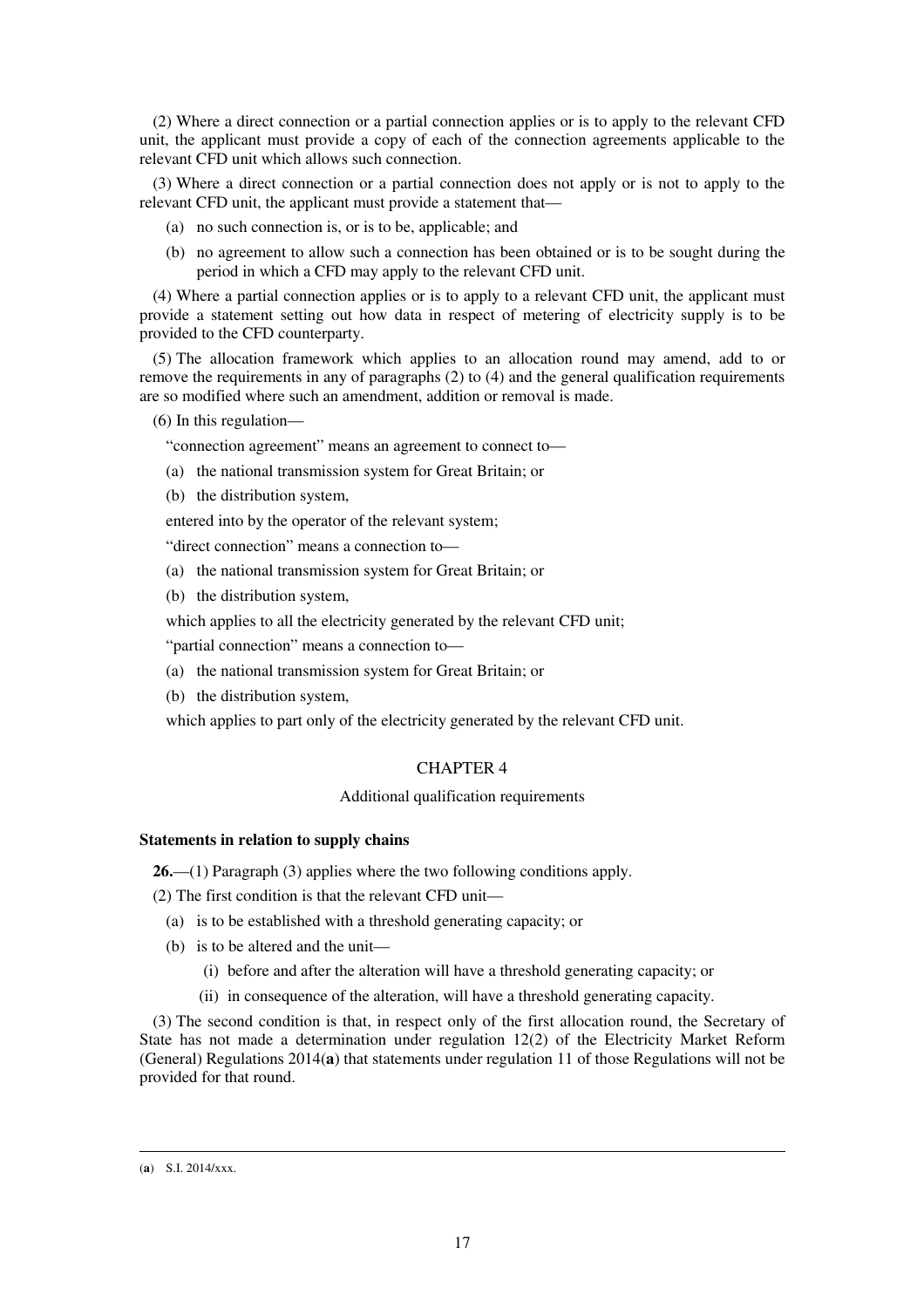(4) Where this paragraph applies, the applicant must provide a statement made by the Secretary of State under regulation 11 of the Electricity Market Reform (General) Regulations 2014 in relation to the relevant CFD unit.

(5) In this regulation, "threshold generating capacity" means a generating capacity of 300 megawatts or more.

#### **Offshore CFD units**

**27.**—(1) This regulation applies where the relevant CFD unit is or is to be an offshore generating station or part of such a station.

(2) The applicant must demonstrate that a lease or an agreement for lease has been granted by the Crown Estate in respect of the location of the relevant CFD unit.

(3) In this regulation, "offshore generating station" means a generating station which is located wholly in offshore waters.

#### **Supplemental requirements**

**28.**—(1) An allocation framework may in respect of an allocation round provide for requirements ("supplemental requirements") in relation to any or all types of eligible generating station which are in addition to the requirements in this Chapter.

(2) To the extent that any supplemental requirements apply to an application, the applicant in respect of that application must satisfy those requirements as additional qualification requirements for the allocation round.

(3) Supplemental requirements may include any of the following requirements in relation to a CFD unit—

- (a) the amount of electricity to be generated;
- (b) location;
- (c) the manner and security of supply of fuel to be used to generate electricity;
- (d) the metering of electricity to be generated;
- (e) the type of fuel to be used to generate electricity.

## PART 5

#### Allocation processes

### CHAPTER 1

#### Valuation of applications

#### **Valuation of applications**

**29.**—(1) The delivery body must determine in respect of an allocation round the valuations in paragraph (2)("applications valuations") for—

- (a) each delivery year;
- (b) the period comprising all delivery years; and
- (c) any period after the last delivery year as may be set out in the allocation framework.

(2) The applications valuations are—

- (a) the valuation of each application and all applications;
- (b) the valuation of each qualifying application and all qualifying applications;
- (c) the valuation of—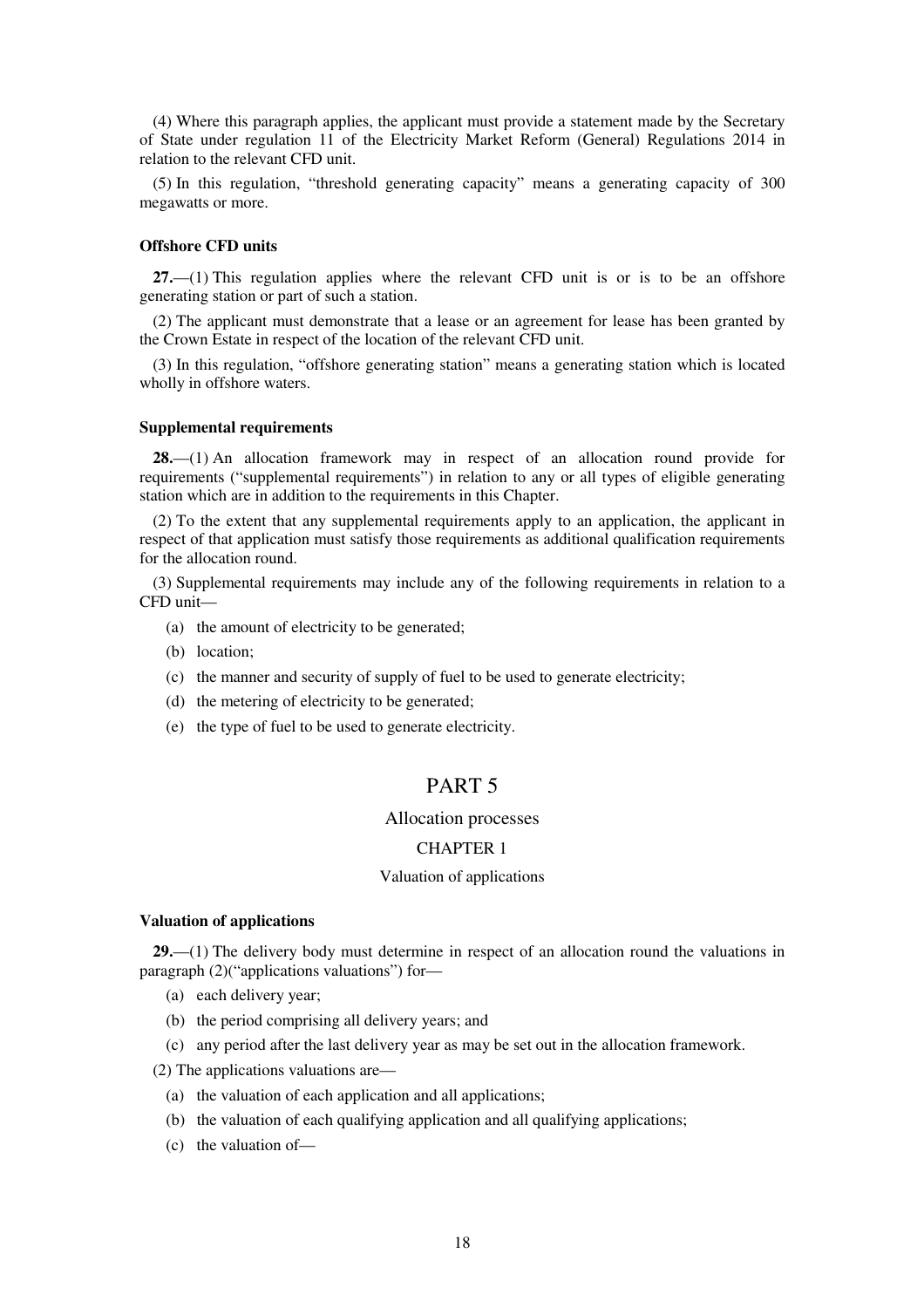- (i) each application which is subject to a non-qualification review or an appeal, where the review or appeal has not been determined; and
- (ii) all such applications;
- (d) where a pot applies for the allocation round, the valuation of—
	- (i) all applications to which the pot applies;
	- (ii) all qualifying applications to which the pot applies; and
	- (iii) all applications subject to a non-qualification review or an appeal, where the review or appeal has not been determined, to which the pot applies;
- (e) where maxima or minima apply, the valuation of—
	- (i) all applications to which maxima or minima apply;
	- (ii) all qualifying applications to which maxima or minima apply; and
	- (iii) all applications subject to a non-qualification review or an appeal, where the review or appeal has not been determined, to which maxima or minima apply.
- (3) The applications valuations—
	- (a) must be carried out in accordance with the appropriate method of calculation set out in the allocation framework; and
	- (b) must not include the valuation of an application which has been withdrawn at the date on which the valuation is carried out.
- (4) The delivery body must make available to the Secretary of State the applications valuations.

(5) The allocation framework for the allocation round must set out the dates by which the applications valuations must be carried out.

(6) The allocation framework for the allocation round may—

- (a) set out a period after the last delivery year for which applications valuations are required; and
- (b) require the delivery body—
	- (i) to make available such further information or analysis in respect of such applications valuations as may be specified in the allocation framework;
	- (ii) to provide some or all of the applications valuations to a person or persons (other than the Secretary of State) as may be specified in the allocation framework; and
	- (iii) to make publicly available any or all of the applications valuations on such date or dates as may be specified in the allocation framework.

#### CHAPTER 2

Requirements applicable to allocation frameworks

#### **Requirements applicable to allocation frameworks**

**30.**—(1) An allocation framework must ensure that, in respect of an allocation round to which it applies, the allocation process included in the framework complies with the following paragraphs.

(2) Except in respect of a CFD notification which is required to be made further to Part 8—

- (a) the total value of qualifying applications for which CFD notifications are to be given must not exceed the overall budget; and
- (b) an allocation process must not result in an application being a successful application if that result would be in breach of sub-paragraph (a).

(3) Subject to paragraph (2)(b), where minima apply to an allocation round and the value of qualifying applications to which the minima apply is less than or equal to the minima, the allocation process must result in—

(a) all those applications being successful applications; and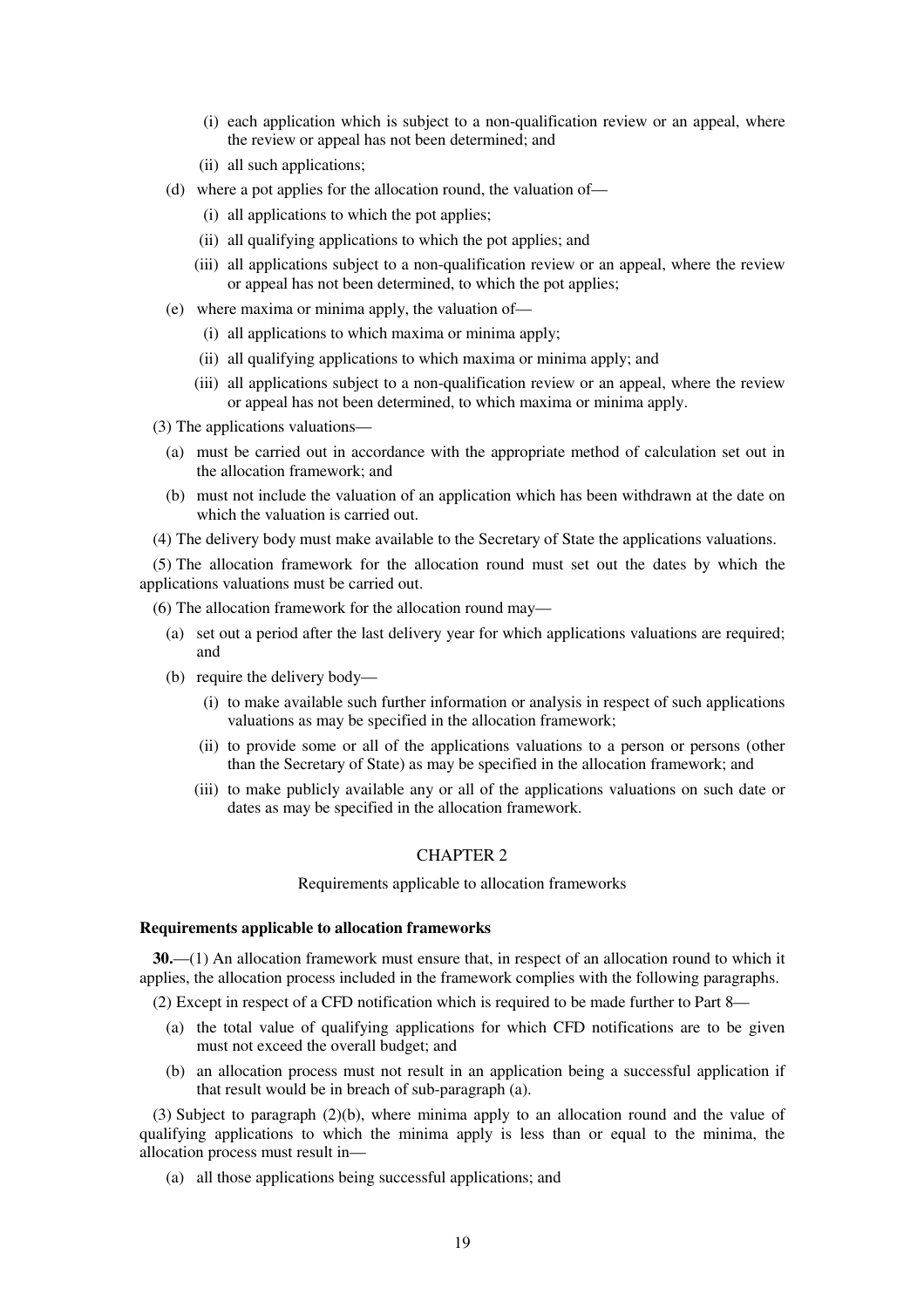(b) the final strike price which applies to those successful applications being the administrative strike price applicable to those applications.

(4) Where maxima apply to an allocation round, the allocation process must result in the value of successful applications to which such maxima apply not exceeding the maxima.

(5) Subject to paragraph (2)(b), for those applications where maxima do not apply or the maxima are not exceeded, the allocation process must result in—

- (a) all those applications being successful applications; and
- (b) the final strike price which applies to those successful applications being the administrative strike price applicable to those applications.

(6) Except for those applications which become successful applications further to paragraph (3) or (5), the allocation process must include a competitive process (or more than one) which when complied with by the delivery body enables the delivery body to determine—

- (a) which qualifying applications are successful applications; and
- (b) the final strike price applicable to those successful applications.

(7) The administrative strike price applicable to a qualifying application must be the maximum final strike price which may apply to that application.

(8) The allocation process must apply to each qualifying application.

#### CHAPTER 3

#### Commencement and completion of an allocation process

#### **Non-qualification review and appeal deadline dates**

**31.**—(1) The allocation framework must specify in respect of an allocation round—

- (a) the non-qualification review request date; and
- (b) the appeals deadline date.

(2) The allocation framework must include in respect of an allocation round a date on which the Secretary of State is minded to require the allocation process for the allocation round to commence ("the post-appeals indicative start date").

(3) The post-appeals indicative start date must be no earlier than 10 working days after the appeals deadline date.

#### **Notices of requests for review or appeal**

**32.**—(1) The delivery body must give a notice to the Secretary of State as soon as practicable after the non-qualification review request date stating the number, if any, of review notices received.

(2) Paragraph (3) applies where—

- (a) the delivery body gives a notice under paragraph (1) which states that at least one review notice has been received; and
- (b) in respect of at least one request made for a non-qualification review, the delivery body upholds the non-qualification determination.

(3) Where this paragraph applies, the Authority must give a notice to the Secretary of State and the delivery body as soon as practicable after the appeals deadline date stating the number, if any, of qualification appeals made.

(4) Paragraph (5) applies where a notice has been given under paragraph (3) which states that at least one qualification appeal has been made.

(5) Where this paragraph applies, the Authority must give a notice to the Secretary of State and the delivery body by no later than 10 working days before the post-appeals indicative start date which states—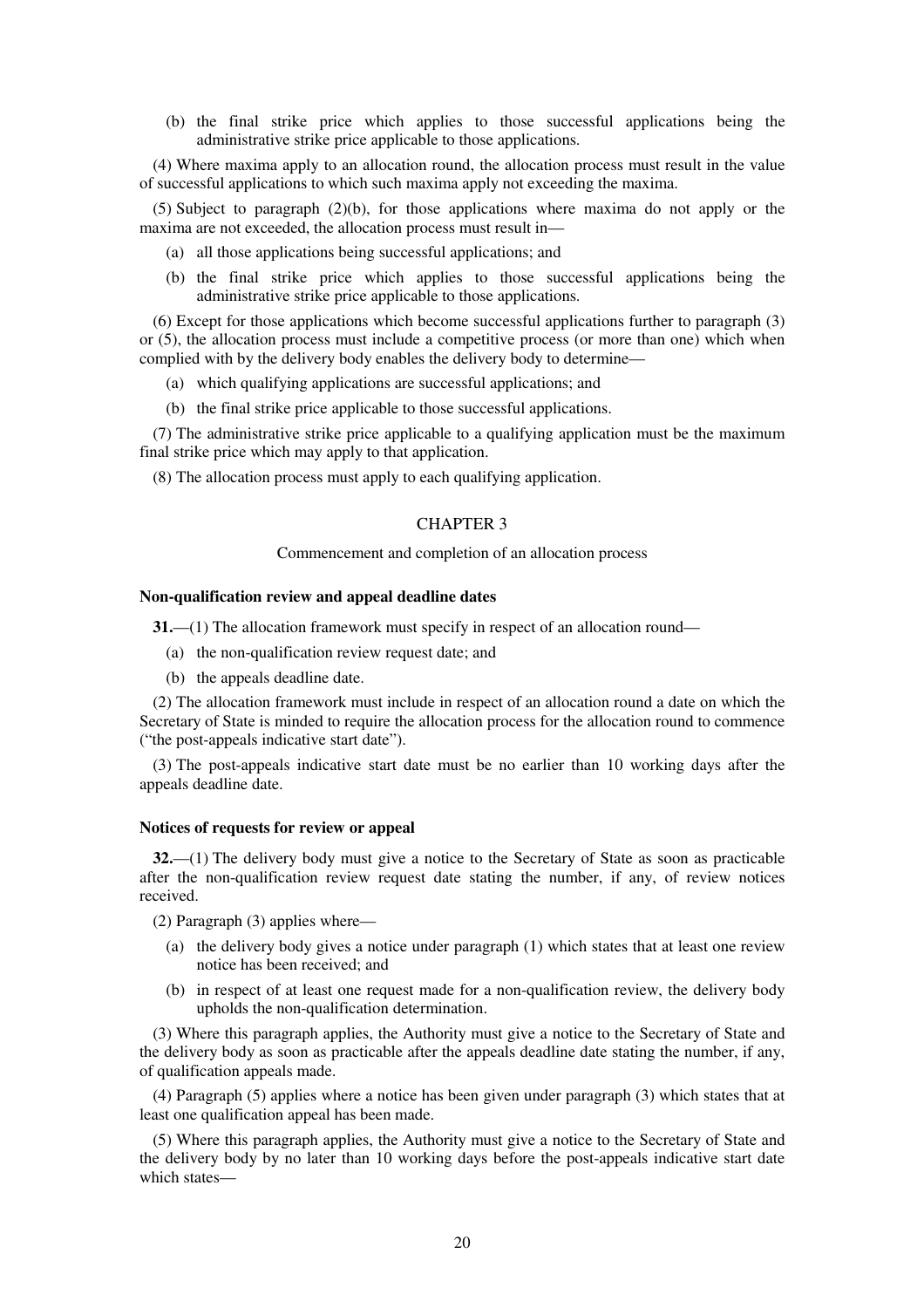- (a) the number, if any, of qualification appeals which are not determined at the date on which the notice is given; and
- (b) where at least one qualification appeal is not determined, the estimated date for its determination.

(6) Paragraph (7) applies where a notice has been given under paragraph (5) which states that at least one qualification appeal is not determined.

(7) Where this paragraph applies, the Authority must give a notice to the Secretary of State and the delivery body by no later than 3 working days before the post-appeals indicative start date which states the matters set out in paragraph  $(5)(a)$  and  $(b)$ .

(8) Paragraph (9) applies where a notice has been given under paragraph (7) which states that at least one qualification appeal is not determined.

(9) Where this paragraph applies, the Authority must give a notice to the Secretary of State and the delivery body which states the matters set out in paragraph  $(5)(a)$  and  $(b)$ —

- (a) by no later than 10 working days after the post-appeals indicative start date; and
- (b) where a notice is given under sub-paragraph (a) which states that at least one qualification appeal is not determined, at no later than 10 working day intervals thereafter until all qualification appeals are determined by the Authority.

#### **Commencement of the allocation process**

**33.**—(1) Where a notice is given under—

- (a) regulation 32(1) that no review notice has been received, the delivery body must commence the allocation process as soon as practicable after the date on which the delivery body gives the notice;
- (b) regulation  $32(3)$  that no qualification appeal has been received, the delivery body must commence the allocation process as soon as practicable after the date on which the delivery body receives the notice;
- (c) regulation 32(5) or (7) which states that no qualification appeal is not determined, the delivery body must commence the allocation process as soon as practicable after the date on which the delivery body receives the notice;
- (d) regulation 32(9) which states that at least one qualification appeal is not determined, the delivery body must not commence the allocation process unless the delivery body receives a notice under paragraph (2).

(2) The Secretary of State may give a notice to the delivery body which directs the delivery body to commence the allocation process on the date stated in the notice ("the directed date"), which must be a date after the appeals deadline date.

(3) Where a notice is given under paragraph (2), the Secretary of State may withdraw it by giving a notice to that effect to the delivery body at any time before the directed date.

(4) A copy of a notice given under paragraph (2) or (3) must be given by the Secretary of State to the Authority.

(5) Where—

- (a) before the directed date a qualification appeal is determined; and
- (b) the application subject to the qualification appeal is determined as a qualifying application,

the Authority must immediately give a notice to the Secretary of State and the delivery body stating details of that qualifying application.

(6) Where further to this regulation the delivery body must commence the allocation process, the delivery body must give a notice to the CFD counterparty which states—

- (a) when the allocation process has commenced; and
- (b) which qualification appeals are not determined at that date.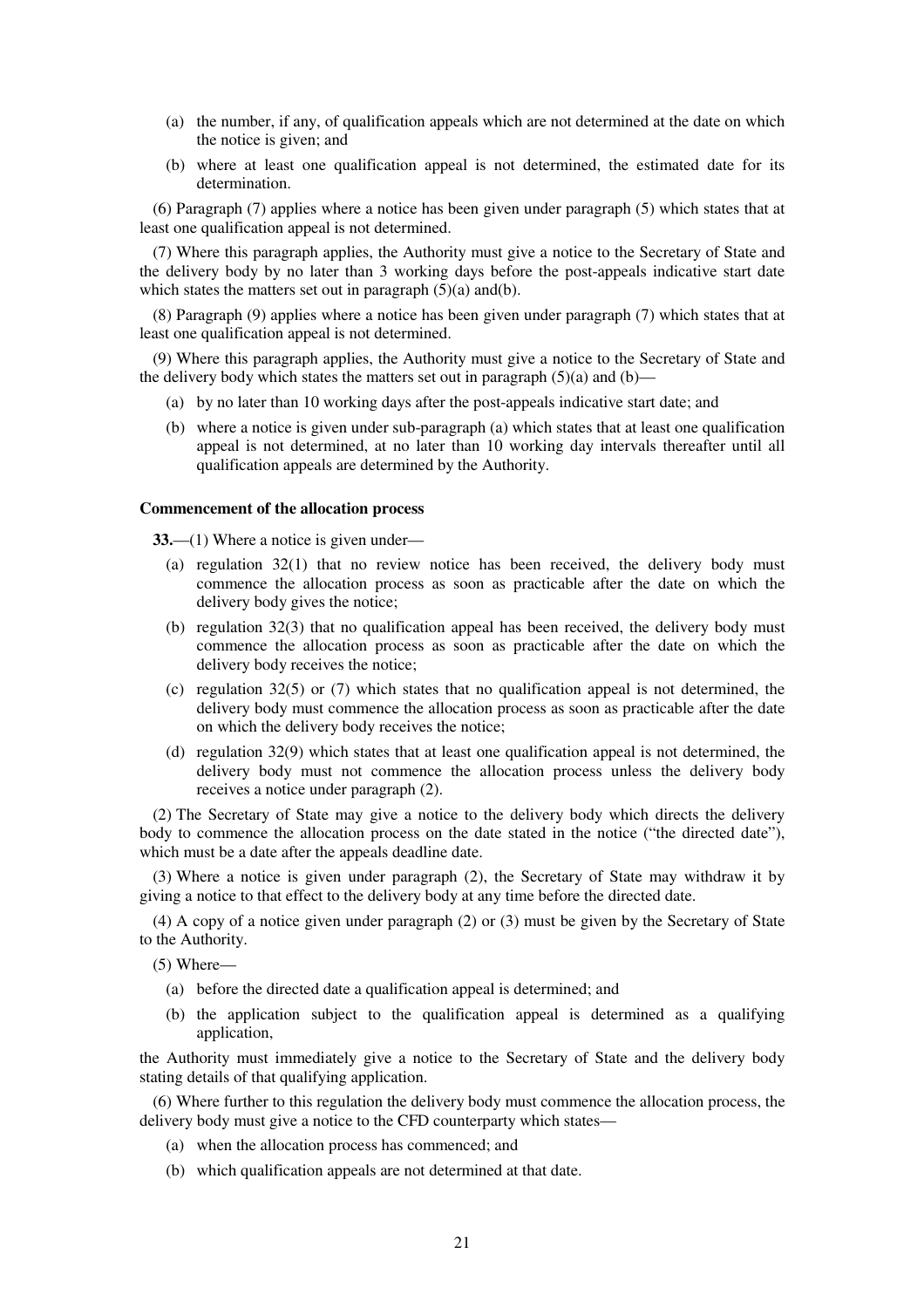#### **Delay to the commencement of allocation processes**

**34.**—(1) This regulation applies where the commencement of an allocation process under regulation 33 is more than 5 months after the application closing date.

(2) The Secretary of State may give a notice to the delivery body to require it to give a notice ("a variation notice") to each qualifying applicant and pending applicant which states that the information provided in compliance with paragraph  $3(a)(iv)$  of Schedule 1 ("the target dates") may be varied by the applicant by a period not greater than that specified in the Secretary of State's notice.

(3) The delivery body must comply with a notice given to it by the Secretary of State under paragraph (2).

(4) Where a variation notice is given, a qualifying applicant or pending applicant who wishes to vary the target dates must do so by giving a notice to the delivery body with any varied target dates by no later than 5 working days after the date of the variation notice.

(5) Where varied target dates are provided in accordance with paragraph (4), the delivery body must—

- (a) substitute those dates for those provided with the application; and
- (b) to the extent that those dates affect any of the applications valuations determined under regulation 29, re-determine in accordance with regulation 29 such of the applications valuations as are affected.

(6) The delivery body must not continue with the allocation process until the later of—

- (a) the time to provide varied target dates has expired; or
- (b) any re-determination of applications valuations required under paragraph (4)(b) has been made.

#### **Completion of the allocation process**

**35.**—(1) The delivery body must give a notice to the Secretary of State once the delivery body is satisfied that it has completed the allocation process.

(2) The delivery body must provide to the CFD counterparty—

- (a) a copy of a notice given under paragraph (1); and
- (b) a statement of which qualification appeals, if any, are not determined at the date of the notice.

#### CHAPTER 4

#### Auditing, re-runs and termination

## **Auditing**

**36.**—(1) As soon as practicable after a notice is given under regulation 35(1), the delivery body must obtain an audit of the calculations made by it in the allocation process ("a process audit").

(2) A process audit must—

- (a) be carried out by a person ("the auditor") independent of the delivery body and who is qualified to perform an audit of the calculations made in the allocation process; and
- (b) include provision of a report to the delivery body ("an audit report") which—
	- (i) sets out whether or not the auditor considers that calculations have been made correctly and accurately; and
	- (ii) where applicable, identifies any calculations which the auditor considers were not correctly or accurately made and identifies the consequences of those calculations.

(3) Where during an allocation process bids of strike prices are made—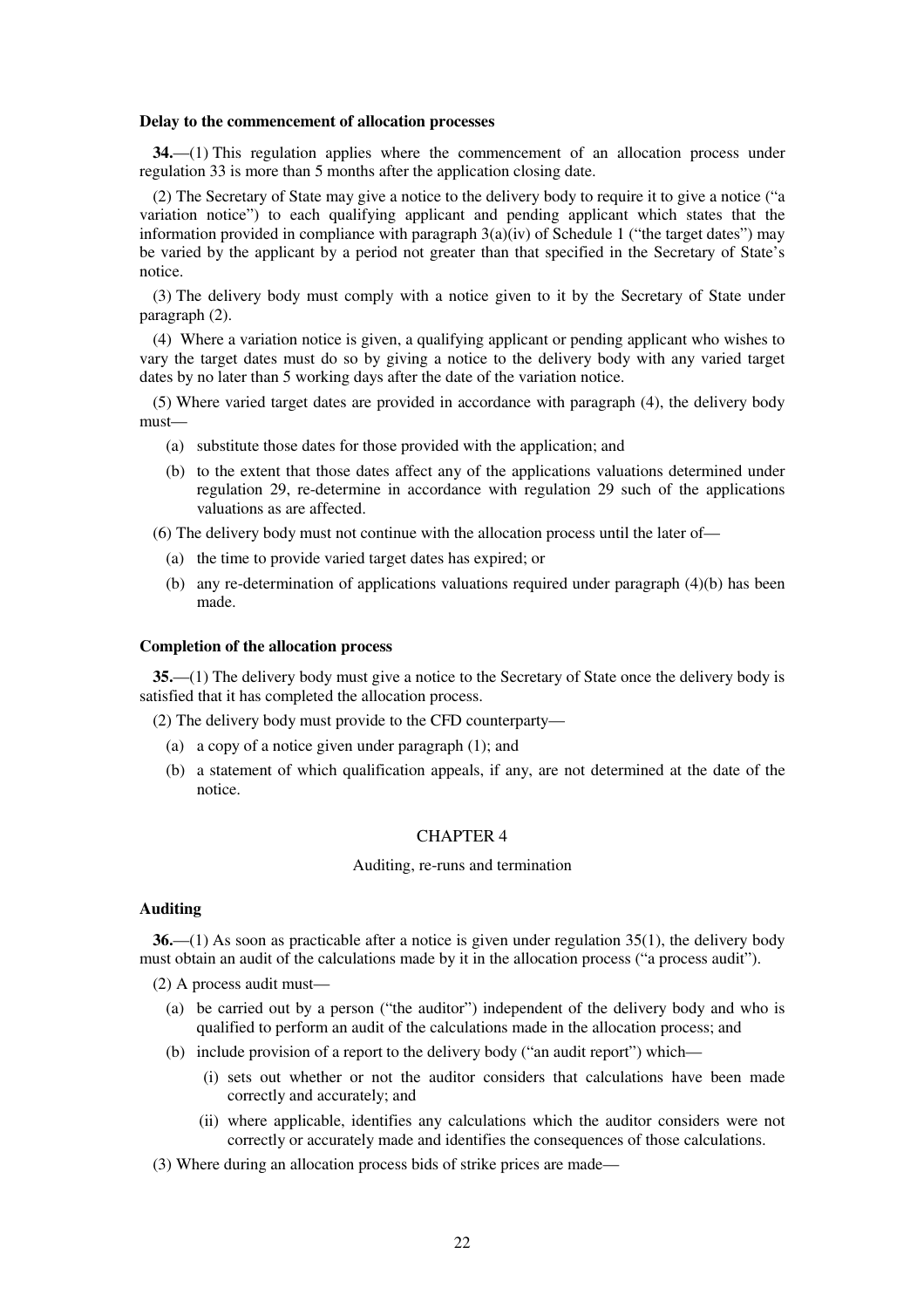- (a) the audit report must not include any information which would enable the identification of which bids were made by which applicant; and
- (b) the delivery body must provide details of those bids to—
	- (i) the auditor; and
	- (ii) the Authority, where the Authority requests the details.

(4) Subject to paragraph (5), where the delivery body is provided with an audit report it must make the report publicly available as soon as practicable after Part 6 applies to the allocation round.

(5) The delivery body may exclude from publication any part of the audit report which the delivery body considers to contain commercially confidential information.

(6) In this regulation, "audit of the calculations" means an audit of whether or not the calculations required by the allocation framework were—

- (a) applied correctly; and
- (b) made accurately.

#### **Provision of audit report to the Secretary of State**

**37.**—(1) Subject to regulation 40(1), as soon as practicable after the audit report is received, the delivery body must give a notice to the Secretary of State which—

- (a) includes the audit report; and
- (b) having regard to the report, states whether the delivery body intends—
	- (i) to proceed in accordance with Part 6 and, if so, the date on which it intends to do so ("a proceed notice"); or
	- (ii) to re-run the allocation process or any part of it as set out in the notice and, if so, the date on which it intends to commence the re-run ("a re-run notice").

(2) A date under paragraph (1)(b) must be not be earlier than 2 working days after the date of the notice.

#### **Proceeding, re-running an allocation process or terminating an allocation round**

**38.**—(1) Subject to regulation 40(1)(a), where the delivery body gives—

- (a) a proceed notice, the Secretary of State may give the delivery body a direction—
	- (i) to re-run the allocation process or a part of it as set out in the direction and when to commence the re-run ("a re-run direction"); or
	- (ii) to take no further steps in respect of the allocation round ("a halt direction");
- (b) a re-run notice, the Secretary of State may give the delivery body—
	- (i) a direction to proceed in accordance with Part 6 and when to do so ("a proceed direction"); or
	- (ii) a halt direction.

(2) A direction under paragraph (1) may not be given later than 2 working days after the date of the proceed notice or the re-run notice.

(3) The Secretary of State must give a termination notice as soon as practicable after giving a halt direction.

#### **Re-running an allocation process**

**39.**—(1) Paragraph (2) applies where the delivery body—

- (a) gives a re-run notice and does not receive in respect of that notice—
	- (i) a proceed direction; or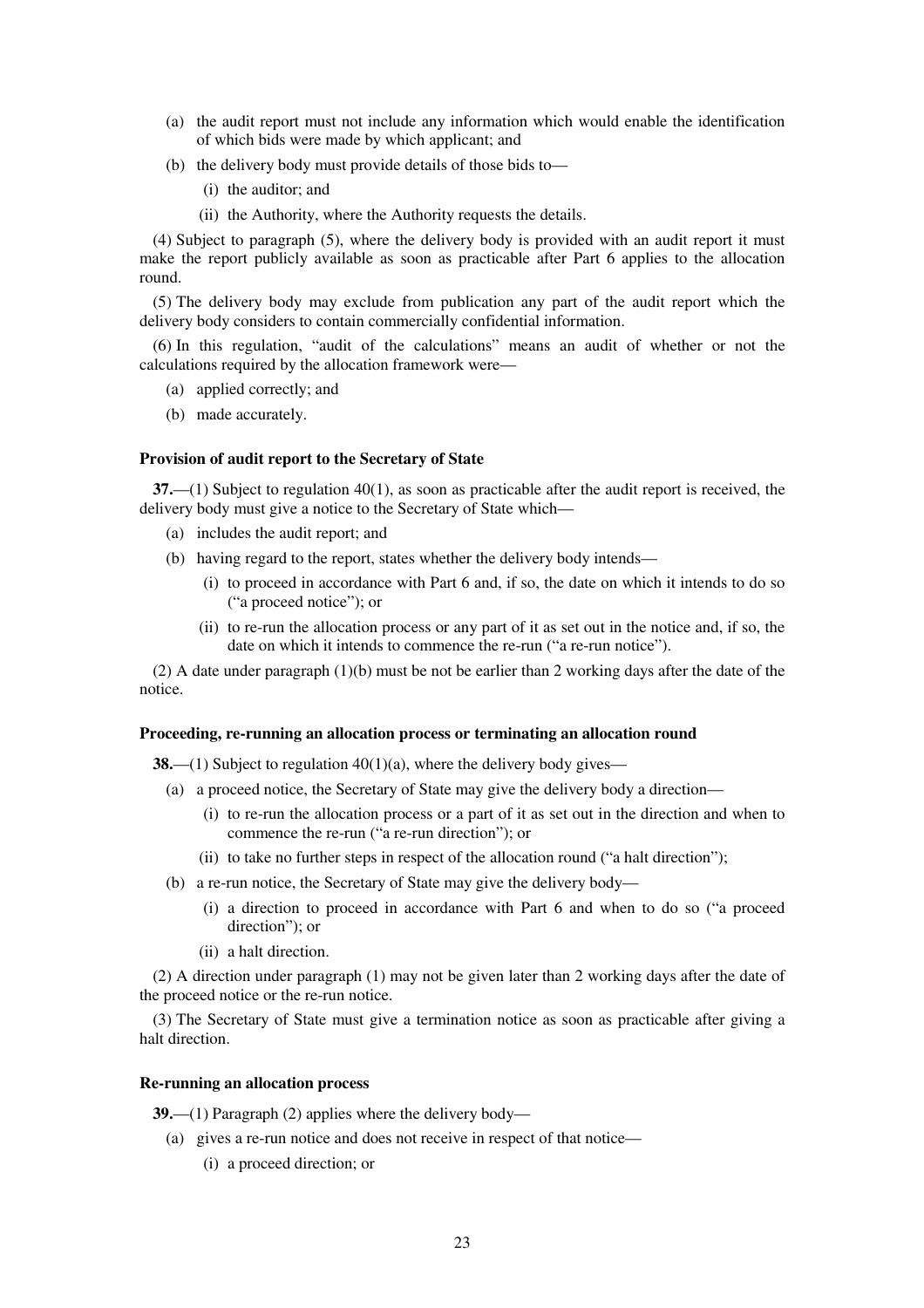- (ii) a halt direction; or
- (b) receives a re-run direction.

(2) Where this paragraph applies, the delivery body must—

- (a) subject to regulation  $40(1)(b)$ , in accordance with the re-run notice or re-run direction commence the re-run of the allocation process or part of it; and
- (b) after completion of the re-run, comply with regulation 35.

## CHAPTER 5

#### Delay and re-running the allocation process

#### **Delay after completion of allocation processes**

**40.**—(1) Where the delay period has expired—

- (a) a proceed notice or a proceed direction must not be given; and
- (b) the delivery body must not re-run part only of the allocation process.

(2) Where paragraph (1) applies the delivery body must—

- (a) re-run the allocation process;
- (b) comply with regulation  $34(2)$  to (6); and
- (c) after completion of the re-run, comply with regulation 35 and Chapter 4 of this Part.
- (3) In this regulation, "delay period" means—
	- (a) where a variation notice was not required to be given when the allocation process commenced, a period of more than 5 months has expired since the application closing date; or
	- (b) where a variation notice was required to be given when the allocation process commenced, a period of more than 5 months has expired since the date on which the variation notice was required to be given.

(4) The allocation framework for the allocation round may provide for a period other than "5 months" stated in paragraph (3)(a) or (b) and where such other period is provided, "delay period" has effect with that modification.

## PART 6

## CFD notifications

#### **Application of Part 6**

**41.** This Part applies where the delivery body—

- (a) gives a proceed notice and does not receive in respect of that notice—
	- (i) a re-run direction; or
	- (ii) a halt direction; or
- (b) receives a proceed direction.

#### **Timing and content of CFD notifications and notices**

**42.**—(1) The delivery body must comply with this regulation—

- (a) where a proceed notice applies, as soon as practicable after the period specified in regulation 38(2) to receive a re-run direction or a halt direction has expired;
- (b) where a proceed direction applies, in accordance with the time period in that notice.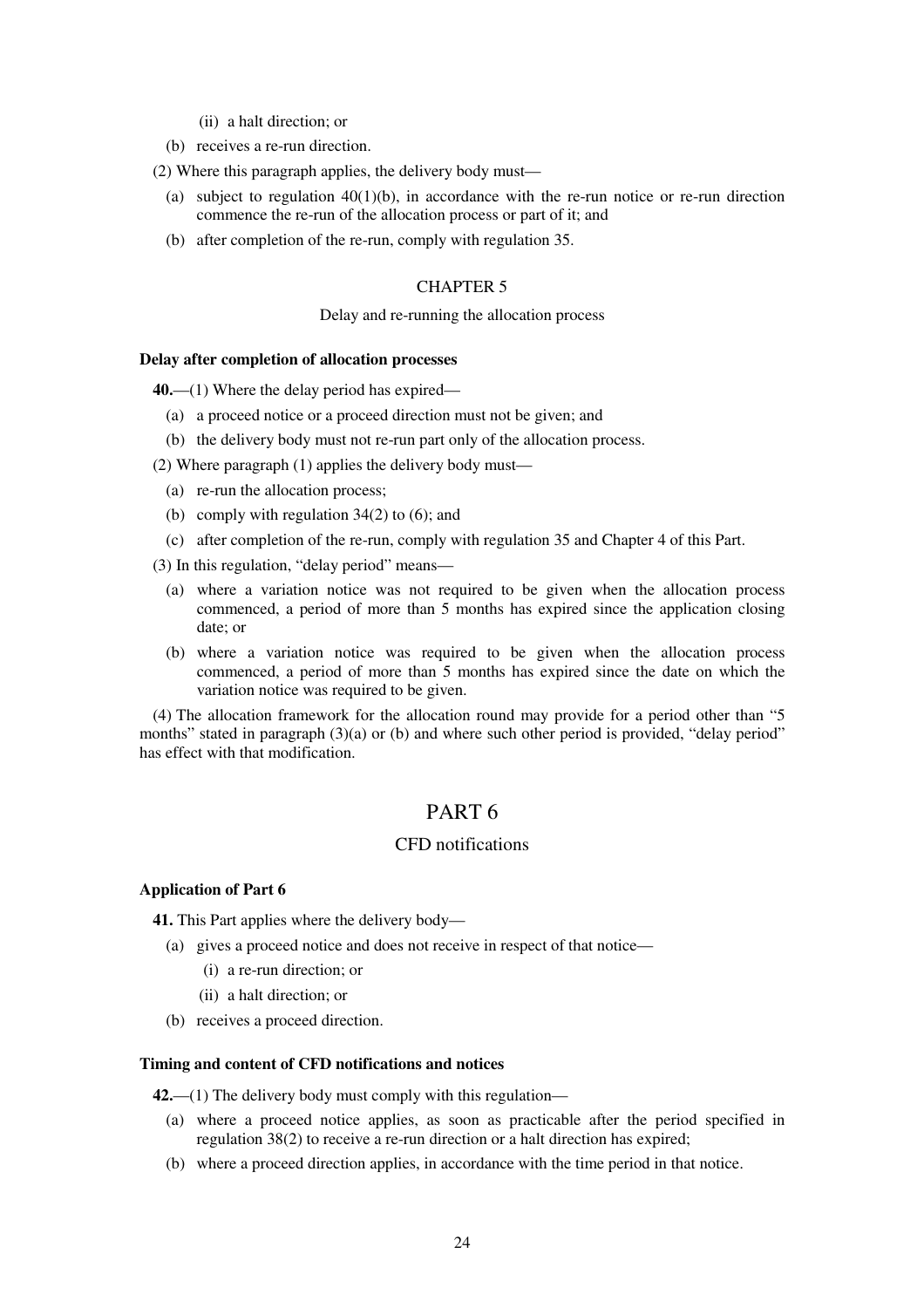(2) The delivery body must in respect of each successful application—

- (a) concerning a phased offshore wind CFD unit, give a CFD notification in respect of each phase; or
- (b) where sub-paragraph (a) does not apply, give a CFD notification.

(3) A CFD notification must state the final strike price applicable to the successful application and include such information—

- (a) supplied by the applicant to the delivery body with the application; or
- (b) as may be contained in the allocation framework,

which enables the CFD counterparty to complete the terms and conditions applicable to the intended CFD.

(4) Paragraph (5) applies to each qualifying application which is not a successful application, other than a pending application.

(5) Where this paragraph applies, the delivery body must give a notice to each applicant in respect of the qualifying application made by the applicant which states—

- (a) that a CFD notification is not given in respect of the qualifying application; and
- (b) the reason why a CFD notification is not given.

## PART 7

## Disputes and appeals

#### **Disputes concerning non-qualification determinations: qualification appeals**

**43.**—(1) Where—

- (a) a non-qualification review notice has been given to an applicant;
- (b) in that notice, a non-qualification determination is upheld; and
- (c) the applicant disputes that determination,

the applicant may apply to the Authority to determine that dispute ("a qualification appeal").

- (2) A qualification appeal must be made—
	- (a) by notice to the Authority;
	- (b) in such form and manner as the Authority requires; and
	- (c) by no later than 5 working days after the date of the non-qualification review notice ("the appeals deadline date").

#### **Requirements for qualification appeals**

**44.**—(1) A qualification appeal must contain—

- (a) a concise statement which—
	- (i) identifies the relevant part of the non-qualification determination in dispute; and
	- (ii) sets out the facts on which the applicant relies;
- (b) a summary of the grounds for disputing the non-qualification determination;
- (c) a succinct presentation of the arguments supporting each of the grounds for dispute; and
- (d) a schedule listing the documents submitted with the qualification appeal.

(2) A qualification appeal must be accompanied by copies of—

- (a) the non-qualification determination and the non-qualification review notice;
- (b) any information or evidence submitted to the delivery body in support of the nonqualification review; and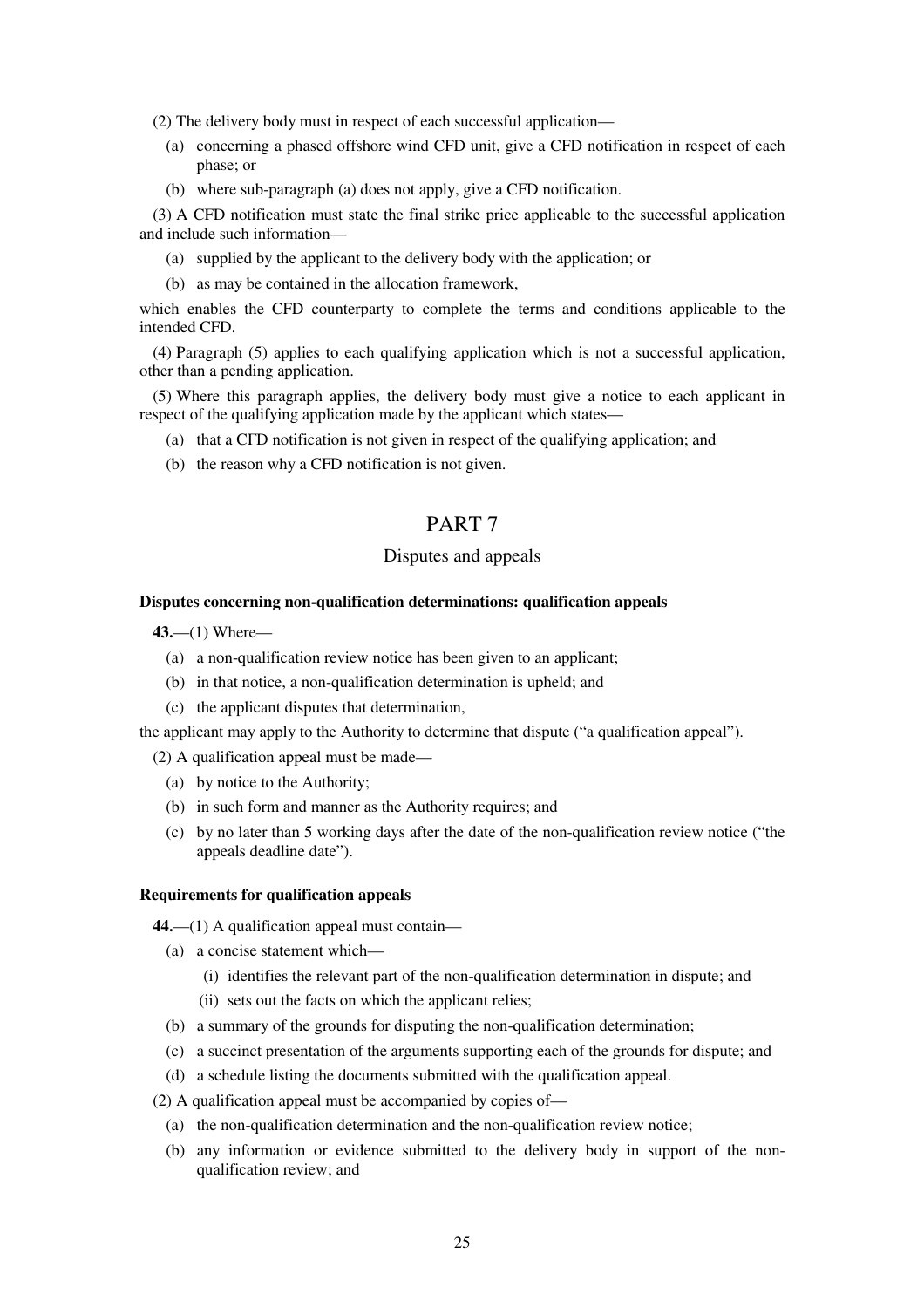- (c) any other documentary evidence on which the applicant wishes to rely in support of the qualification appeal and which—
	- (i) was provided to the delivery body in support of the non-qualification review; or
	- (ii) is needed to show what evidence was before the delivery body when it upheld the non-qualification determination.
- (3) A qualification appeal must not include any other documentary evidence.

(4) A copy of a qualification appeal must be sent by the applicant to the delivery body at the same time as it is sent to the Authority.

#### **Notification and representations**

**45.**—(1) Where a qualification appeal has been made in accordance with regulations 43 and 44, the Authority must give a notice to the delivery body which—

- (a) identifies the applicant and the non-qualification determination; and
- (b) states that—
	- (i) a qualification appeal has been made; and
	- (ii) the delivery body may reply to the qualification appeal.

(2) The delivery body may reply to a qualification appeal where it receives a notice under paragraph (1) and such a reply must be given—

- (a) to the applicant and the Authority; and
- (b) by no later than 5 working days after the date of the notice given under paragraph (1).

#### **Determinations of the Authority**

**46.**—(1) The Authority must determine a qualification appeal as soon as practicable.

(2) The determinations which the Authority may make are—

- (a) to uphold the non-qualification determination; or
- (b) that the applicant is a qualifying applicant.

(3) Where the Authority has made a determination, it must give a notice to the applicant and the delivery body which—

- (a) states the determination of the Authority; and
- (b) the date of the determination.

(4) A notice under paragraph (3) must be given of as soon as practicable after the date of the determination by the Authority.

#### **Appeal to the High Court or Court of Session**

**47.**—(1) Where the Authority upholds a non-qualification determination, the applicant may make an appeal to the High Court or, in Scotland, the Court of Session, on a point of law.

(2) An appeal under paragraph (1) must be made by no later than 28 days after the date on which the notice is given under regulation  $46(3)$  which states that the non-qualification determination is upheld.

#### **Register of appeals**

**48.**—(1) The delivery body must establish and maintain a register of any qualification appeals ("the appeals register").

(2) The appeals register must include details of—

- (a) the name of an applicant making a qualification appeal;
- (b) the CFD unit included in the non-qualification determination; and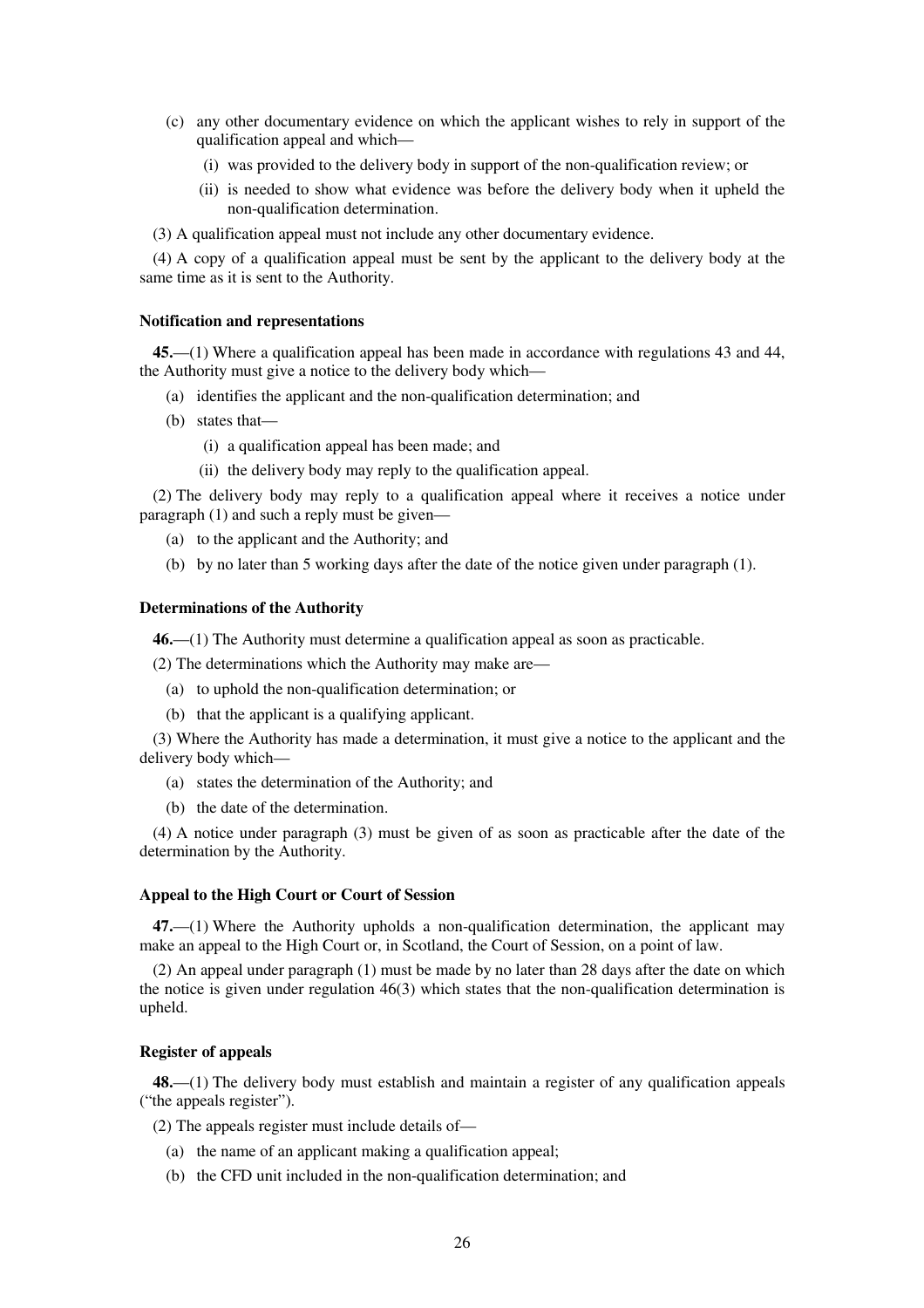(c) when made, the determination of the Authority.

(3) The details of a qualification appeal must be removed from the appeals register as soon as practicable after one year from the date of the determination of the Authority in respect of that appeal.

(4) Subject to paragraph (5), the appeals register must be made publicly available.

(5) The delivery body must not make publicly available on the appeals register any qualification appeal made under an allocation round until after Part 6 applies to that round.

## PART 8

### Pending applications

### **Application of this Part**

**49.**—(1) This Part applies where—

- (a) an applicant has in accordance with regulations 43 and 44 made a qualification appeal in respect of an application; and
- (b) that appeal has not been determined when the allocation process for the allocation round commences.

(2) An application to which paragraph (1) applies is a "pending application" and an applicant to whom paragraph (1) applies is a "pending applicant".

#### **Strike price bids**

**50.**—(1) Paragraphs (2) and (3) apply where, under the allocation framework, an applicant in respect of an application equivalent to the pending application ("an equivalent application") is entitled to make a bid of strike prices before or during the allocation process.

(2) Where this paragraph applies, the delivery body—

- (a) must ensure that the pending applicant is able to make bids of strike prices in respect of the pending application to the same extent as an applicant may make such bids in respect of an equivalent application;
- (b) must not apply any bid ("a pending bid") made by a pending applicant in the allocation process; and
- (c) except as provided by regulation 51(7), must ensure that it does not become aware of the content of a pending bid.

(3) Where this paragraph applies, the delivery body must destroy a pending bid—

- (a) if an appeal by the pending applicant is made to the High Court or the Court of Session under regulation 47 and the court rejects the appeal; or
- (b) if no appeal is made under regulation 47.

#### **Successful applications determined by the Authority**

**51.**—(1) This regulation applies where the Authority determines that a pending application is a qualifying application after the allocation process for the allocation round commenced.

(2) Where the allocation process, or such part of it as applies to equivalent applications, is to be re-run further to Chapter 4 or 5 of Part 5, the delivery body must ensure that the re-run process includes any pending application which is determined as a qualifying application.

(3) Where the determination of a pending application as a qualifying application is made after Part 6 applies, the delivery body must determine whether or not the pending application is a successful application.

(4) Subject to paragraph (5), paragraph (6) applies where—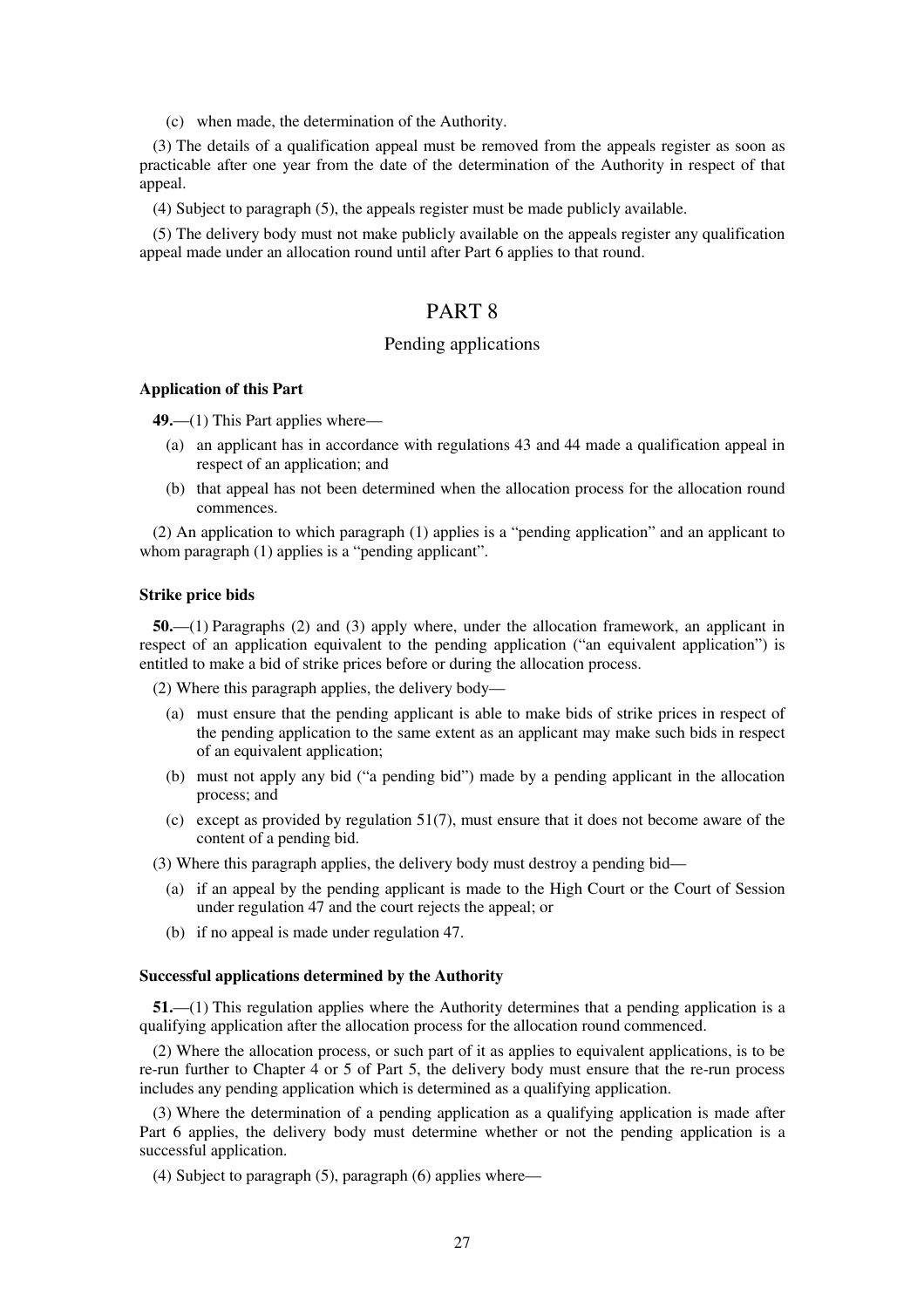- (a) a variation notice was not required to be given when the allocation process commenced and a period of more than 5 months has expired since the application closing date; or
- (b) a variation notice was required to be given when the allocation process commenced and a period of more than 5 months has expired since the date on which the variation notice was required to be given.

(5) The allocation framework for the allocation round may provide for a period other than "5 months" stated in paragraph (4)(a) or (b) and where such other period is provided, paragraph (4) has effect with that modification.

(6) Where this paragraph applies—

- (a) the delivery body must give a notice to the pending applicant stating that the information provided in compliance with paragraph  $3(a)(iv)$  of Schedule 1 ("the target dates") may be varied by the applicant;
- (b) if the pending applicant wishes to vary the target dates, the applicant must do so by giving a notice to the delivery body with any varied target dates by no later than 5 working days after the date of the variation notice; and
- (c) if such varied target dates are provided, the delivery body must make the determination under paragraph (3) using the varied target dates.

(7) The delivery body must make the determination required by paragraph (3) having regard to any pending bid made by the pending applicant, except any flexible bid.

(8) Where a pending application is a successful application, the delivery body must comply with regulation 43(2) in respect of that application.

(9) Paragraph (8) applies notwithstanding that the overall budget for the allocation round may be exceeded by reason of giving a CFD notification in respect of the pending application.

(10) In paragraph (7), "flexible bid" means a bid, where it is permitted under the allocation framework, in which the applicant specifies—

- (a) the first delivery year as a year after the first delivery year set out in the applicant's application; or
- (b) the amount of electricity to be generated as an amount which is less than the amount set out in the applicant's application.

## **Appeals to the High Court or the Court of Session**

**52.**—(1) This regulation applies where—

- (a) under regulation 47 a pending applicant has made an appeal to the High Court or the Court of Session in respect of a pending application; and
- (b) the court holds that the Authority made an error of law in upholding the non-qualification determination in respect of the application.

(2) The court may in its discretion—

- (a) remit the pending application to the Authority to re-consider the non-qualification determination;
- (b) hold that the pending application is a qualifying application and require the delivery body to comply with, as appropriate, regulation  $51(2)$  or (3) as is relevant to the application; or
- (c) grant such further or other remedy as it thinks fit.

(3) Where—

- (a) paragraph (2)(a) applies; and
- (b) on a re-consideration the Authority determines that the pending application is a qualifying application,

the delivery body must comply with regulation  $51(2)$  or (3) as is relevant to the application.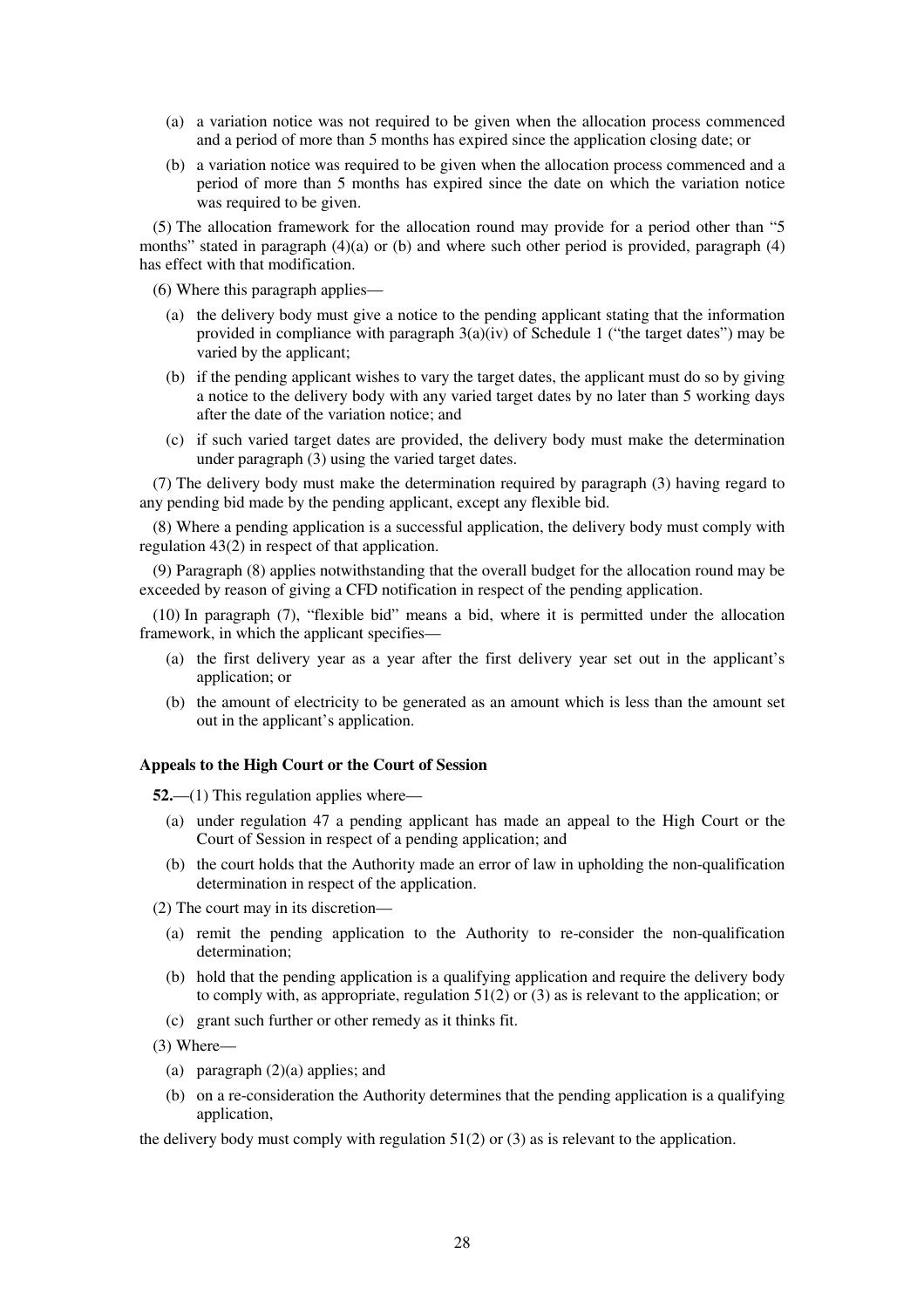#### **Notices that no CFD notification is given**

**53.**—(1) The delivery body must comply with paragraphs (2) and (3) in respect of a pending application where—

- (a) the Authority upholds a non-qualification determination and the pending applicant does not make an appeal under regulation 47 to the High Court or the Court of Session;
- (b) the High Court or the Court of Session does not uphold an appeal; or
- (c) regulation  $52(2)(a)$  applies and the Authority determines that the pending application is not a qualifying application.

(2) The delivery body must give a notice to the pending applicant that states that no CFD notification is given in respect of the application and gives reasons for that statement.

(3) A notice under paragraph (2) must be given as soon as practicable after, as appropriate,—

- (a) the time to appeal expires under regulation 47;
- (b) the date of judgement of the court; or
- (c) the date of the determination by the Authority under paragraph  $(1)(c)$ .

## PART 9

### Allocation reports, compliance and documents

#### **Allocation reports**

**54.**—(1) The delivery body must make available to the Secretary of State details of the matters specified in paragraph (2) in respect of an allocation round, in such form and at such times as the Secretary of State directs.

(2) The matters referred to in paragraph (1) are—

- (a) all applicants and all the relevant CFD units included in the applications made by them, excluding the applicants and the relevant CFD units of those applicants who withdrew all of the applications made by them;
- (b) in respect of those relevant CFD units included in sub-paragraph (a), the capacity of electricity to be generated including, where the relevant CFD unit is an offshore wind CFD unit to be constructed in phases, the capacity of electricity to be generated under each phase;
- (c) all qualifying applicants and qualifying applications;
- (d) all successful applicants and successful applications and in respect of those applications—
	- (i) the final strike price; and
	- (ii) their valuation, made in accordance with the allocation framework which applied to the allocation round; and
- (e) subject to paragraph (3), such other matters as the Secretary of State directs the delivery body to make available.

(3) Where the allocation process for the allocation round has included a competitive process under which bids of strike prices were made, the Secretary of State may not direct the delivery body under paragraph (2)(e) to provide information in respect of those bids.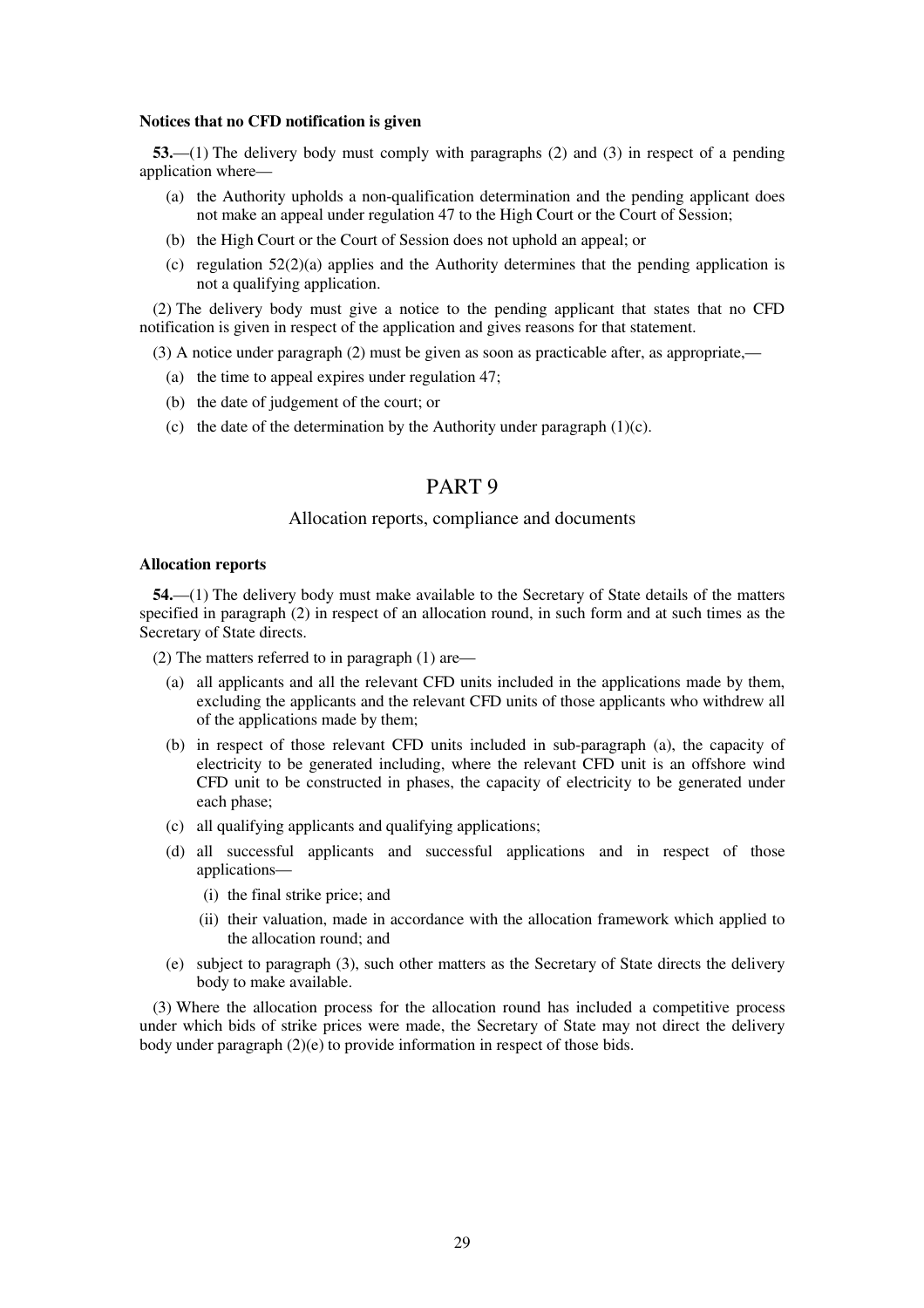#### **Enforcement**

**55.** Requirements imposed on the delivery body by these Regulations or under an allocation framework are to be treated as relevant requirements on the delivery body as a regulated person for the purposes of section 25 of the Electricity Act 1989(**a**).

#### **Giving of documents**

**56.** Schedule 2 (documents) has effect, except in respect of Part 10.

## PART 10

### Directions to offer to contract

#### **Directions under section 10 of the Act**

**57.**—(1) A direction given by the Secretary of State under section 10(1) of the Act must—

- (a) be in writing and be dated;
- (b) specify a date by which the CFD counterparty to whom it is given must comply with the direction; and
- (c) specify the period for which the CFD counterparty must keep the offer of a contract on the specified terms open for acceptance, subject to regulation 59.

(2) The date specified in accordance with paragraph (1)(b) must be no earlier than 20 working days from and including the date on which the direction is given.

#### **Obligation to notify the specified person**

**58.** No later than 5 working days after the date on which a direction under section 10(1) of the Act is given, the Secretary of State must give a copy of the direction to each specified person.

#### **Directions ceasing to have effect**

**59.**—(1) A direction given under section 10(1) of the Act ceases to have effect, if the specified person (or, if there is more than one specified person, any of them)—

- (a) rejects the offer to contract on the specified terms; or
- (b) does not accept the offer to contract on the specified terms before the expiry of the period specified pursuant to regulation  $57(1)(c)$ .

(2) If a direction ceases to have effect in accordance with paragraph (1), the CFD counterparty must withdraw any offer of a contract that it has made in compliance with that direction.

#### **Publication of contracts**

**60.**—(1) If a CFD counterparty offers a CFD in accordance with a direction given under section 10(1) of the Act and subsequently enters into that CFD, the CFD counterparty must publish that CFD, subject to paragraph (2).

(2) The CFD counterparty must exclude any confidential information from the CFD that is published.

- (3) For the purposes of paragraph (2), "confidential information" means information—
	- (a) which is identified in the specified terms as information to which paragraph (4) applies; and

<sup>(</sup>**a**) 1989 c. 29.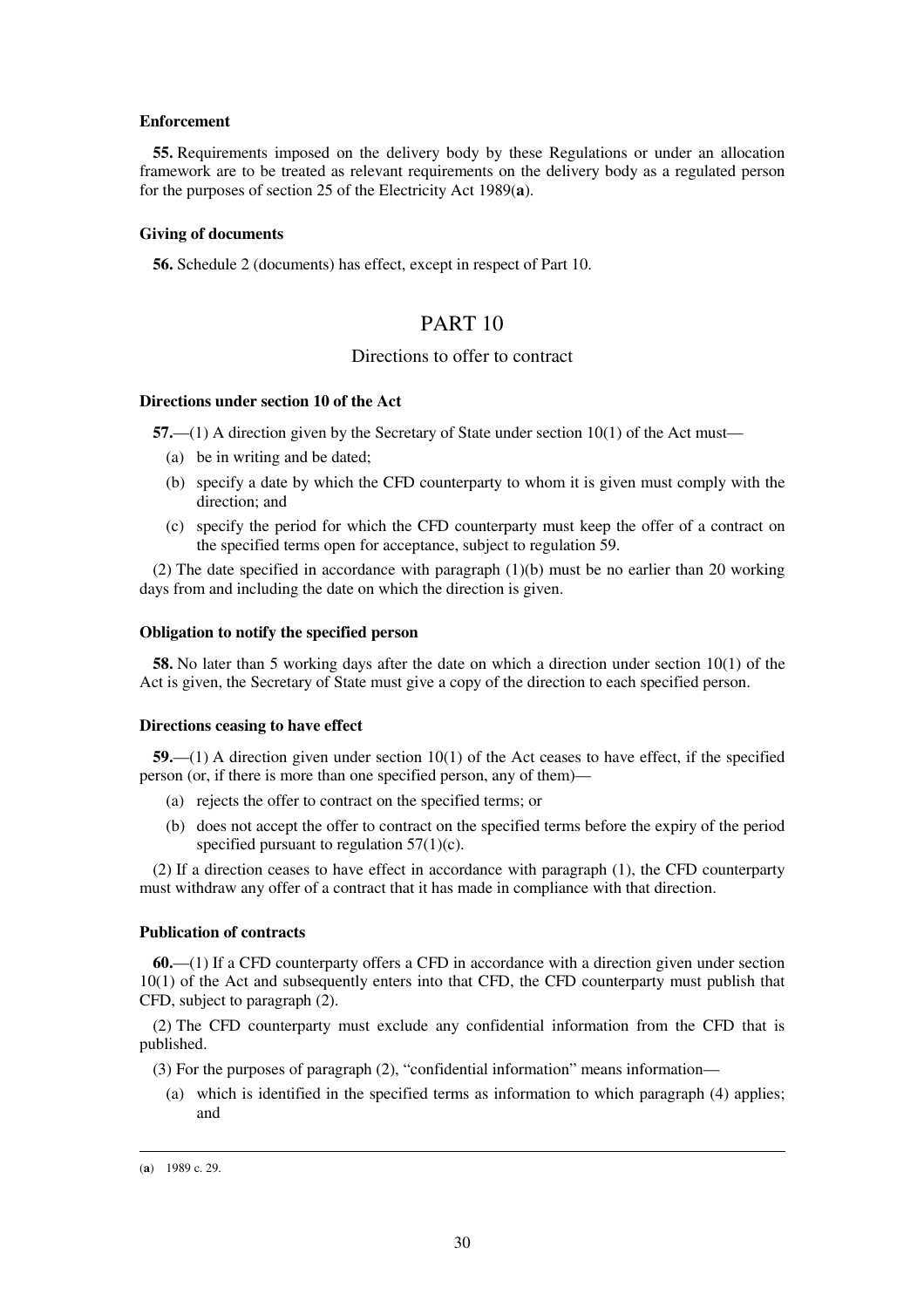(b) in relation to which it is an initial term of the CFD that it must not be disclosed.

(4) This paragraph applies to information if, in the opinion of the Secretary of State at the time the relevant direction is given, it is information—

- (a) which constitutes a trade secret;
- (b) the disclosure of which would or would be likely to prejudice the commercial interests of any person; or
- (c) the disclosure of which would constitute a breach of confidence actionable by any person.

(5) Paragraph (4) does not apply to the strike price or the reference price.

(6) In this regulation—

"initial term" means a term of a CFD which is agreed at the time the CFD is first entered into;

"reference price" means the sum that is specified in, or determined under, the CFD as the reference price in respect of electricity generated in the period specified in, or determined under, the contract;

"strike price" means the sum that is specified in, or determined under, the CFD as the strike price in respect of electricity generated in the period specified in, or determined under, the contract.

### **Interpretation of Part 10**

**61.** In this Part—

"specified person" means a person specified in the direction as the person with whom the CFD counterparty must offer to contract;

"specified terms" means the contract terms specified in the direction.

*Name* [Minister][Secretary] of State Date Department of Energy and Climate Change

## SCHEDULE 1 Regulation 17(4)

## Information in support of applications

**1.** The following is the information referred to in regulation 17(4) which must be provided by an applicant.

**2.** In respect of the applicant—

- (a) the name of the applicant;
- (b) the name of any person whom the applicant intends will enter into the CFD on the applicant's behalf in respect of the CFD unit;
- (c) where the applicant is a UK registered company, the company registration number of the applicant;
- (d) where the applicant is not a corporate body—
	- (i) whether the applicant has a legal personality; and
	- (ii) if not, the person whom the applicant intends will enter into the CFD on the applicant's behalf in respect of the CFD unit;
- (e) where the applicant is VAT registered, the VAT registration number of the applicant;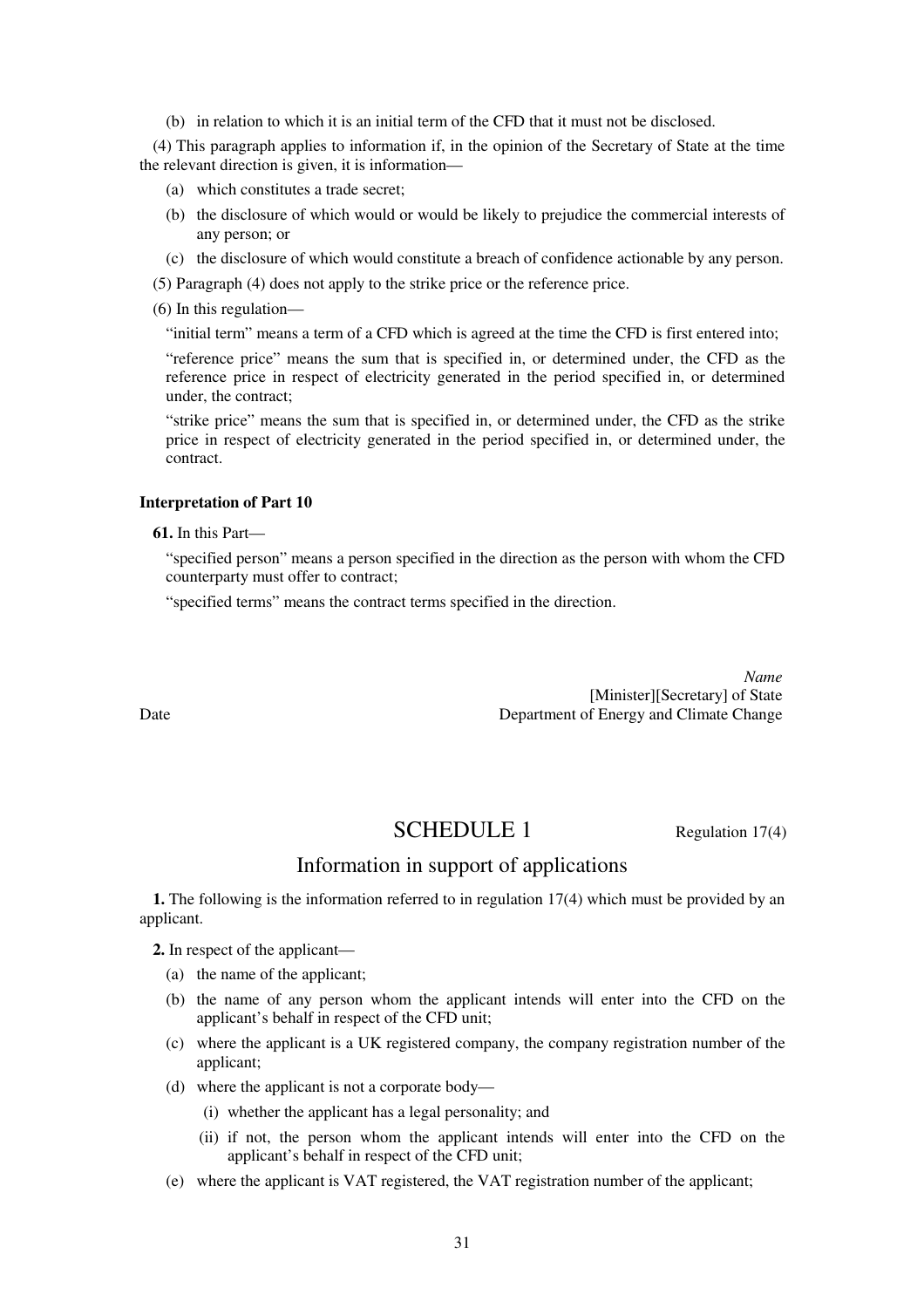- (f) where the applicant is a company but not registered in the UK—
	- (i) the company registration number (or an equivalent identifier) in the jurisdiction in which it is registered; and
	- (ii) if applicable, the registration number (if any) for any equivalent to VAT for which the company must account in the jurisdiction in which it is registered.
- **3.** In respect of the relevant CFD unit—
	- (a) the following which apply (or are intended by the applicant to apply) to the unit—
		- (i) name;
		- (ii) location;
		- (iii) capacity in megawatts; and
		- (iv) the target date or dates for the generation of electricity once it is established or altered;
		- (v) where the unit is, or is to form part of, a biomass conversion station, the capacity in megawatts of the station;
	- (b) where the unit is an offshore wind CFD unit, whether or not it is to be constructed in phases and, if it is,—
		- (i) the amount of electricity to be generated by each phase; and
		- (ii) the target dates for completion of each phase of construction;
	- (c) the type of eligible generating station; and
	- (d) which reference price (as defined in the allocation framework) applies to the CFD unit.

**4.** A statement by the applicant which states whether or not—

- (a) an accreditation applies to the relevant CFD unit; or
- (b) an application has been made by the applicant for such accreditation, which application has not been determined.

**5.** Such other information concerning the applicant or the application as may be set out in the allocation framework which applies to the allocation round and in such form as may be required by that framework.

## SCHEDULE 2 Regulation 56

### Documents

**1.** The provisions of this Schedule apply to a document, which includes an application, direction, notice, qualification appeal, register, reply, report, request or statement.

**2.** A document must be in writing and dated.

**3.** A document given to a person on a non-working day is to be treated as given on the next following working day.

**4.** A document may be given to a person by—

- (a) delivering it to that person in person;
- (b) leaving it at that person's proper address;
- (c) sending it by post or fax to that person's proper address;
- (d) sending it by email to that person; or
- (e) submitting it by means of a dedicated portal on that person's website.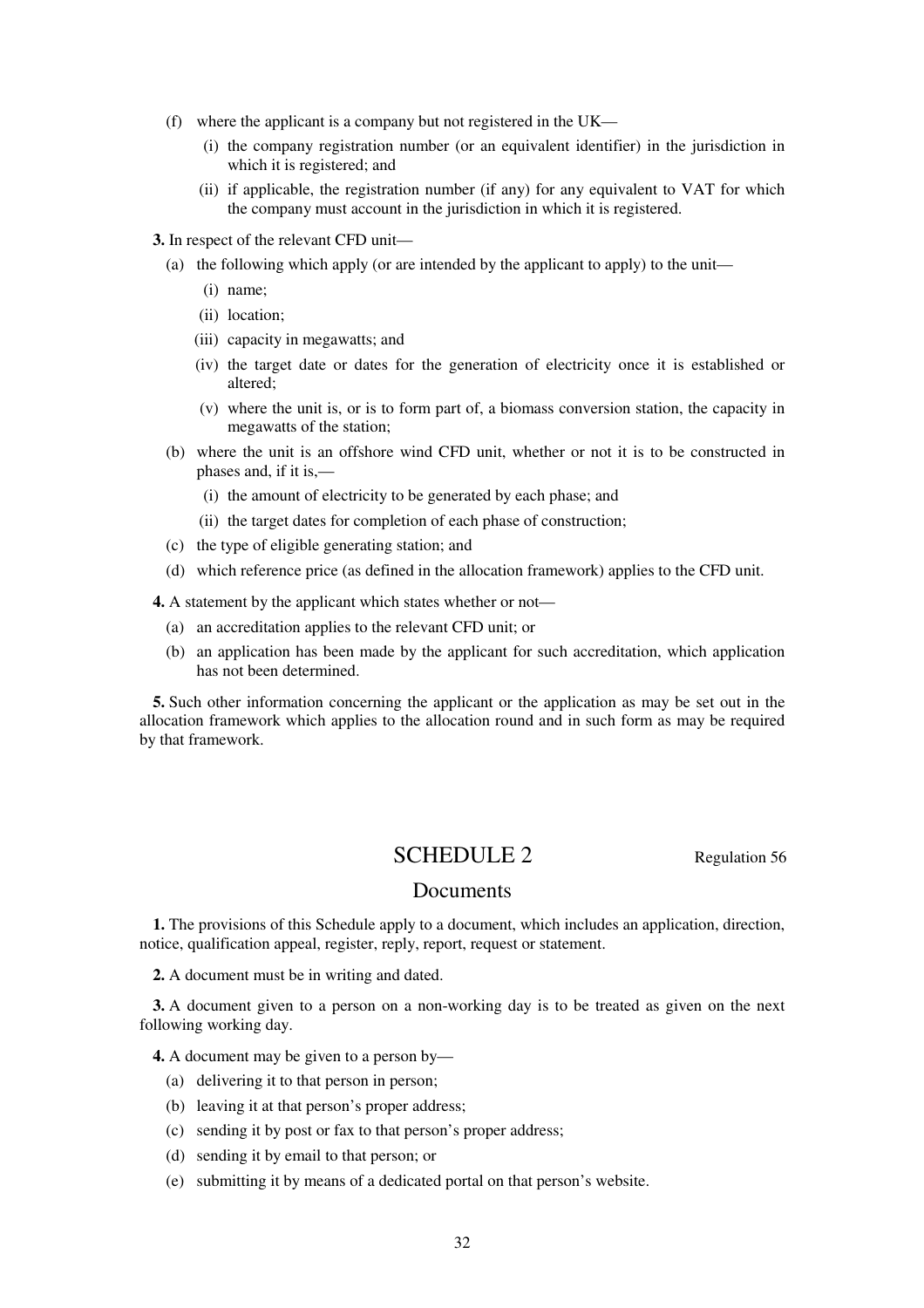**5.** For the purposes of paragraph 4(a) a document is given to—

- (a) a body corporate, where it is given to a person having control or management of that body;
- (b) a partnership, where it is given to a partner or a person having control or management of the partnership business;
- (c) an unincorporated association, where it is given to a person having management responsibilities in respect of the association.
- **6.** For the purposes of paragraph 4(d), a document is given to—
	- (a) a body corporate, where it is sent to an email address of—
		- (i) the body corporate; or
		- (ii) a person having control or management of that body,
		- where that address is supplied by that body for the conduct of the affairs of that body;
	- (b) a partnership, where it is sent to an email address of—
		- (i) the partnership; or
		- (ii) a partner or a person having control or management of the partnership business,

where that address is supplied by that partnership for the conduct of the affairs of that partnership;

(c) an unincorporated association, where it is sent to an email address of a person having management responsibilities in respect of the association, where that address is supplied by that association for the conduct of the affairs of that association.

**7.** A person may, in substitution for the proper address which would otherwise apply, specify an address in the United Kingdom at which that person or someone on that person's behalf may be given documents, which address is to be treated instead as that person's proper address.

**8.** In this Schedule—

"dedicated portal" means a facility on a person's website which is established to allow electronic communication with that person;

"proper address" means in the case of—

- (a) a body corporate, the registered office (if it is in the United Kingdom) or the principal office of that body in the United Kingdom;
- (b) a partnership, the principal office of the partnership in the United Kingdom;
- (c) any other person, that person's last known address, which includes an email address.

#### **EXPLANATORY NOTE**

#### *(This note is not part of the Regulations)*

These Regulations are made further to the powers contained in Chapter 2 (contracts for difference) of Part 2 (electricity market reform) of the Energy Act 2013 (c. 32)("the Act"). Parts 2 to 9 provide for the circumstances under which CFD notifications (defined in section 12(1) of the Act) may be given in respect of a contract for difference (defined in section 6(2) of the Act and referred to in Chapter 2 of Part 2 of the Act and these Regulations as a "CFD"). Part 10 provides for the circumstances in which the Secretary of State may direct a CFD counterparty (see section 7 of the Act) to offer to contract with a person in respect of a CFD. Except for Part 10, these Regulations do not extend to Northern Ireland.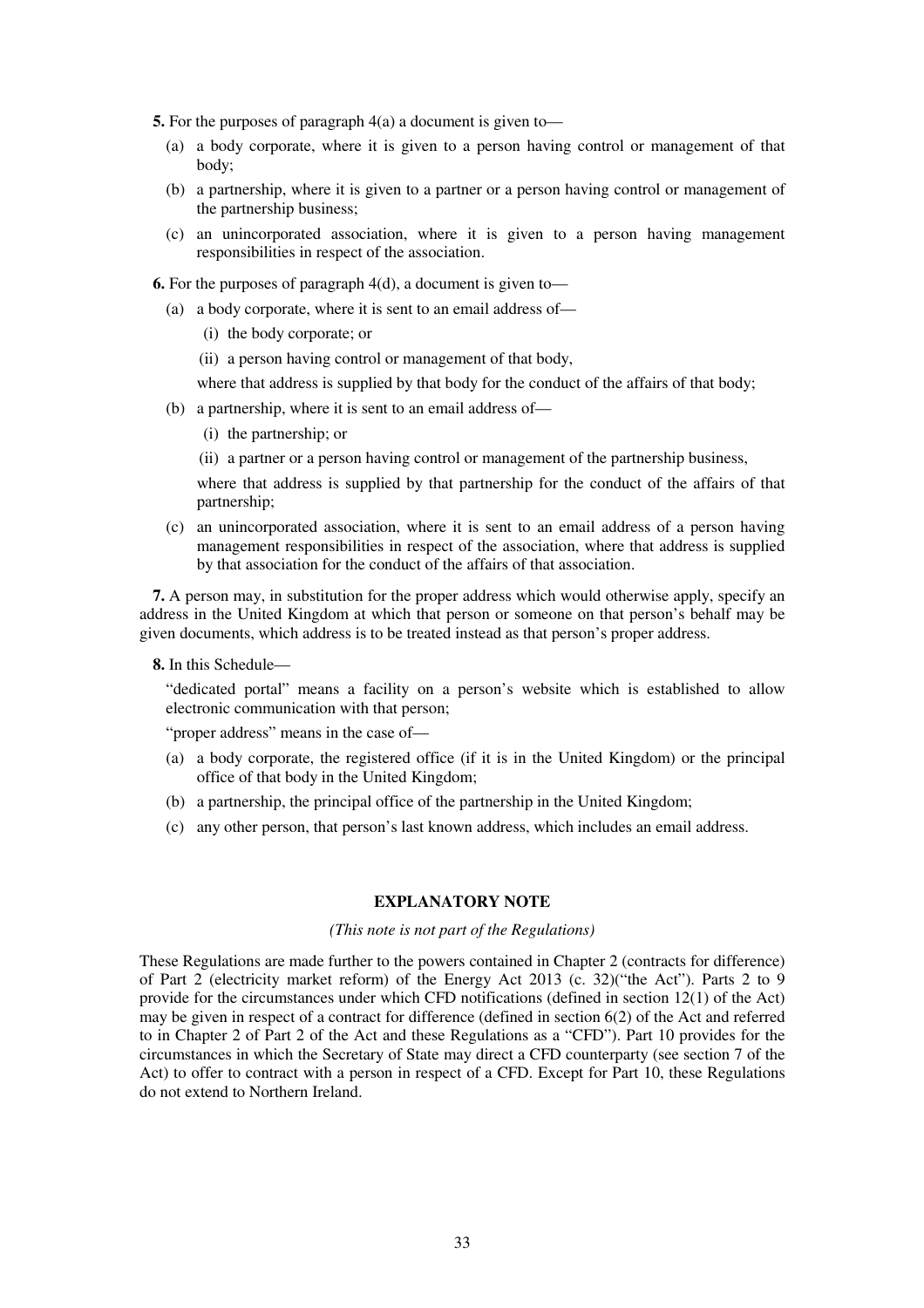## **Part 1**

Regulation 2 contains definitions used in these Regulations. There are terms used in these Regulations which are defined in the Contracts for Difference (Definition of Eligible Generator) Regulations 2014, in particular the term "eligible generator".

## **Part 2**

Regulation 3 provides for notices under this Part to be made publicly available. Regulation 4 provides that by notice, the Secretary of State may establish an allocation round (defined in section 13(2)(b) of the Act) and provides for the content of the notice, including the period of an allocation round. The notice must also state the date by which applications for a CFD in the allocation round need to be given to the delivery body (defined in regulation 2 and the person responsible for administering applications for CFDs under these Regulations (other than under Part 10). By regulation 5, the Secretary of State may by notice vary the period of an allocation round or terminate a round before CFD notifications are made.

By regulation 6, the Secretary of State must ensure that an allocation framework (defined in section  $13(2)(a)$  of the Act) applies to each allocation round. This regulation requires the Secretary of State to ensure that an allocation framework must set out the allocation process (defined in regulation 2) which applies to each type of application for a CFD which may be made in an allocation round and the method of calculation of the value of an application.

Regulation 7 requires the Secretary of State to identify in a notice the allocation framework which applies to an allocation round and provides for the persons to whom the notice must be given and when it must be given.

Regulation 8 provides that the Secretary of State may by notice amend or add to an allocation framework or may remove the application of a framework to an allocation round, so long as another allocation framework is applied unless the allocation round is terminated. This regulation provides for the persons to whom the notice must be given and when it must be given.

By regulation 9 provides that an allocation framework must be made publicly available and when publication must be made.

## **Part 3**

Regulation 10 states that Part 3 applies where an allocation round has been established and requires that notices made under Part 3 must be made publicly available.

By regulation 11, the Secretary of State must by notice specify for the allocation round, the overall budget (defined in regulation 2 and which may be expressed in monetary terms or as an amount of capacity of electricity generation) and the administrative strike prices (defined in regulation 2) applicable to applications for CFDs. The notice may also specify budgets ("minima") which are available only for certain types of applications and maximum budgets ("maxima") which apply to descriptions of application specified in the notice. The notice may also specify a division of the overall budget ("a pot") applicable to specified types of application. Where the overall budget is expressed in monetary terms but not at current prices, the notice must include a factor which adjusts the budget to current prices. This regulation provides for the notice to be given to the delivery body and when it must be given.

Regulation 12 provides that the Secretary of State may by notice amend or add to a notice made under regulation 11 and sets out restrictions on the amendments and additions which may be made. Regulation 13 provides for the notice to be given to the delivery body and when it must be given.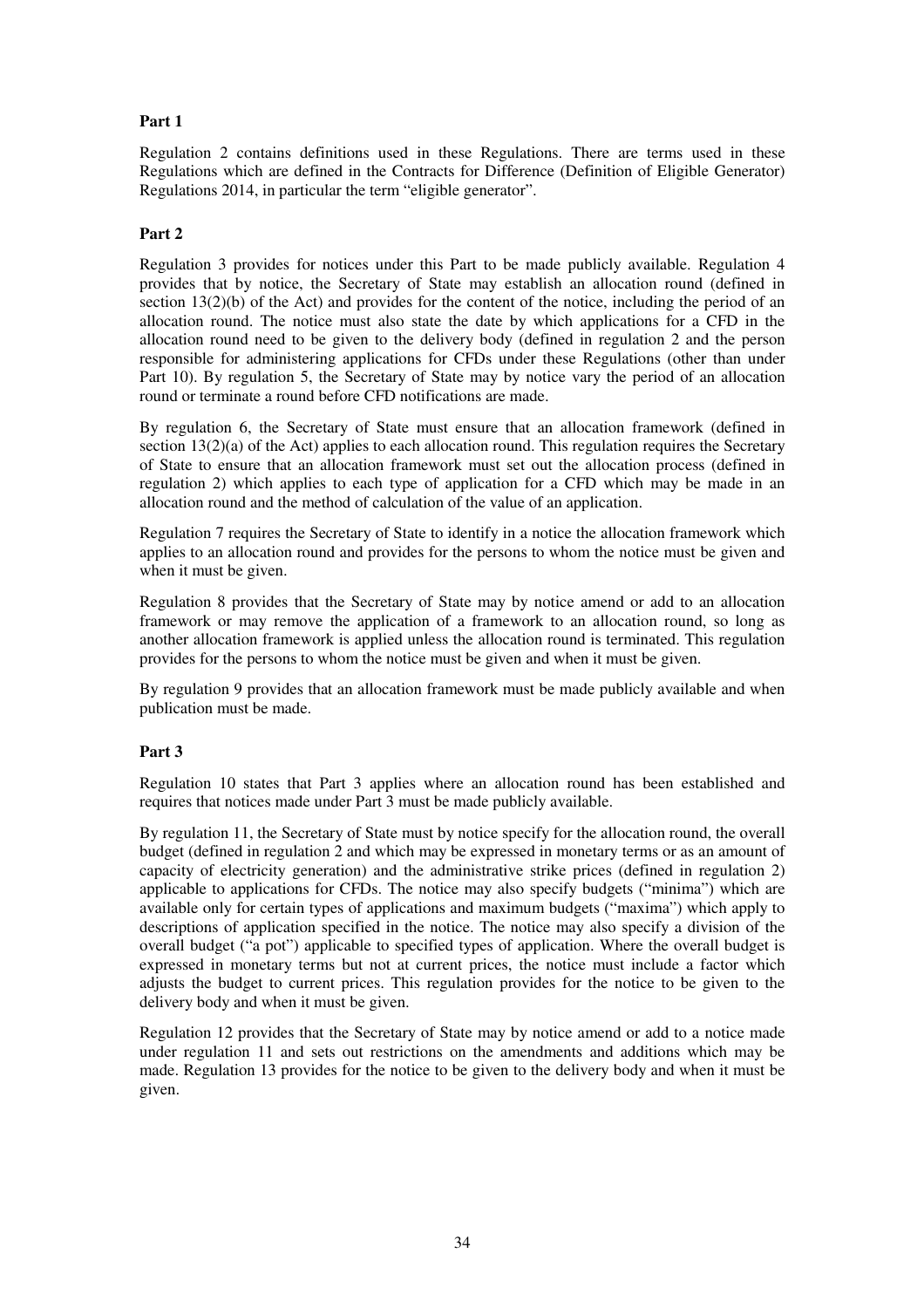## **Part 4**

Regulation 14 provides for the types of applications for CFDs which an eligible generator may not make under Part 4. The allocation framework for the allocation round may exclude additional types of application.

Regulation 15 provides that Chapters 2 to 4 of Part 4 apply where an allocation round has commenced further to a notice establishing the round.

Regulation 16 provides for the applications which may be made for CFDs and when applications may be withdrawn. Further provision concerning the withdrawal of applications in relation to an allocation round may be included in the allocation framework for that round.

By regulation 17, the delivery body must determine which applications qualify to take part in the allocation process for the allocation round. An application which does so qualify is a "qualifying application". This regulation provides for the matters on which the delivery body must be satisfied in order to determine an application as a qualifying application, including that the general qualification requirements (see Chapter 3 of Part 4, regulations 23 to 25) and the additional qualification requirements (see Chapter 4 of Part 4, regulations 26 to 28) have been met. This regulation also provides for the information which must be provided with an application, including information which needs to be included in a CFD notification, which set of standard terms (the terms and conditions applicable to CFDs) applies in respect of the application and whether or not a modification agreement (defined in section 15(2) of the Act) applies to the relevant standard terms.

Regulation 18 gives a power to the delivery body to require the Authority (defined in section 152(1) of the Act as the Gas and Electricity Markets Authority, more commonly referred to as "Ofgem") to provide the delivery body with information in relation to the accreditation (defined in regulation 2) of generating stations which are the subject of applications for CFDs.

Regulation 19 requires the delivery body by notice to inform an applicant whether or not the applicant is a qualifying applicant in relation to an application that person has made. Where the applicant is not a qualifying applicant, the delivery body makes a "non-qualification determination". This regulation provides for when a notice must be given and that in respect of an allocation round, the allocation framework for that round may vary the time to give a notice.

By regulation 20, an applicant who is given a non-qualification determination may request the delivery body to review that determination. This regulation sets out by when such a request needs to be made and the information which must be contained with such a request. This regulation also requires the delivery body by notice to inform the applicant whether or not a non-qualification determination is upheld and provides for when such notice must be given. In respect of an allocation round, the allocation framework for that round may vary the time limits in this regulation.

Regulation 21 contains provisions which prevent more than one application being made in respect of the same generating station.

Regulation 22 makes provision concerning the form in which applications must be made, the information required to be provided with applications (see Schedule 1) and by when applications must be made. The delivery body must give a notice to each applicant stating the date of receipt of that person's application.

Regulation 23 requires applicants to provide copies of planning consents which are relevant to the application. In respect of an allocation round, the allocation framework for that round may vary the requirements in this regulation. Regulation 24 lists the planning consents which may apply to applications.

Regulation 25 requires applicants to provide copies of those agreements which enable a connection to be made to the national transmission system for Great Britain or the distribution system (transmission system and distribution system are defined in section 4(4) of the Electricity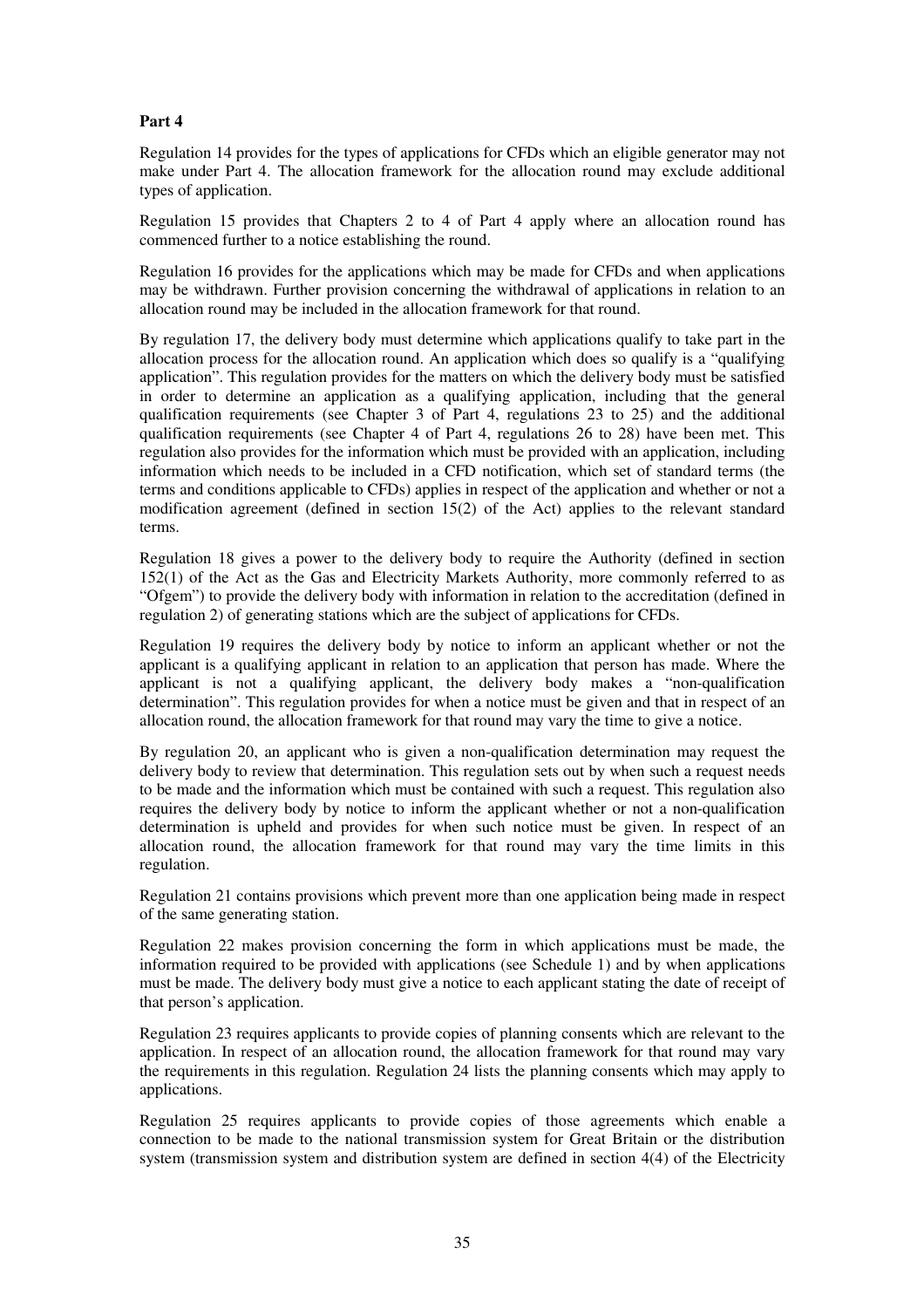Act 1989 (c. 29). In respect of an allocation round, the allocation framework for that round may vary the requirements in this regulation.

Regulation 26 provides that for an application in respect of generating station with a capacity of electricity generation of 300 megawatts or more, the applicant may be required to provide with the application a statement from the Secretary of State under regulation 12 of the Electricity Market Reform (General) Regulations 2014 in relation to supply chains referred to in that regulation.

Regulation 27 provides for requirements which apply in relation to offshore generating stations (defined in regulation 2).

By regulation 28, in respect of an allocation round, the allocation framework for that round may provide for additional requirements which an applicant may need to satisfy.

#### **Part 5**

Regulation 29 requires that the delivery body makes valuations in respect of applications and provides how those valuations are to be determined by reference to matters in the allocation framework for the allocation round. This regulation requires that the valuations, and such other information in relation to the valuations as set out in the allocation framework, must be made available to the Secretary of State.

Regulation 30 provides for the matters which an allocation process must achieve, including not exceeding the overall budget for the allocation round, how any minima and maxima set for the round are to be applied and when a competitive process is to be applied to determine which qualifying applications are those in respect of which a CFD notification is to be made ("successful applications").

Regulation 31 provides for dates as listed in the regulation to be set out in the allocation framework for the allocation round. Those dates are applied in regulation 32.

Regulation 32 provides for notices to be given by the delivery body to the Secretary of State which set out how many (if any) requests for a review of a non-qualification determination have been made and for notices by the Authority to the Secretary of State setting out how many (if any) appeals against non-qualification determinations ("qualification appeals") have been made and the progress made in determining those appeals.

Regulation 33 provides when an allocation process may be commenced by the delivery body, including when the process must not be commenced by reason of outstanding qualification appeals of which notice is given under regulation 32 and when the Secretary of State may direct that the allocation process commences.

By regulation 34, where commencement of the allocation process is delayed by more than 5 months after the application closing date (defined in regulation 2), the Secretary of State may give a notice to the delivery body to require it to allow applicants to revise the target dates made with their applications and, where provided, to substitute those dates in the allocation process.

Regulation 35 provides that the delivery body must inform the Secretary of State and the CFD counterparty when it has completed the allocation process for the allocation round.

Regulation 36 provides for the delivery body to obtain an independent audit of calculations made during an allocation process and for a report to be provided. Where an allocation process included bids of strike prices, restrictions are imposed in respect of information about those bids being included in the report. This regulation also provides for publication of the audit report and exclusion from publication of information which is commercially confidential.

Regulation 37 requires the delivery body to provide the audit report to the Secretary of State and to give notice to the Secretary of State stating whether the delivery body intends to proceed to give CFD notifications or to re-run the allocation process or part of it.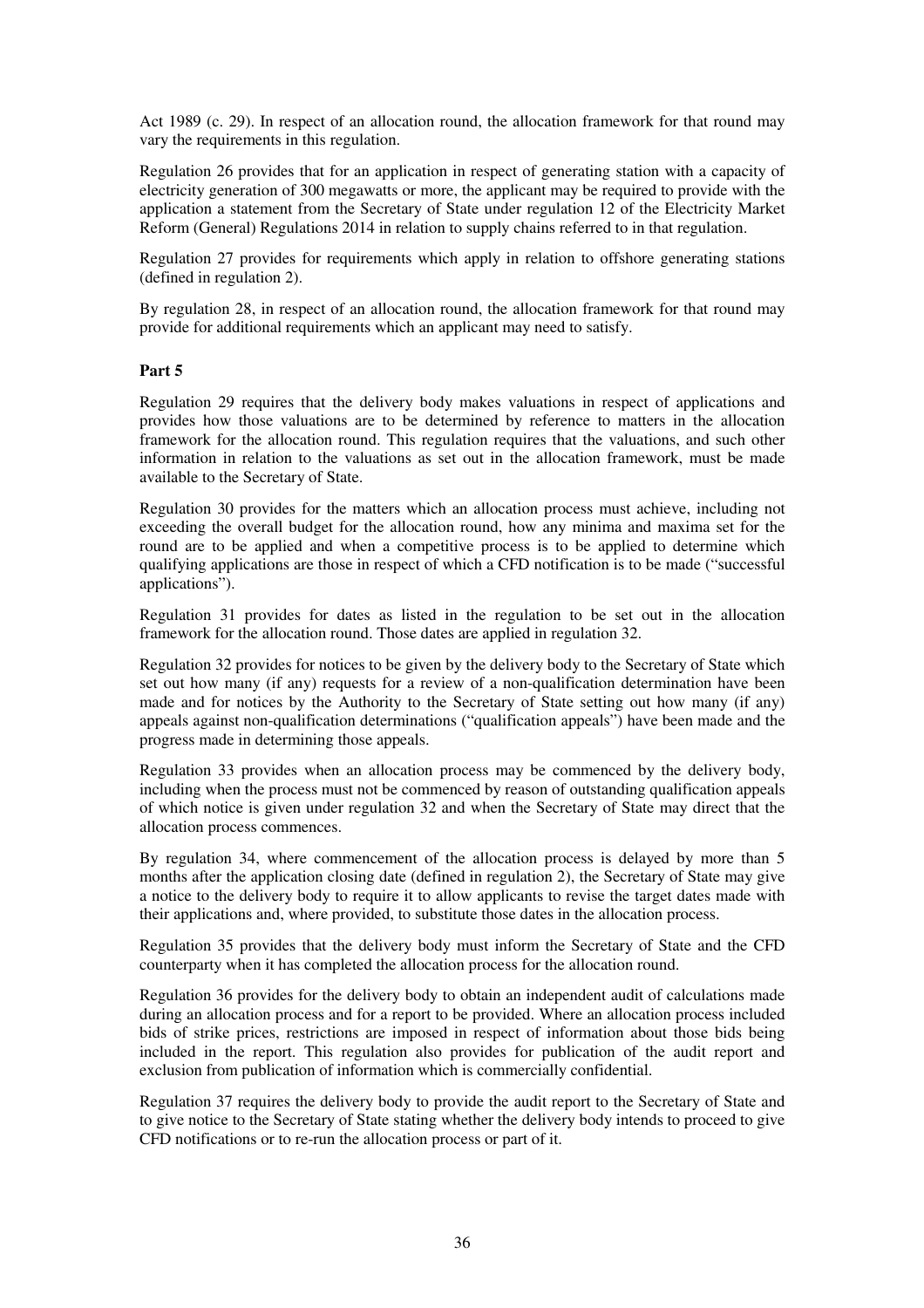By regulation 38, the Secretary of State may direct an allocation process to be re-run or direct the allocation round to be halted or to proceed, and that a notice must be given to terminate the allocation round if the round is halted.

Regulation 39 requires the delivery body to comply with a direction given under regulation 38.

Regulations 38 and 39 are subject to regulation 40 which provides that where a delay period has expired (being a period of more than 5 months since the application closing date or such other period for the allocation round as set out in the allocation framework), the allocation process must be re-run.

## **Part 6**

Regulation 41 provides that Part 6 applies where, further to Part 5, the allocation round is to proceed.

Regulation 42 requires the delivery body to give CFD notifications in respect of those applications which were successful in the allocation process and to inform those applicants whose applications were not successful of that fact.

## **Part 7**

Regulation 43 provides for appeals against non-qualification determinations to the Authority. Regulation 44 sets out the requirements for such appeals.

By regulation 45, the delivery body must be informed of an appeal and may provide a reply to the appeal. Regulation 46 provides for the determinations which may be made by the Authority and to whom notice of the determination must be given and by when.

Regulation 47 provides for appeals to the High Court or Court of Session by an applicant against determinations of the Authority.

Regulation 48 provides for a register to be established and maintained by the delivery body in relation to appeals.

## **Part 8**

Regulation 49 provides for the application of Part 8 where an applicant has made an appeal to the Authority in respect of an application ("a pending application") and that appeal is not determined when an allocation process commences.

By regulation 50, where the allocation framework for the allocation round provides for bids of strike prices, and such bids are made in the allocation process in respect of applications equivalent to the pending application, the applicant may in respect of the pending application also make such bids. Further provision is made concerning when the delivery body can become aware of the content of such bids and when it must destroy them.

Regulation 51 provides that where a pending application is determined by the Authority as a qualifying application after an allocation process has completed but is to be re-run, the pending application must be included in the re-run process. Where Part 6 of these Regulations applies after a pending application is determined by the Authority as a qualifying application, the delivery body must determine whether or not the pending application would have been a successful application and, if so, the final strike price applicable to the application. This regulation also provides for when an applicant in respect of a pending application may substitute target dates for those given in the application and when bids made by an applicant in respect of a pending application are to be taken into account in determining whether or not the application is a successful application. Where a pending application is a successful application, a CFD notification must be given in respect of that application.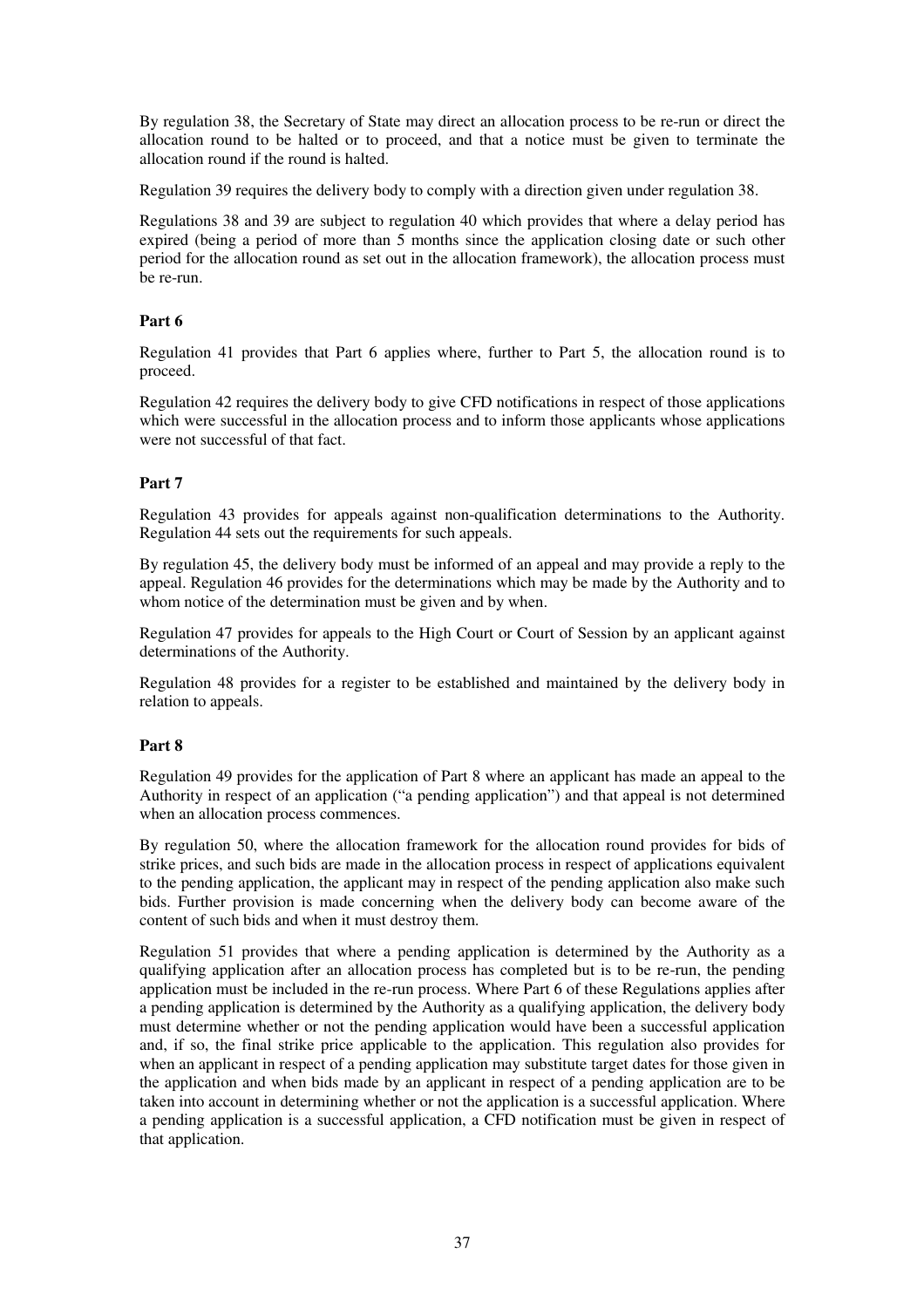Regulation 52 provides for the remedies which the High Court or the Court of Session may apply where an appeal is made on a point of law from the Authority to the court and that appeal is upheld.

Regulation 53 provides for notices to an applicant where under Part 8 a pending application is not found to be a qualifying application or a successful application.

### **Part 9**

Regulation 54 requires the delivery body to make available to the Secretary of State the information referred to in the regulation in respect of an allocation round.

Regulation 55 provides for enforcement by the Authority in respect of the requirements imposed on the delivery body under these Regulations. Regulation 56 provides for the form of and the giving of documents under these Regulations, except in respect of Part 10.

#### **Part 10**

Part 10 applies where the Secretary of State makes a direction under section 10(1) of the Act, requiring the CFD counterparty to whom a direction is given to offer to contract with a person specified in the direction, on terms specified in the direction.

Regulation 57 sets out requirements as to the form and content of such a direction. Regulation 58 provides that a copy of the direction must be given to the person with whom the CFD counterparty has been directed to contract.

Regulation 59 makes provision about the circumstances in which a direction may cease to have effect, and the requirement for an offer made in compliance with that direction to be withdrawn.

Regulation 60 provides for the publication of contracts by a CFD counterparty. In a direction made under section  $10(1)$  of the Act, the Secretary of State may specify contract terms which identify particular information and require it not to be disclosed. A CFD counterparty must remove such information from a contract before publishing it in accordance with this regulation.

Regulation 61 includes definitions only applicable to Part 10.

#### **Schedule 1**

This schedule lists the information which applicants must provide in support of their applications. Additional information may be required in an allocation round if provided in the allocation framework for that round.

#### **Schedule 2**

This schedule provides that documents mentioned in these Regulations must be in writing and dated and provides for the methods by which a person may give a document to another person.

A full impact assessment of the effect that this instrument will have on the costs of business and the voluntary sector is available from the Department of Energy and Climate Change at 3 Whitehall Place, London, SW1A 2AW and is published with the Explanatory Memorandum alongside this instrument on www.legislation.gov.uk.

<sup>©</sup> Crown copyright 2014

Printed and published in the UK by The Stationery Office Limited under the authority and superintendence of Carol Tullo, Controller of Her Majesty's Stationery Office and Queen's Printer of Acts of Parliament.